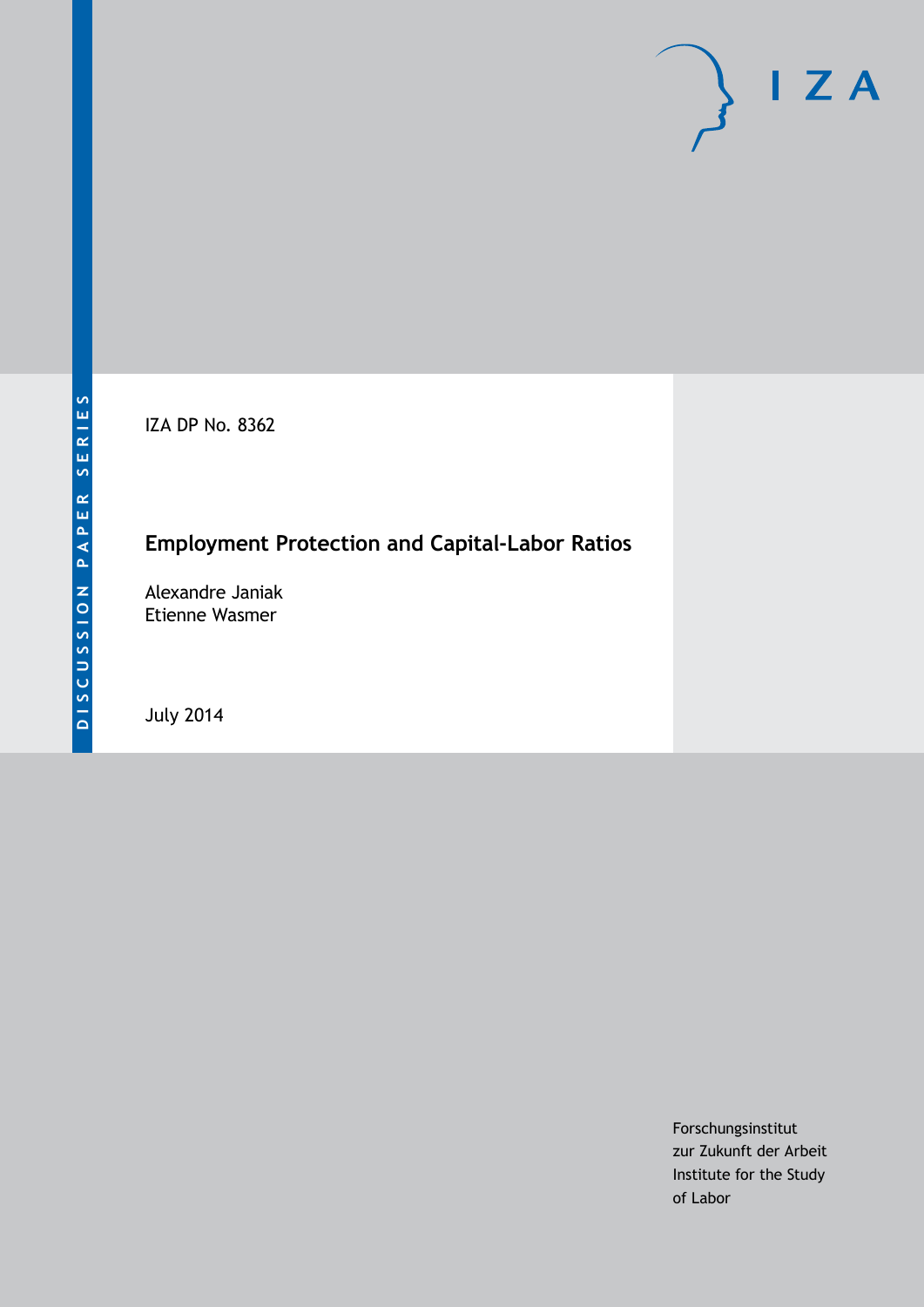# **Employment Protection and Capital-Labor Ratios**

### **Alexandre Janiak**

*University of Chile and LIEPP*

### **Etienne Wasmer**

*Sciences-Po, CEPR, LIEPP and IZA*

Discussion Paper No. 8362 July 2014

IZA

P.O. Box 7240 53072 Bonn **Germany** 

Phone: +49-228-3894-0 Fax: +49-228-3894-180 E-mail: [iza@iza.org](mailto:iza@iza.org)

Any opinions expressed here are those of the author(s) and not those of IZA. Research published in this series may include views on policy, but the institute itself takes no institutional policy positions. The IZA research network is committed to the IZA Guiding Principles of Research Integrity.

The Institute for the Study of Labor (IZA) in Bonn is a local and virtual international research center and a place of communication between science, politics and business. IZA is an independent nonprofit organization supported by Deutsche Post Foundation. The center is associated with the University of Bonn and offers a stimulating research environment through its international network, workshops and conferences, data service, project support, research visits and doctoral program. IZA engages in (i) original and internationally competitive research in all fields of labor economics, (ii) development of policy concepts, and (iii) dissemination of research results and concepts to the interested public.

<span id="page-1-0"></span>IZA Discussion Papers often represent preliminary work and are circulated to encourage discussion. Citation of such a paper should account for its provisional character. A revised version may be available directly from the author.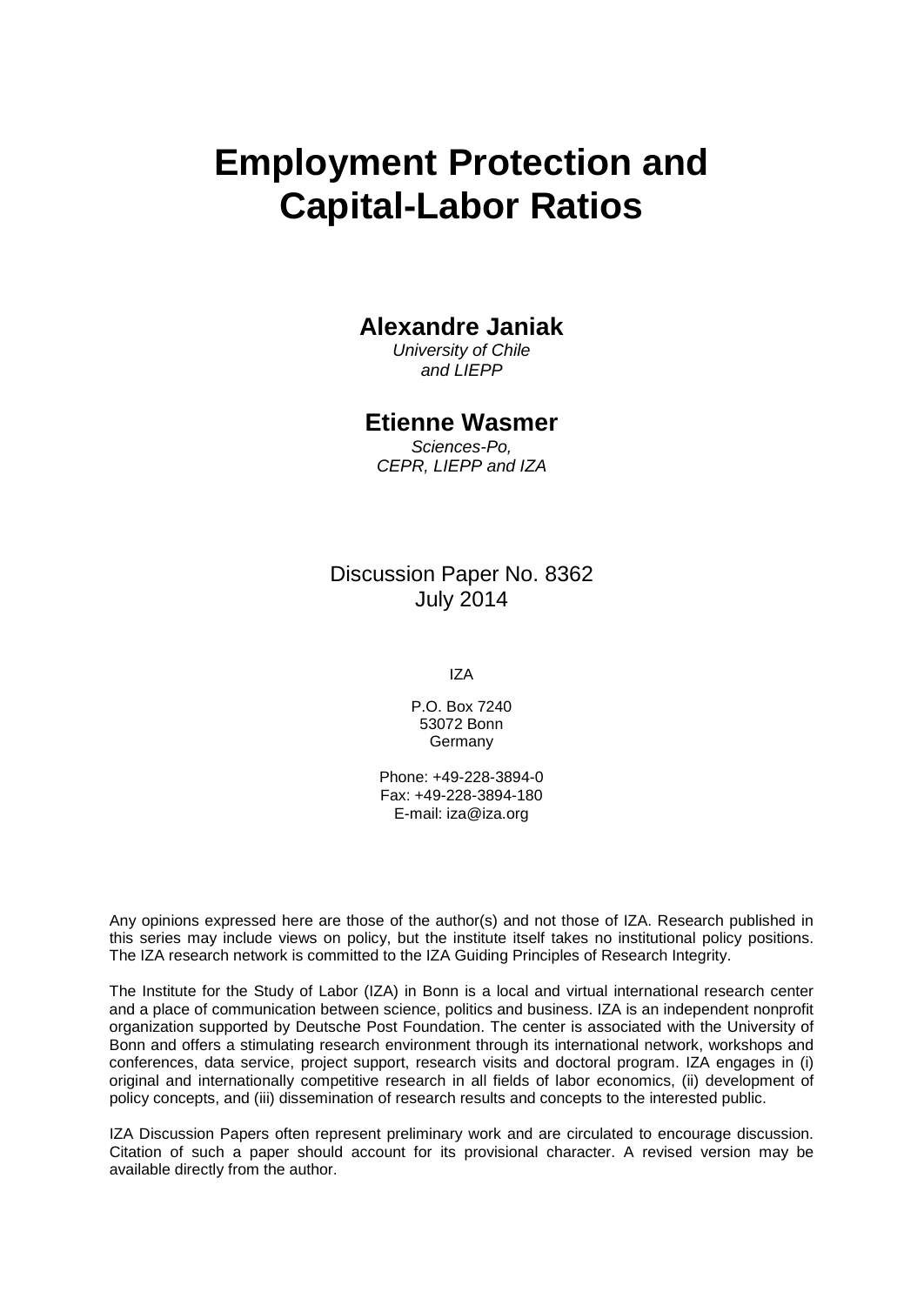IZA Discussion Paper No. 8362 July 2014

# **ABSTRACT**

# **Employment Protection and Capital-Labor Ratios[\\*](#page-1-0)**

Employment protection (EPL) has a well known negative impact on labor flows as well as an ambiguous but often negative effect on employment. In contrast, its impact on capital accumulation and capital-labor ratio is less well understood. The available empirical evidence suggests a non-monotonic relation between capital-labor ratios and EPL: positive at very low levels of EPL, and then negative. We explore the theoretical effects of EPL on physical capital in a model of a firm facing labor frictions. Under standard assumptions, theory always implies a motononic negative link between capital-labor ratios and EPL. For a positive link to arise, a very specific pattern of complementarity between capital and workers protected by EPL (senior workers, as opposed to unprotected new entrants, or junior workers) has to be assumed. Further, no standard production technology is able to reproduce the inverted Ushape pattern of the data. Instead, endogenous specific skills investment leads to an inverted U-shape pattern: EPL protects and therefore induces investments in specific skills. We develop such a model and calibrate the returns to seniority by using estimates from the empirical literature. Under complementarity between capital and specific human capital, physical capital and senior workers having accumulated specific human capital are *de facto* complement production factors and EPL may increase capital demand at the firm level. The paper concludes that labor market institutions may sometimes favor physical and human capital investments in second-best environments.

JEL Classification: J60

Keywords: employment protection, specific skills, unemployment, capital-labor ratios

Corresponding author:

Etienne Wasmer Sciences-Po Paris Departement d'Economie 28 Rue des Saint-Pères 75007 Paris France E-mail: [etienne.wasmer@sciences-po.fr](mailto:etienne.wasmer@sciences-po.fr)

We are grateful to Jim Albrecht, Bruno Decreuse, Pieter Gautier, Claudio Michelacci, Quentin Vandeweyer and participants at the North American Winter Meeting of the Econometric Society in Philadelphia, the Meeting of the European Economic Association in Gothenburg, the conference of the Society for Computational Economics in Vancouver and the Workshop on Search and Matching in Chile. Alexandre Janiak acknowledges financial support by Fondecyt (project no 1120593). Etienne Wasmer acknowledges support from ANR-11-LABX-0091 (LIEPP), ANR-11-IDEX-0005-02 and ANR 2010 BLANC 1819 01 (EvalPolPub).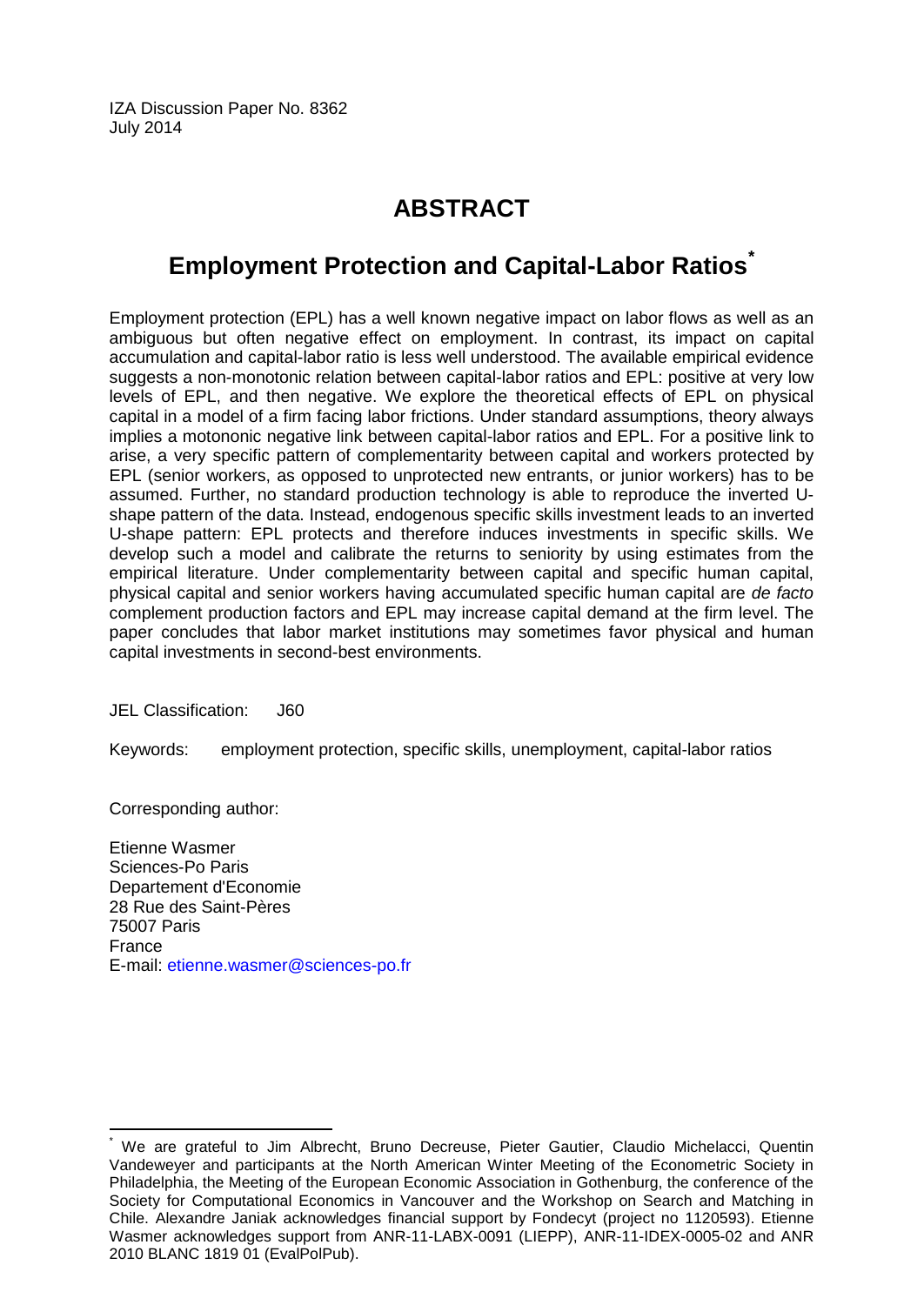### 1 Introduction

An expanding literature investigates the role of employment regulations on various outcomes such as investment in physical capital, human capital, productivity, innovation and growth. Labor studies have shown that a particular component of these regulations, employment protection, has sizeable effects on unemployment rates, turnover, job flows and unemployment duration. Employment protection legislation (hereafter, EPL) has a well known negative impact on labor flows and an ambiguous but often negative effect on employment.<sup>1</sup>

The effect on investment and the capital-labor ratio is less well understood and, in the empirical literature, the effect of EPL is ambiguous. In articles based on countries characterized by low employment protection stringency, the effect of EPL on capital-labor ratios is found to be positive. For example, Autor et al. (2007) use the adoption of wrongful-discharge protections by U.S. state courts from the late 70s to the late 90s to evaluate the link between dismissal costs and other economic variables. With firm-level data, they find a positive effect of employment protection on the capital-labor ratio. More recently, Cingano et alii (2014) use a labor reform in Italy - known for being a country with a relatively low degree of employment protection in small firms. The authors exploit an interesting quasi-experiment and a regression-discontinuity design, the reform being applied differently below and above the 15-employees threshold. They show that the capital-labor ratio may increase after an increase in firing costs, with however a decline in total factor productivity.<sup>2</sup> On the other hand, papers focusing on countries with strong employment protection document a negative relationship. Cingano et alii (2010) find a negative effect on capital per worker in the case of European firms.<sup>3</sup> Calgagnini et alii (2009) also document a negative effect of employment protection on investment in a sample of firms from ten European countries. Hence, the effect of EPL may therefore be nonlinear, and in particular, positive for investment at low values of EPL, and negative for investment at higher values, which would reconcile the various empirical findings of these papers. This paper precisely analyses the effect of employment protection on capital accumulation and capital-labor ratios and attempts to reconcile the various findings in the literature.

Our paper is guided by the intuition that, at low levels, EPL may induce more capital investment and not less capital investment, for theoretical reasons that need

<sup>2</sup>As the authors argue, their empirical analysis supports several findings of our paper, discussed below.

<sup>&</sup>lt;sup>1</sup>Influential papers have investigated the role of employment regulations on other dimensions such as productivity and growth: Hopenhayn and Rogerson (1993) and Bertola (1994) argue that productivity is lower because of a misalloaction of employment to technologies, favoring less productive structures, leading to reduced incentives for capital accumulation. Bassanini et al. (2009) empirically document the link between employment protection and productivity growth and find that EPL reduces productivity growth in industries where EPL is more likely to be binding. There is also an emerging literature on the pattern of trade specialization: Saint-Paul (1997, 2002) shows that countries with a rigid labor market will tend to produce relatively secure goods, at a late stage of their product life cycle and therefore innovate less, rather immitate. See also the more recent paper by Cuñat and Melitz (2010). There is a very active and broader literature extending models of trade to imperfect labor markets e.g. Costinot (2009).

<sup>3</sup>Their methodology follows Rajan and Zingales (1998): it compares the impact on the demand for capital in sectors requiring large job reallocation with sectors where job reallocation is low.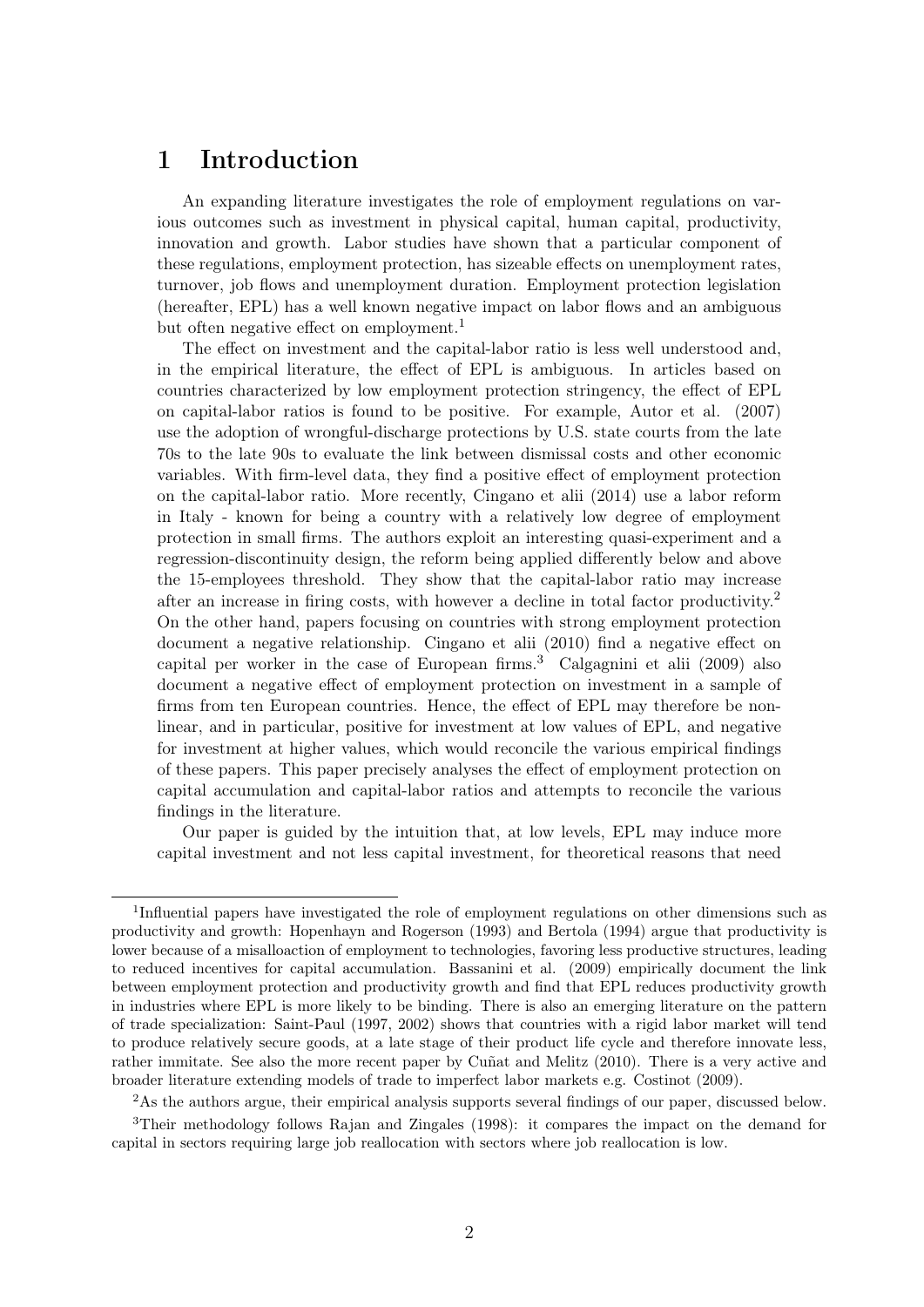

Figure 1: Capital-labor ratio and employment protection stringency in the OECD

Notes: data on employment protection is from OECD (2004) and data on capital-labor ratios is from Caselli (2005). On the graph, the capital-labor ratio is expressed as a ratio relative to the US ratio.

to be developped. Inspection of data shows, without a claim on causality, Figure 1 at least suggests that an inverted U-shape pattern tends to emerge from the data: the x-axis is the standard OECD stringency index and the vertical axis is the capital-labor ratios. At low EPL level, the correlation is positive, and it becomes negative when the index becomes larger than 1.75. The regression analysis in Table 1 confirms this, but also the fragility of the correlation. The inclusion of a dummy variable for Anglo-Saxon countries leads to a negative and significant coefficient on EPL, while the inclusion of a dummy for "high EPL" countries produces a positive and non-significant correlation. Overall, the correlation coefficient is negative (-0.34) and in the regression, the linear effect is negative but not significant. The correlation coefficient is equal to 0.40 when Greece, Mexico, Portugal and Turkey are removed from the sample and takes the value -0.67 when Anglo-Saxon countries are not considered. To sum up, at low EPL level, the correlation is positive, and it becomes negative when the index becomes larger.

We will indeed show the following results:

i) In the simplest setup with only physical capital and labor, there is a negative link between capital-labor ratios and EPL for standard production functions. When capital and labor are complements, the demand for capital per unit of labor has to decrease if EPL negatively affects labor productivity.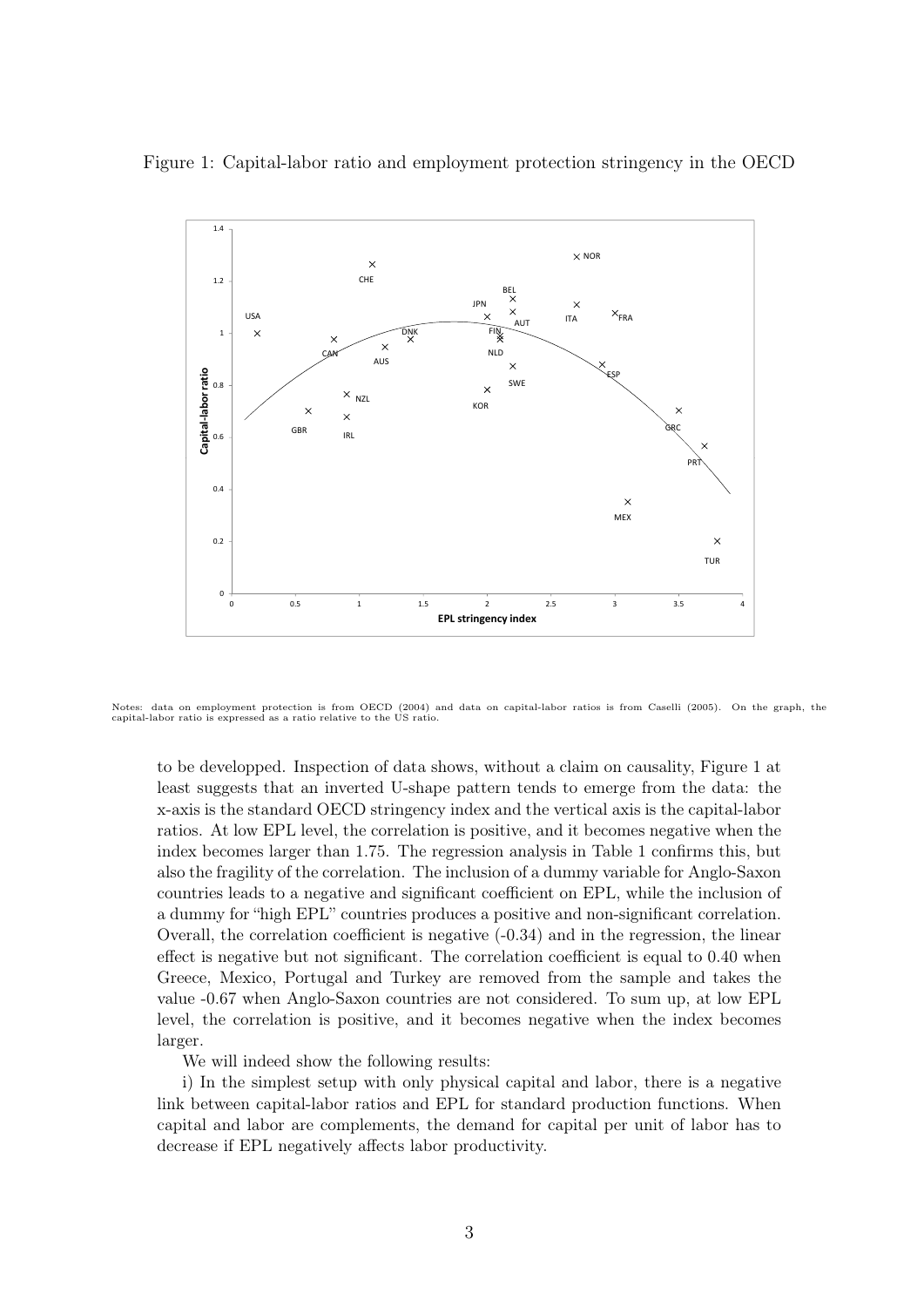| Specifications:   | $(\mathrm{I})$ | $(\mathrm{II})$ | (III)       | $({\rm IV})$ |
|-------------------|----------------|-----------------|-------------|--------------|
| EPL index         | $-0.088$       | $-0.253***$     | 0.079       | $0.490**$    |
|                   | (0.053)        | (0.069)         | (0.048)     | (0.184)      |
| Squared EPL index |                |                 |             | $-0.141***$  |
|                   |                |                 |             | (0.044)      |
| Anglo-Saxon dummy |                | $-0.499***$     |             |              |
|                   |                | (0.158)         |             |              |
| High EPL dummy    |                |                 | $-0.663***$ |              |
|                   |                |                 | (0.127)     |              |

Table 1: Regressions of capital-labor ratio on EPL stringency

Notes: data on employment protection is from OECD (2004) and data on capital-labor ratios is from Caselli (2005). The Anglo-Saxon dummy is equal to one for Australia, Canada, Ireland, New Zealand, the UK and the USA. The high-EPL dummy is equal to one for Greece, Mexico, Portugal and Turkey. \*\* significant at 5% \*\*\* significant at 1%

ii) A positive link may arise due to a specific pattern of complementarity between capital and workers protected by EPL (hereafter we call such workers senior workers, as opposed to unprotected new entrants, or junior workers). The intuition is the following: EPL increases the share of senior workers in employment. When senior workers are complement with capital, this raises the demand for capital. Hence, higher EPL leads to higher investment in physical capital. However, the positive link remains monotonic over the whole range of EPL values: no standard production technology is able to reproduce the inverted U-shape pattern.<sup>4</sup>

iii) When workers invest in specific skills, the impact of EPL is however nonmonotonic and leads to an inverted U-shape pattern. The reason is that EPL protects and therefore induces investments in specific skills. Assuming complementarity between capital and specific human capital is natural and therefore, the complementarity between capital and senior workers discussed in ii) above becomes an endogenous outcome of the model: EPL raises the demand for capital through raising the share of senior workers. Further, the size of this effect on investment in physical capital varies with the intensity of employment protection: it is higher at low levels of EPL, and lower at higher levels of EPL. Indeed, given decreasing returns to scale in human capital, at higher levels of EPL, a marginal increase in EPL has little effect of investments and therefore on demand for capital. This generates the hump-shape curve.

iv) For low values of EPL, our model implies both a positive effect of EPL on capital-labor ratios and a negative productivity effect due to greater misallocation of workers, consistent with Cingano et alii (2014).

We base our analysis on a model of a large firm with physical capital, facing labor-market matching frictions and endogenous job destruction. Labor frictions have indeed been shown to be key in understanding the effect of employment protection on labor market flows and the demand for factors (Mortensen and Pissarides, 1999). Starting from their setup, we can explore the effect of EPL on the demand for capital. This requires to extend the benchmark model of EPL to endogenous capital accumulation.

<sup>&</sup>lt;sup>4</sup>It is always possible to find a more complex production function leading to an inverted U-shape pattern but this would arguably be an artificial way of reproducing the empirical results.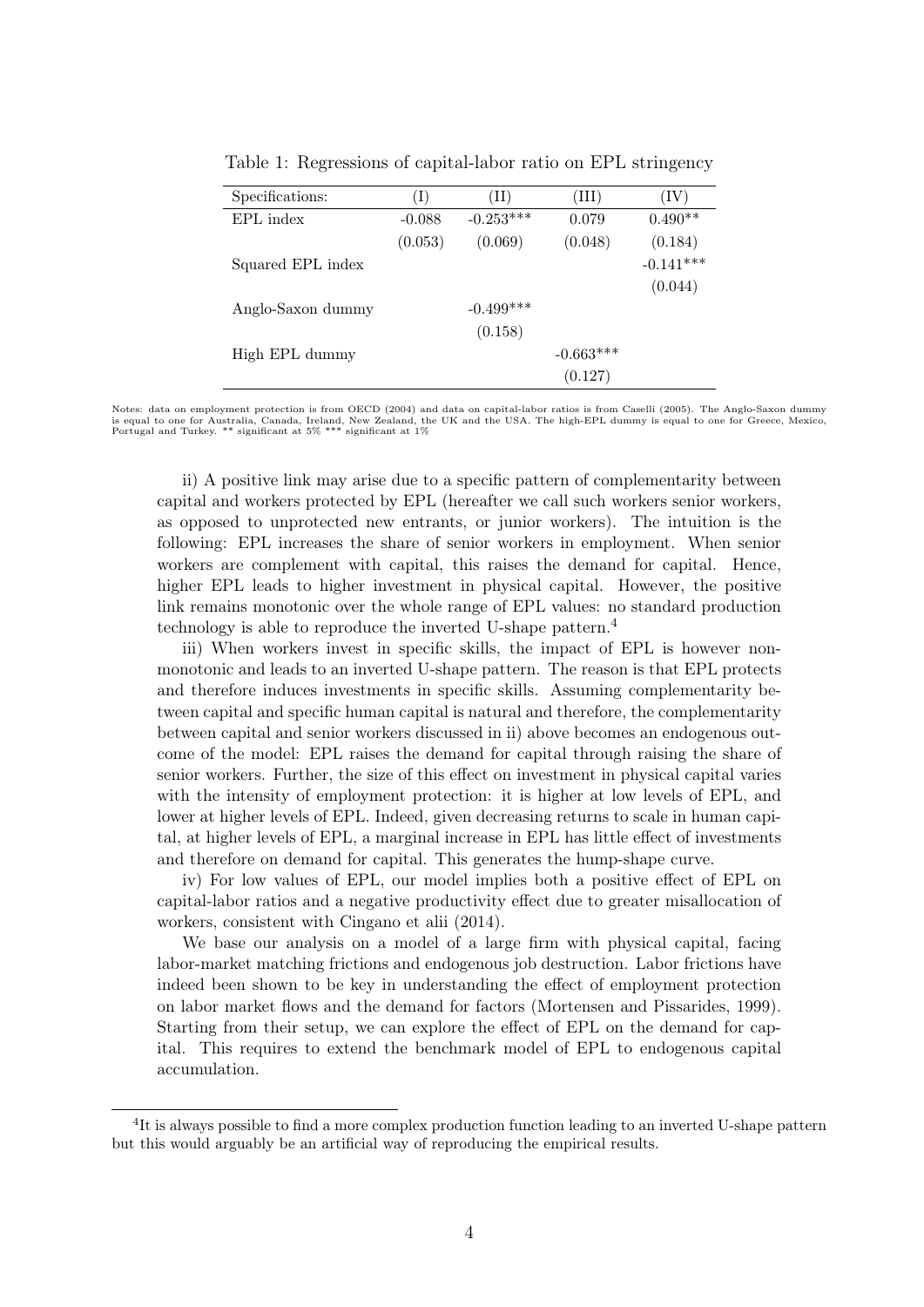It also requires to introduce these ingredients in the so-called large firm matching model developped initially in Pissarides (1990). The large firm matching model requires the derivation of a set of wage determination rules that are more complex than the conventional Nash-bargaining solution. Indeed, the large firm, when it bargains over wages with its different workers, can exploit the possibility of complex strategic interaction à la Stole and Zwievel (1996a, 1996b). In their setup, in a frictionless labor market, decreasing returns to scale lead the bargaining firm to raise employment above the competitive level, in order to reduce the marginal product of labor and progressively reduce wages - driven down to the reservation wage at the optimal employment level of the firm. Here, with bargaining over wage and search frictions, the same issue arises because the presence of physical capital in production imposes decreasing returns to scale in labor. Decreasing returns to scale in labor require the firm to take into account that, in over-hiring, it can reduce the marginal product of workers and therefore the bargained wage. This leads to higher profits than if the firm simply ignored these interactions. These effects were analyzed in the context of a matching model in Smith (1999), Cahuc and Wasmer (2001), Cahuc, Marque and Wasmer (2008) and Bagger et alii (2011). Hereafter they are referred to as intrafirm bargaining.<sup>5</sup>

Hence, in order to answer the question of the effect of employment protection on capital accumulation, we proceed as follows:

- 1. We generalize the large firm bargaining model to endogeneous job destruction à la Mortensen and Pissarides (1999), implying in particular to move from a countable number of categories of workers to a continuum of substitutable workers with different productivities.
- 2. We generalize the intrafirm bargaining model to the existence of a dual employment structure with firing taxes affecting only senior workers and not junior workers.
- 3. We generalize the large firm matching model to endogenous specific human capital investments and study the fixed skill models as a limiting case.

A literature suggests a positive relation between employment protection and investment in specfic human capital. Arulampalam et alii (2004) and Brunello (2004) illustrate with data from the European Commission Household Panel a positive link between EPL and training. Though the cost of training is typically paid by the firm and it is not clear that all components of training reflect specific human capital, this evidence is supportive of the mechanism we propose in this paper. Our paper is also related to the work by Belot et alii (2007). These authors document a hump-shaped relation between employment protection and growth. They then present a three-period model, where the hump is the result of two opposite forces. On the one hand, employ-

 ${}^{5}$ Elsby and Michaels (2013) study the business-cycle and cross-sectional properties of a large-firm model with endogenous job destruction. In their model, job destruction appears because of indiosyncratic shocks to firm-level productivity. In our case, it is the productivity of each individual employee that is hit stochastically. Our model is more tractable because we do not need to consider the presence of an inaction region along the labor demand schedule. The job creation and destruction relations in Mortensen and Pissarides (1994) even correspond to a specific case of the relations presented in Section 3 (when the production function is linear). However, a drawback of our model is that it does not generate zeroemployment growth for a subset of firms, as Elsby and Michaels (2013) do.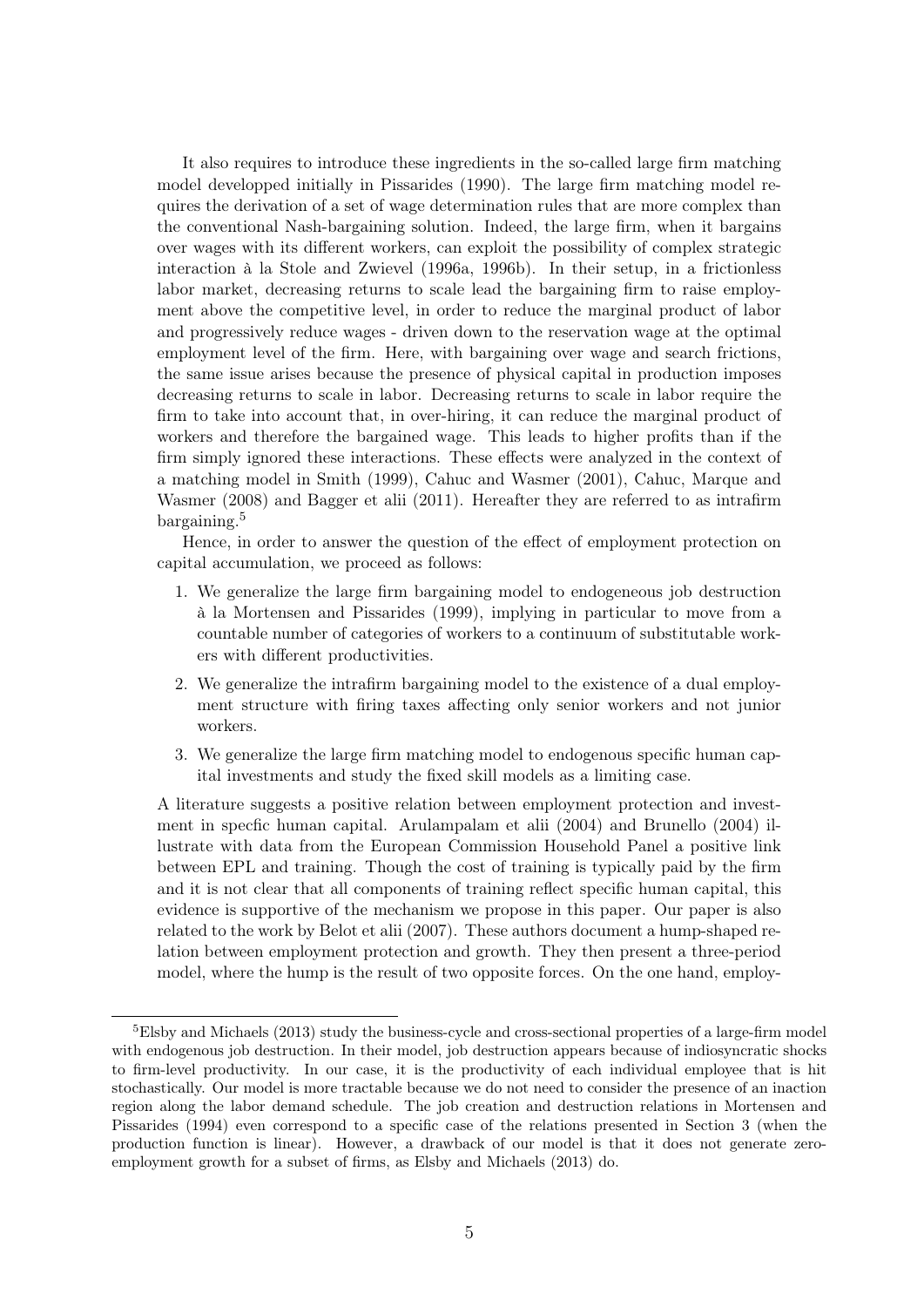ment protection increases the cost of job separation. On the other hand, it encourages workers to invest in specific human capital. See also Saint-Paul (2002) who analyzes the political economy consequences of this mechanism. His model generates multiple equilibria, because of the mutual feedback between employee rents and employment protection.

The paper is organized as follows. In Section 2, we present the labor demand block of the model; in Section 3, we derive labor demand, capital demand, the bargaining conditions over wages and the optimal investment in human capital. Section 4 presents simulation results for a large class of production functions. Section 5 concludes that labor market institutions may sometimes favor physical and human capital investments in second-best environments.

### 2 Labor inputs and labor demand

#### 2.1 Setup

Time is continuous and discounted at a rate r. We study the steady state of an economy populated by a representative firm and a unit mass of workers. The firm produces output with labor and capital in quantities  $N$  and  $K$  respectively. The output can either be re-invested, consumed or used to cover other expenses such as vacancy costs and layoff costs.

There are two sources of labor heterogeneity within the firm. First, at the extensive margin, there are two seniority levels within the firm: workers are hired as junior and eventually become senior. Each junior-senior status implies a specific set of rules and assumptions regarding labor regulation, wage negotiation and productivity, which are fully described below. Second, at the intensive margin and within the senior status, workers have different levels of efficiency.

When hired, a worker starts as a junior and is therefore endowed with one efficiency unit as a normalization. Junior workers subsequently become senior at an exogenous rate  $\lambda$ . When hit by this shock, the amount of efficiency units each worker is endowed with changes too: it is equal to  $h_i z$ , where  $h_i$  is the level of human capital of a senior worker, discussed later in the paper, while  $z$  is a stochastic component specific to that worker. The value  $z$  is drawn for each newly senior worker, independently, from a cumulated distribution G (and density  $g = G'$ ) defined over the [0,1] interval. As time goes, senior workers subsequently face changes in the z component. Changes occur at a rate  $\lambda$ . The new z is drawn from the same cumulated distribution  $G$ .<sup>6</sup>

A key assumption is that human capital  $h$  is determined before the productivity  $z$  is known, as the outcome of an ex-ante investment. This will notably imply that, in equilibrium, all senior workers will have a common level of human capital  $h$ .

The firm may endogenously choose to destroy jobs upon the revelation of productivity following an idiosyncratic shock. In particular this occurs when the stochastic

<sup>&</sup>lt;sup>6</sup>It is beyond the scope of this paper to study alternative stochasticity assumptions as for instance den Haan et al. (2000), Walsh (2005), or Krause and Lubik (2007). These alternative assumptions are however very useful in DSGE contexts and, for a study of the shorter-run relations between EPL and K/N ratios. Short-run and business cycle implications of the effect of EPL, not studied here, are important topics and should receive some more attention.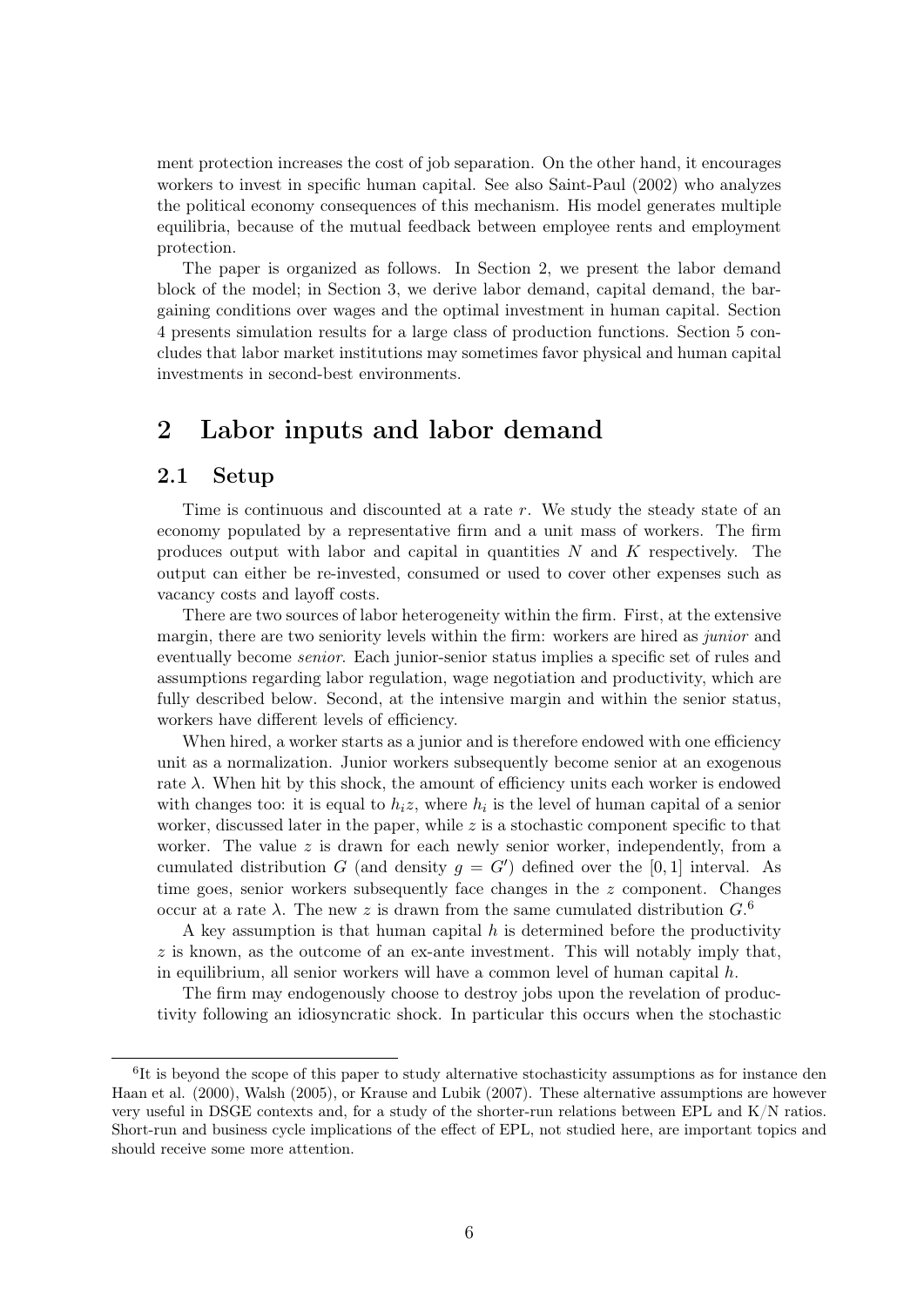component of worker's efficiency drops below a threshold  $R(h) \in (0, 1)$ , the value of which is determined below. Note that  $R$  depends on  $h$ , the level of human capital of senior workers, and this will be taken into account in skill investment decisions. Another important remark is that the firm, having perfect access to capital market, may keep workers with a negative marginal net revenue, since the shock on z is temporary.<sup>7</sup>

Finally, when fired, a worker joins the pool of unemployed. Leaving the firm implies that, upon re-entry, senior workers will start as junior workers with the entry productivity of junior workers, namely 1: the level of specific human capital  $h_i$  cannot be transferred to another job, by definition.<sup>8</sup>

#### 2.2 Labor market frictions and steady-state employment

The labor market is characterized by search and matching frictions. This implies the existence of frictional unemployment. In particular, the firm posts vacancies at a flow cost c in order to hire workers. The labor force is normalized to 1 and we denote by V the mass of posted vacancies. Vacancies are filled at a rate  $q(\theta)$  that depends negatively on the labor market tightness  $\theta \equiv \frac{V}{1-N}$ , i.e. the vacancy-unemployment ratio. This rate is derived from a matching function  $m(1 - N, V)$  with constant returns to scale, increasing in both its arguments, concave and satisfying the property  $m(1 - N, 0) = m(0, V) = 0$ , implying that  $q(\theta) = \frac{m(1 - N, V)}{V} = m(\theta^{-1}, 1)$ . Similarly, the rate at which unemployed workers find a job is equal to  $\theta q(\theta)$ .

Denote by  $N = N_J + N_S$  where  $N_J$  and  $N_S \equiv \int_R^1 n_S(z) dz$  the mass of junior and senior workers respectively, and  $n<sub>S</sub>(z)$  is the mass of senior workers employed by the firm, who are endowed with  $z$  efficiency units. Their laws of motion are described by the following equations:

$$
\dot{N}_J = Vq(\theta) - \lambda N_J \tag{1}
$$

and

$$
\dot{N}_S = \lambda (1 - G(R)) N_J - \lambda G(R) N_S. \tag{2}
$$

In the steady state, flows into aggregate employment equal flows out of employment. This leads to the following steady-state level of total employment, itself a sum of senior and junior employment, as:

$$
N = N_S + N_J = \frac{\theta q(\theta)}{\theta q(\theta) + \lambda G(R)},
$$
\n(3)

<sup>&</sup>lt;sup>7</sup>Note also that the degree of persistence varies with our parameter  $\lambda$  (productivity shock frequency). As a result, high frequency leads to firms keeping their workers even if they have temporarily low productivity and possibly negative cash flows. This productivity parameter and EPL introduced later have similar consequences on labour hoarding. This similarity fully applies in a world of perfect capital markets. See den Haan et alii (2003) for imperfect capital markets. Studying the channels through which credit market imperfections amplifies the effect of EPL is beyond the scope of this paper but they are rich.

<sup>8</sup>Note also, following a discussion with a referee, that our setup does not necessarily imply that senior workers are more heterogenous than junior workers. Our view is that junior workers are sort of temporary workers, that is, ex ante identical ; they may be different but the firm only has the information after the  $\lambda$  shock (acquisition of seniority) is realized; at this stage it decides to truncate the distribution and only keep good matches. Hence, the pool of junior workers is not necessarily homogeneous. It is just that firms do not know yet and make the optimal vacancy decisions in waiting for the correct signal of their productivity has appeared.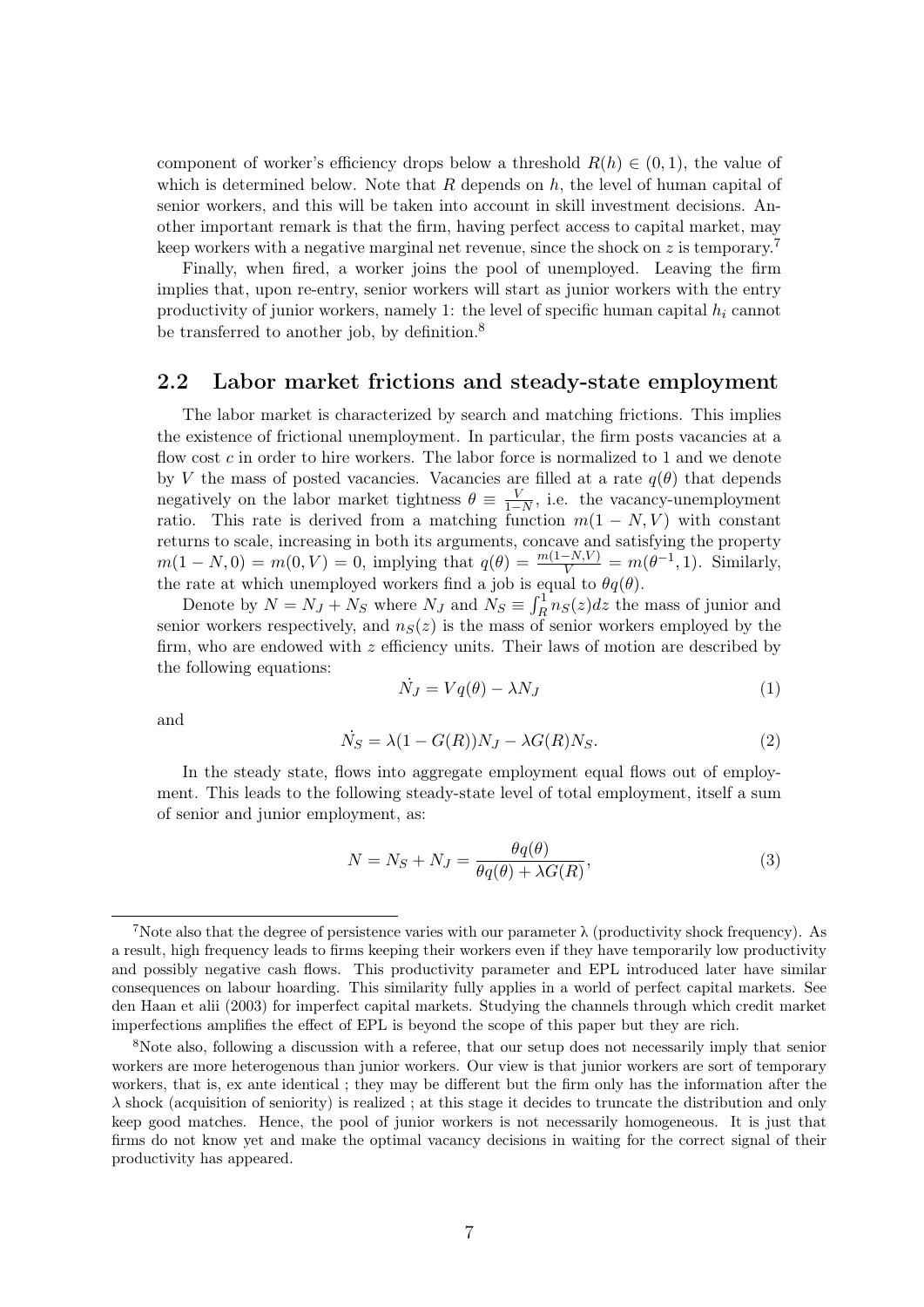while the unemployment rate is the complement to 1:

$$
u = \frac{\lambda G(R)}{\theta q(\theta) + \lambda G(R)}.
$$
\n<sup>(4)</sup>

Given that inflows and outfows into an interval of productivity z and  $z + dz$  are independent of z, this implies that the mass  $n<sub>S</sub>(z)$  of senior workers at productivity  $z$  is simply equal to:

$$
n_S(z) = N_S \frac{g(z)}{1 - G(R)}.
$$

The last important stock variable is the mass of senior workers within the firm, and expressed in efficiency units. It is the sum of its individual components. We denote it by Z, and

$$
Z(\mathbf{h}) \equiv \int_R^1 z n_S(z) \left( \int_{\mathcal{C}_{i(z)}} h_i \, di \right) dz = \int_R^1 z n_S(z) dz \int_{\mathcal{C}_i} h_i \, di = h \int_R^1 z n_S(z) dz = Z(h),
$$

where h is the vector of human capital of its workers,  $i(z)$  is an individual in a mass of workers of productivity  $z$ ;  $\mathcal{C}_{i(z)}$  is the subset of these individuals;  $\mathcal{C}_i$  is the subset of all individuals regardless of their produccitiy  $z$ ; and  $h$  is the total human capital in the firm, equal to  $\int_R^1 \int_{C_{i(z)}} h_i \, di \, dz = \int_{C_i} h_i \, di$ . The second equality where  $\int_{C_i} h_i \, di$ is taken away from the integral over z arises from the fact that the distribution of skills  $h_i$  is independent of the level of z due to the assumption that human capital choices are done ex ante. Further,  $Z(h)$  can eventually be written as a function of the scalar h since each component of  $h$ ,  $h_i$ , turns out ex post to be independent of the productivity component of identical marginal workers. In what follows, we write for simplification  $Z(h)$  except when it is necessary to distinguish between individual and aggregate components of productivity  $h_i z$ . Note that our specification excludes heterogeneity in the ability to acquire skills, to preserve the symmetry of the choice of human capital.

Physical capital accumulation follows

$$
\dot{K} = I - \delta K,\tag{5}
$$

which describes the dynamics of the capital stock. We consider here a simplified capital accumulation and depreciation process and do not consider additional cost of installing physical. See however Yashiv (2014) and the subsequent references for the effect of these additions to the matching model. I is investment in capital,  $\delta$  is the capital depreciation rate.

Finally, production Y follows a constant-returns-to-scale production function that is strictly concave in each argument, here the three stock variables:

$$
Y = F(N_J, Z(h), K)
$$

### 2.3 Bellman equations of workers and firms

Workers invest in *specific* skills at the time of entry. They do so at cost  $C(h_i)$ on the spot, with  $C'(h_i) > 0$  and  $C''(h_i) \geq 0$ . The productivity of the investment in human capital is however differed, and adds up to productivity only when workers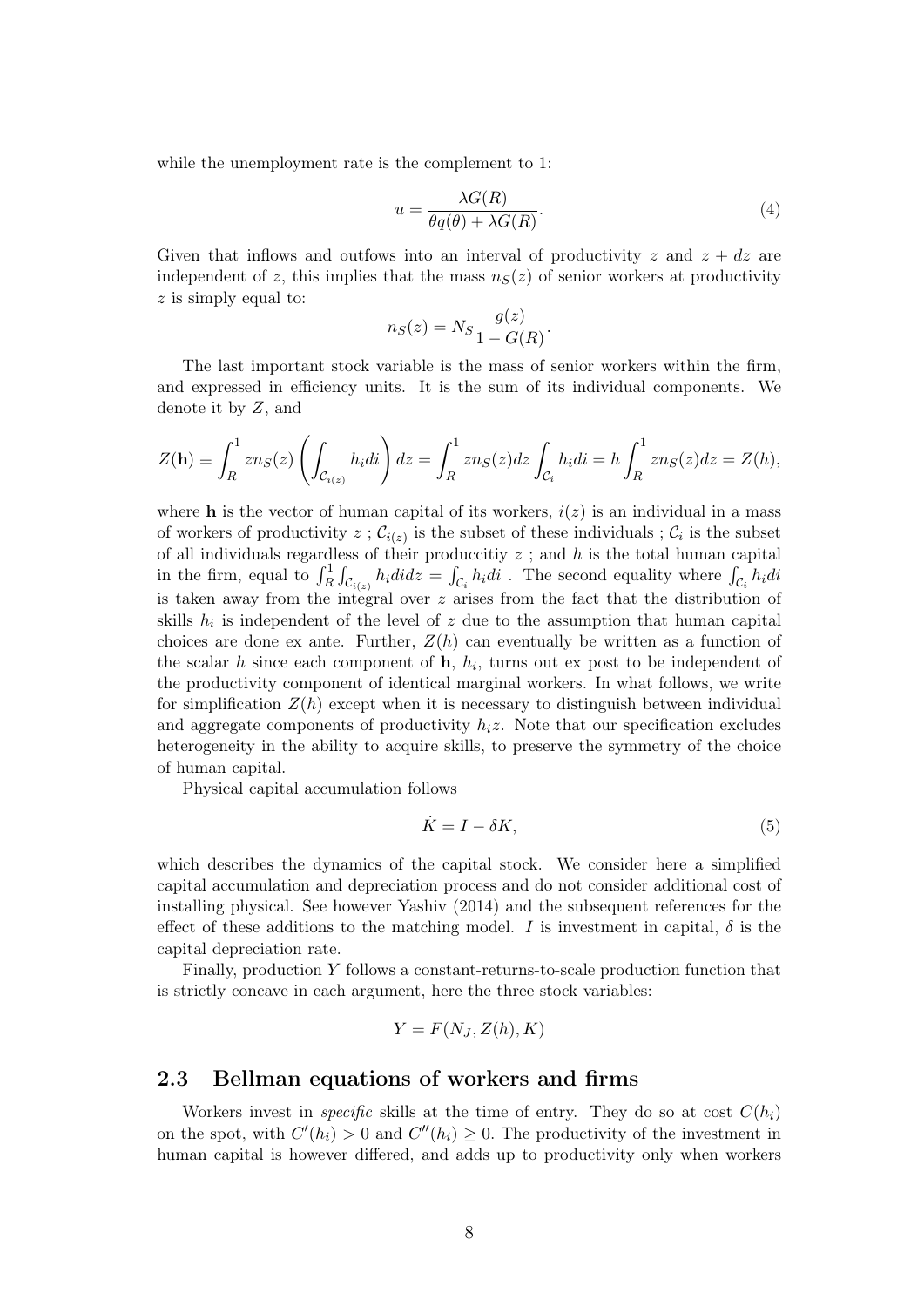become senior. The h component is thus endogenous. The special case with fixed human capital is obtained when h cannot be chosen by workers, e.g. when  $C(h_i)$ becomes vertical around the equilibrium value.

The present discounted value of being unemployed is defined as

$$
rU = b + \theta q(\theta) \text{Max}_{h_i} \left[ W_J - C(h_i) - U \right],\tag{6}
$$

where b is the flow value of being unemployed ;  $W_j$  is the present discounted value of being employed as a junior worker and  $U$  the value of unemployment. Junior workers earn the amount  $W_J$  until they become senior or leave the firm. It takes the following value:

$$
rW_J = w_J + \lambda \int_0^1 [\max \{ W_S(z, h), U \} - W_J] dG(z)
$$
 (7)

and the present discounted value of being employed as a senior worker with  $z$  efficiency units and h units of human capital is:

$$
rW_S(z,h) = w_S(z,h) + \lambda \int_0^1 [\max \{ W_S(z',h), U \} - W_S(z,h)] dG(z').
$$
 (8)

We assume that when a senior worker is laid off, the firm pays a firing tax  $T$  that is not redistributed to the worker but lost to the match - e.g. an administrative cost as in Mortensen and Pissarides (1999). The total value of the firm is therefore

$$
\overline{\Pi} = \max_{V,I} \frac{1}{1+rdt} \left\{ \left( F(N_J, Z(h), K) - w_J N_J - \int_R^1 w_s(z, h) n_S(z) dz - cV - I - \lambda (N_S + N_J) G(R) T \right) dt + \overline{\Pi}' \right\}, \quad (9)
$$

subject to equations  $(1)$ ,  $(2)$  and  $(5)$ . In equation  $(9)$ , dt is an arbitrarily small interval of time,

#### 2.4 Wages

We restrict the analysis to the solutions in a stationary state in which the mass of senior workers in efficiency units  $Z$  is constant.<sup>9</sup>

Denote by  $\Pi_J = \frac{\partial \bar{\Pi}}{\partial J}$  the marginal value of a junior worker. Entry wages are negotiated à la Nash between the worker and the firm. We denote by  $\beta \in (0,1)$  the bargaining power of workers. Hence, the wage of a junior worker is determined as follows:

$$
w_J = \arg \max \Pi_J^{-1-\beta} \left[ W_J - U \right]^{\beta}, \tag{10}
$$

Denote by  $\Pi_z = \frac{\partial \bar{\Pi}}{\partial z}$ ∂Z ∂Z  $\frac{\partial Z}{\partial n_s(z)}$  the marginal value of a senior worker endowed with z efficiency units. The firm applies the following rule at  $z = R$ :

$$
\Pi_R + T = 0.\tag{11}
$$

 $9$ This is not due to the law of large numbers. This is simply a stationary assumption whereby aggregate  $Z(h)$  at the firm level does not change in time. We only focus here on steady-states of this representative firm. One can however not rule out the possibility of having oscillations of  $Z$  for sub-representative firms that would be leaving the aggregate Z constant. This would require a different model as regards to the aggregation of these sub-firms.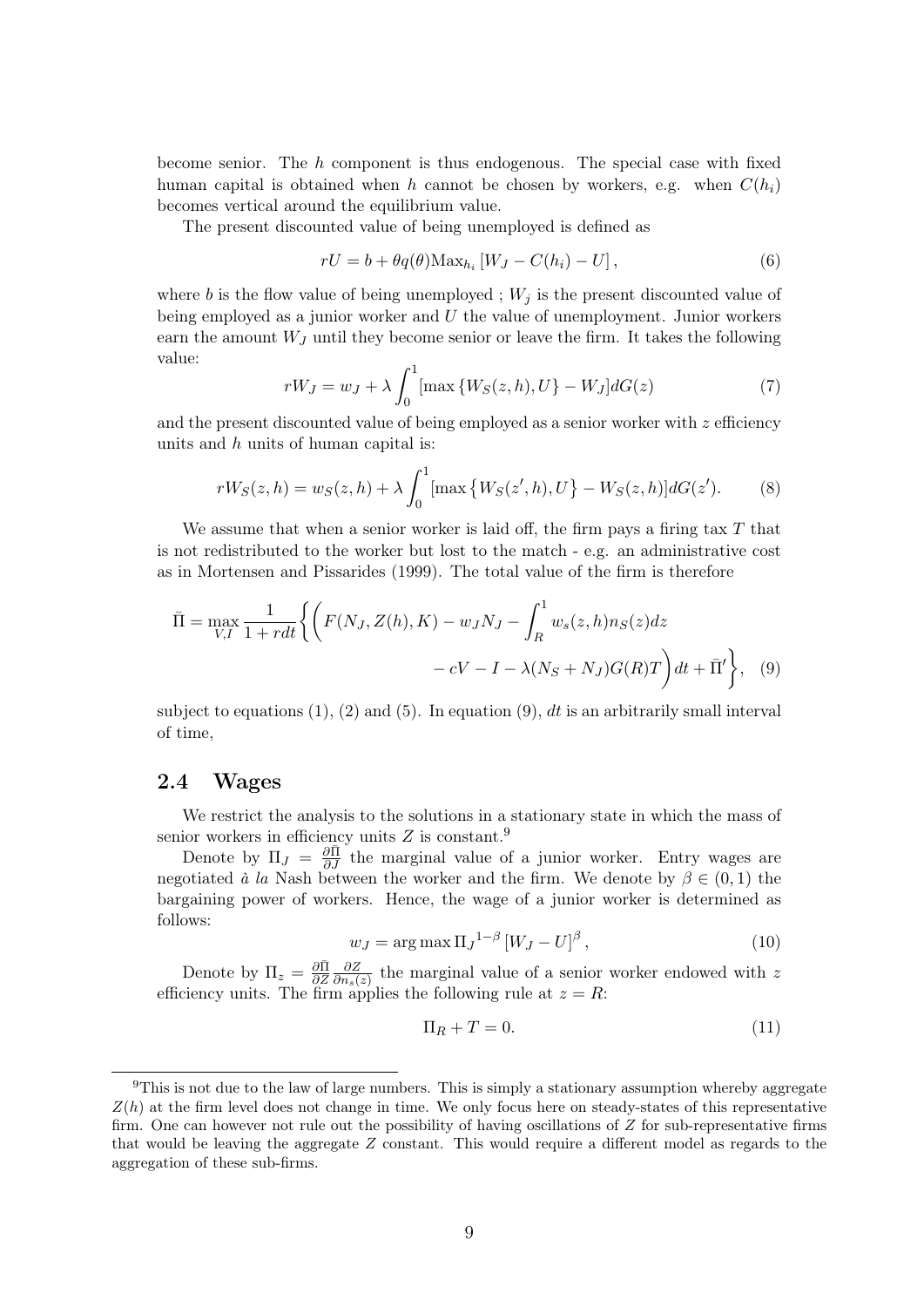Because the firm pays the firing tax only when a senior worker is dismissed, the firm's threat point is different when bargaining wages with senior workers. This implies the following rule for the wage of senior workers, instead of the solution described by equation (10):

$$
w_S(z, h) = \arg \max \left[ \Pi_z - (-T) \right]^{1-\beta} \left[ W_S(z, h) - U \right]^\beta. \tag{12}
$$

It can be seen that  $T$  positively affects the firm surplus in this case, as  $T$  reduces the outside option of the firm.

### 3 First order solutions and equilibrium

Given that investment in human capital can only be made upon entry, the marginal cost of human capital investment is not considered in Nash bargaining, neither in labor demand equations : it is sunk. We also assume the firm takes  $h$  as pre-determined. Workers have decided about the investment before the firm takes its decisions regarding factor demand.

#### 3.1 First-order conditions and factors demand

We now introduce compact notations for first order derivatives in what follows:  $F_J = \partial F(N_J, Z(h), K)/\partial N_J$ ;  $F_Z = \partial F(N_J, Z(h), K)/\partial Z(h)$ ;  $F_K = \partial F(N_J, Z(h), K)/\partial K$ . We drop the arguments of these derivatives unless they are different from  $(N_J, Z(h), K)$ .

In the Appendix, we show that the first-order conditions of the factor demand problem in (9) together with the envelope theorem imply the following equilibrium conditions:

$$
(r+\lambda)\frac{c}{q(\theta)} = F_J - w_J - \frac{\partial w_J}{\partial N_J}N_J - \int_R^1 \frac{\partial w_S(z)}{\partial N_J} n_S(z)dz - \lambda(1 - F(R))T + \lambda \int_R^1 \Pi_z dG(z),\tag{13}
$$

and

$$
r + \delta = F_K - \frac{\partial w_J}{\partial K} N_J - \int_R^1 \frac{\partial w_S(z, h)}{\partial K} n_S(z) dz.
$$
 (14)

Equation (13) describes the incentives for the firm to open up new vacancies. The lefthand side represents the marginal cost of filling a junior vacancy, while the right-hand side is the marginal revenue the marginal junior worker brings to the firm—equal to  $(r + \lambda)\Pi_J$ , that is, its marginal product (first term) net of the wage (second term) and the effect of this hiring on the wage of the other workers (third and fourth terms). The last two terms are respectively the expected value of the firing tax (the tax itself multiplied by its probability of layoff) and the continuation value of profits. Equation (14) characterizes the firm's capital investment decision. The firm purchases capital such that the opportunity cost of capital (the left-hand side) equalizes the marginal revenue (the right-hand side). The latter is composed by the marginal product of capital and the effect of the capital stock on wages.

To solve for this system, we need to know the value of  $-\lambda(1-F(R))T+\lambda\int_R^1\Pi_zdG(z)$  $-\lambda T + \lambda \int_R^1 [\Pi_z + T] dG(z)$ . In particular, we need to compute  $\Pi_z + T$ . It is given by: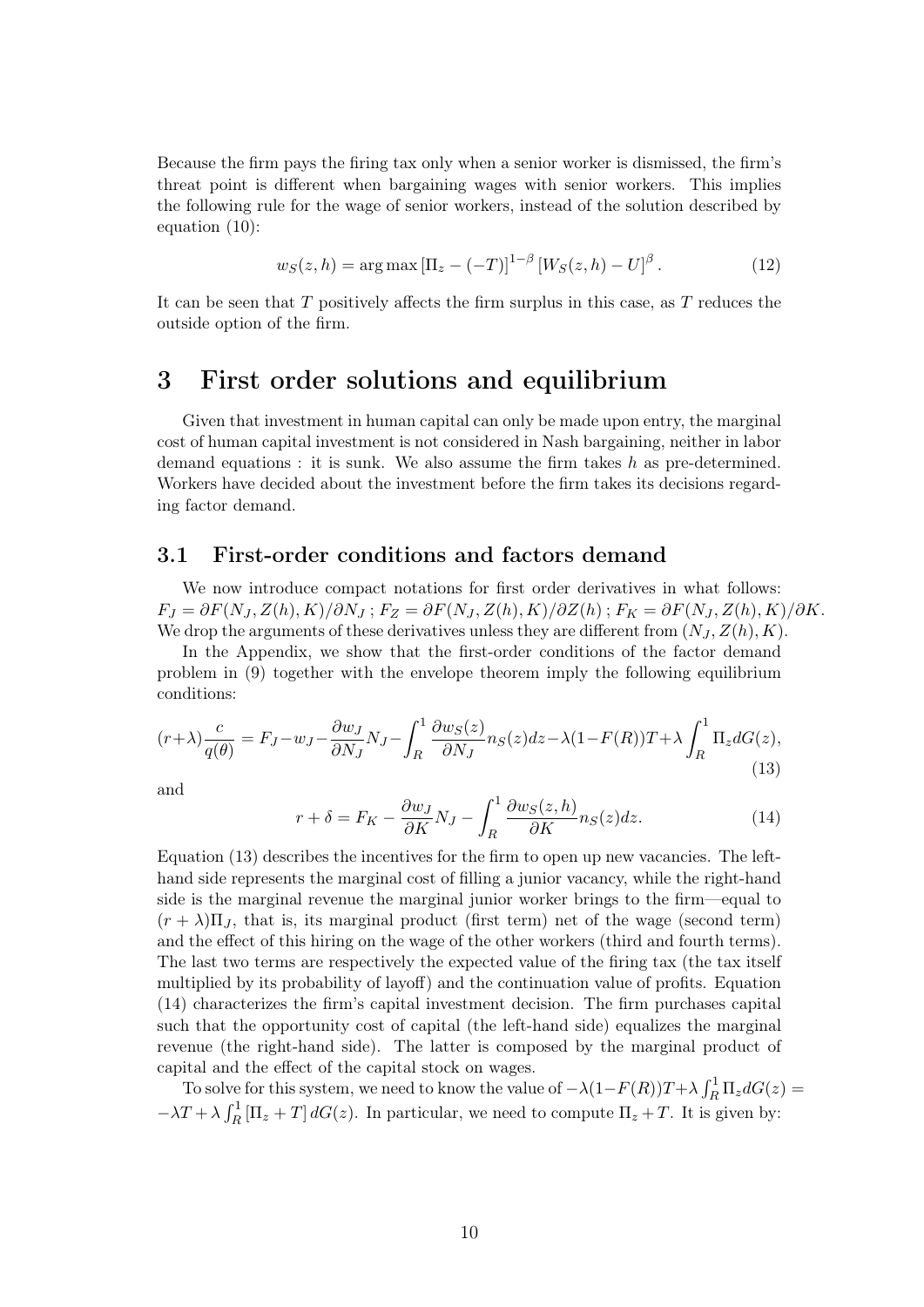$$
(r+\lambda)(\Pi_z+T) = F_Zzh - \frac{\partial w_J}{\partial Z}zhN_J - \int_R^1 \frac{\partial w_S(z')}{\partial Z}zhn_S(z')dz' - w_s(z) + rT + \lambda \int_R^1 (\Pi_{z'} + T)dG(z')
$$
\n(15)

Equation (15) can be understood in a similar way as Equation (13).

#### 3.2 Strategic bargaining

We have previously illustrated that the employment and capital stocks affect wages. Both workers and firms take this into account when negotiating wages. In particular, firms use hiring decisions as a way to strategically affect the marginal product of labor and in turn, on equilibrium wages. This is the logic of intrafirm bargaining in Stole and Zwiebel (1996a and b), extended to search models in Smith (1999), Cahuc and Wasmer (2001), Cahuc, Marque and Wasmer (2008) and Bagger and alii (2011). In the Appendix, we show that the solutions for wages resulting from these strategic interactions follow a simple rule.

The wage is a weighted average of the reservation value of the worker  $rU$  and of the marginal product of each type of labor, augmented (for senior workers) or diminished (for junior workers) by the value of layoff costs:

$$
w_J = (1 - \beta)rU - \beta\lambda T + \beta\Omega_J F_J \tag{16}
$$

in the case of the junior wage and

$$
w_S(h, z) = (1 - \beta)rU + \beta rT + \beta \Omega_S F_Z zh \tag{17}
$$

for senior, where

$$
\Omega_J = \frac{\int_0^1 \frac{1}{\beta} x^{\frac{1-\beta}{\beta}} F_J\left(N_J x, Zx, K\right) dx}{F_J} \tag{18}
$$

and

$$
\Omega_S = \frac{\int_0^1 \frac{1}{\beta} x^{\frac{1-\beta}{\beta}} F_Z \left( N_J x, Zx, K \right) dx}{F_Z} \tag{19}
$$

are over-employment factors resulting from strategic interactions. They are derived and discussed in Cahuc et alii (2008, Section 2): when  $\Omega_J$  and  $\Omega_S$  are equal to one, the solution is the one described in Mortensen and Pissarides (1999) when the production technology is such that returns to labor are constant. When they differ from one, e.g. with decreasing returns to scale in labor, we are away from Mortensen and Pissarides' solution: they describe a situation of "over-employment" if they take a value larger than 1 and "underemployment" if their value is below 1. Finally, firing taxes have the standard effect on wages; junior wages decrease with  $T$  and senior wages increase with T.

#### 3.3 Job creation and destruction

By replacing the solution for wages in (13) and (15), we obtain the following job creation rule:

$$
\frac{c}{q(\theta)} = (1 - \beta) \left[ \frac{\Omega_J F_J - \Omega_S F_Z R(h) h}{r + \lambda} - T \right].
$$
 (20)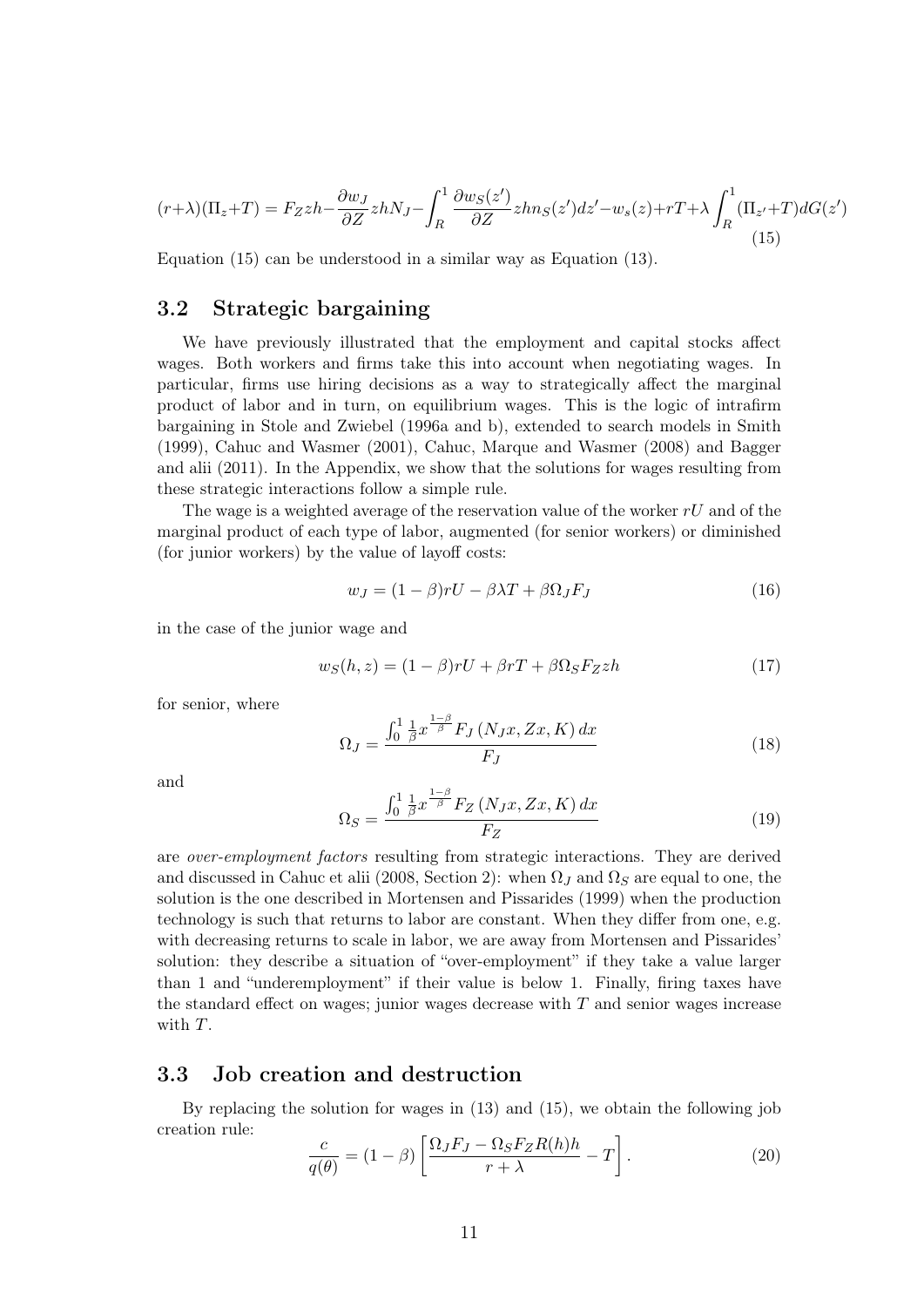In the Appendix, we also show that job destruction rule (11) can be written as follows:

$$
0 = \Omega_S F_Z h \left( R(h) + \frac{\lambda}{r + \lambda} \int_R^1 (z - R(h)) dG(z) \right) - rU + rT,
$$
 (21)

with  $rU$  defined in (6).

Again, these conditions differ from Mortensen and Pissarides' through the presence of the over-employment factors and the fact that marginal products of labor are not necessarily constant.

### 3.4 Capital demand

Using the wage equations  $(16)$  and  $(17)$ , we can rewrite the capital demand  $(14)$ as

$$
(1 - \beta)\Omega_K F_K = r + \delta,\tag{22}
$$

where

$$
\Omega_K = \frac{\int_0^1 \frac{1}{\beta} x^{\frac{1-\beta}{\beta}-1} F_K\left(N_J x, Zx, K\right) dx}{F_K} \tag{23}
$$

is an over-investment factor that takes the condition away from the neo-classical investment model when its value differs from one, and is identical to the expression in Cahuc et alii (2008, Section 4).

#### 3.5 Human capital investment

#### 3.5.1 The case of endogenous human capital

So far we have treated h as a parameter. However, it is chosen optimally by junior workers prior to knowing their future idiosyncratic component z. The first-order condition for human-capital investment of the program in (6) reads as

$$
(r + \lambda)C'(h_i) = \frac{\partial w_J(h)}{\partial h_i} + \frac{\lambda}{r + \lambda G(R)} \int_R^1 \frac{\partial w_S(h_i, z)}{\partial h_i} dG(z).
$$
 (24)

It is straightforward to see from the equation above that, for a given marginal effect of  $h_i$  on wages and a convex function C, lower R implies higher investment  $h_i$ . The reason is because when  $R$  is low, workers anticipate longer tenure on the job, which increases the marginal return on human capital.<sup>10</sup>

<sup>&</sup>lt;sup>10</sup>Here we assumed that investment in human capital is paid and decided by workers, in line with Laing et al. (1995) or Acemoglu (1997) in the case of general human capital investment. As regards to specific human capital investments, they are often provided by employers, as argued by Lynch and Black (1998). Wasmer (2006) shows that for specific skill investments, it does generally not matter whether employers or employees pay for the investment, as the outcome of the investment is to create a rent and a surplus to the match employer-employee. Hence the logic and the determinants of the investments are the same for employers and employees. Things would be much more asymmetrical for general skills, since there, indeed, workers benefitiate from them but not firms. We thank a referee for making this point.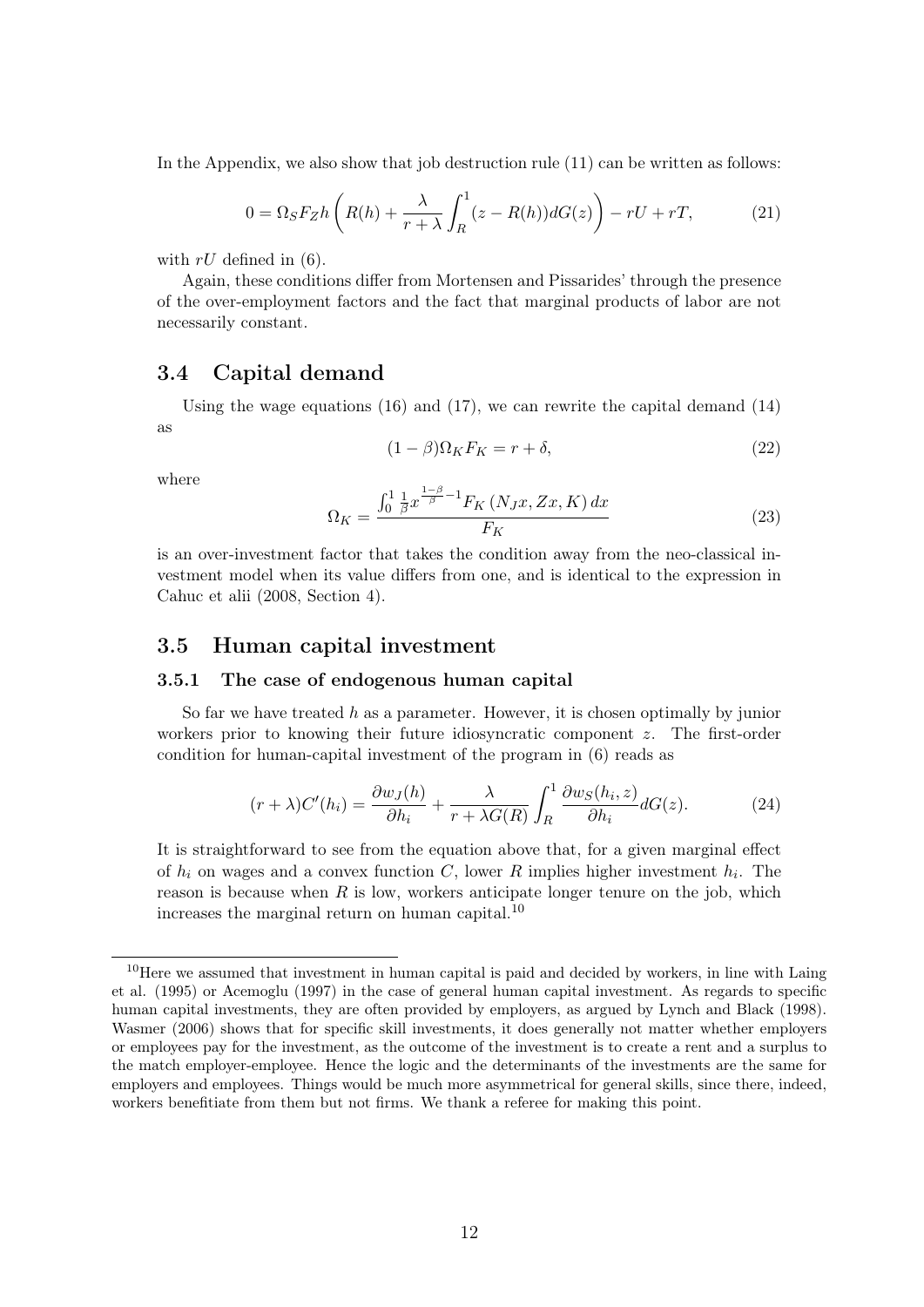We show in the Appendix that condition (24), which describes the incentives of supplying human capital, can be rewritten  $as<sup>11</sup>$ 

$$
C'(h) = \frac{\lambda[1 - G(R)]}{r + \lambda} \frac{\beta \Omega_S}{r + \lambda G(R)} F_Z \int_R^1 z \frac{dG(z)}{1 - G(R)} \tag{25}
$$

once wages are replaced by their equilibrium values.

The condition is interpreted as follows. The left-hand side of the equation is the marginal cost of investing in human capital, while the right hand side is the marginal return. Because investment is made upon entry and the increase in wages only takes place once a worker becomes senior, the return has to be discounted by a factor  $\frac{\lambda [1-G(R)]}{r+\lambda}$ , which reflects the average time a junior worker has to wait to become senior. The term  $F_Z \int_R^1 z \frac{dG(z)}{1 - G(R)}$  $\frac{dG(z)}{1-G(R)}$  is the expected marginal product that is brought by each unit of human capital a given worker invests in. From this expected marginal product, the worker will receive a share  $\beta\Omega_S$  in wages, which takes into account the bargaining power of the worker and the fact the worker will appropriate part of the decrease in wages of other workers (if he invests in this marginal unit of human capital). Finally, by dividing by the term  $r + \lambda G(R)$ , one obtains the present discounted value of the marginal increase in senior wages.

#### 3.5.2 The case of fixed human capital investment

The model can be summarized with the following equations with  $h = \bar{h}$ , respectively a job creation condition, a job destruction condition, an optimal investment equation and the value of outside options of employed workers:

$$
\frac{c}{q(\theta)} = (1 - \beta) \left[ \frac{\Omega_J F_J - \Omega_S F_Z R \bar{h}}{r + \lambda} - T \right]
$$

$$
\Omega_S F_Z h \left( R(h) + \frac{\lambda}{r + \lambda} \int_R^1 (z - R) dG(z) \right) = rU - rT
$$

$$
(1 - \beta) \Omega_K F_K = r + \delta
$$

$$
rU = b + \theta q(\theta) \text{Max}_{h_i} [W_J - U - C(\bar{h})].
$$

### 4 Numerical examples

We resort to numerical examples to illustrate the various effects of employment protection, reflected by the tax on lay-offs  $T$  in our model. Our strategy is as follows: we first find a set of parameters that approximate an economy with labor-market characteristics similar to the United States, with endogenous human capital. In this economy, taxes on lay-offs are absent. We call this the benchmark economy. We then ask how macroeconomic aggregates in this economy are affected by the introduction of a firing tax in the different cases studied in the theoretical part. We also study the case of fixed human capital in fixing the value of human capital to the endogenous value in the benchmark economy.

<sup>&</sup>lt;sup>11</sup>Notice that the derivative  $\partial w_s(h_i, z)/\partial h_i$  in equation (24) is calculated with respect to the stock of human capital  $h_i$  of an individual worker, not with respect to the total stock of human capital h.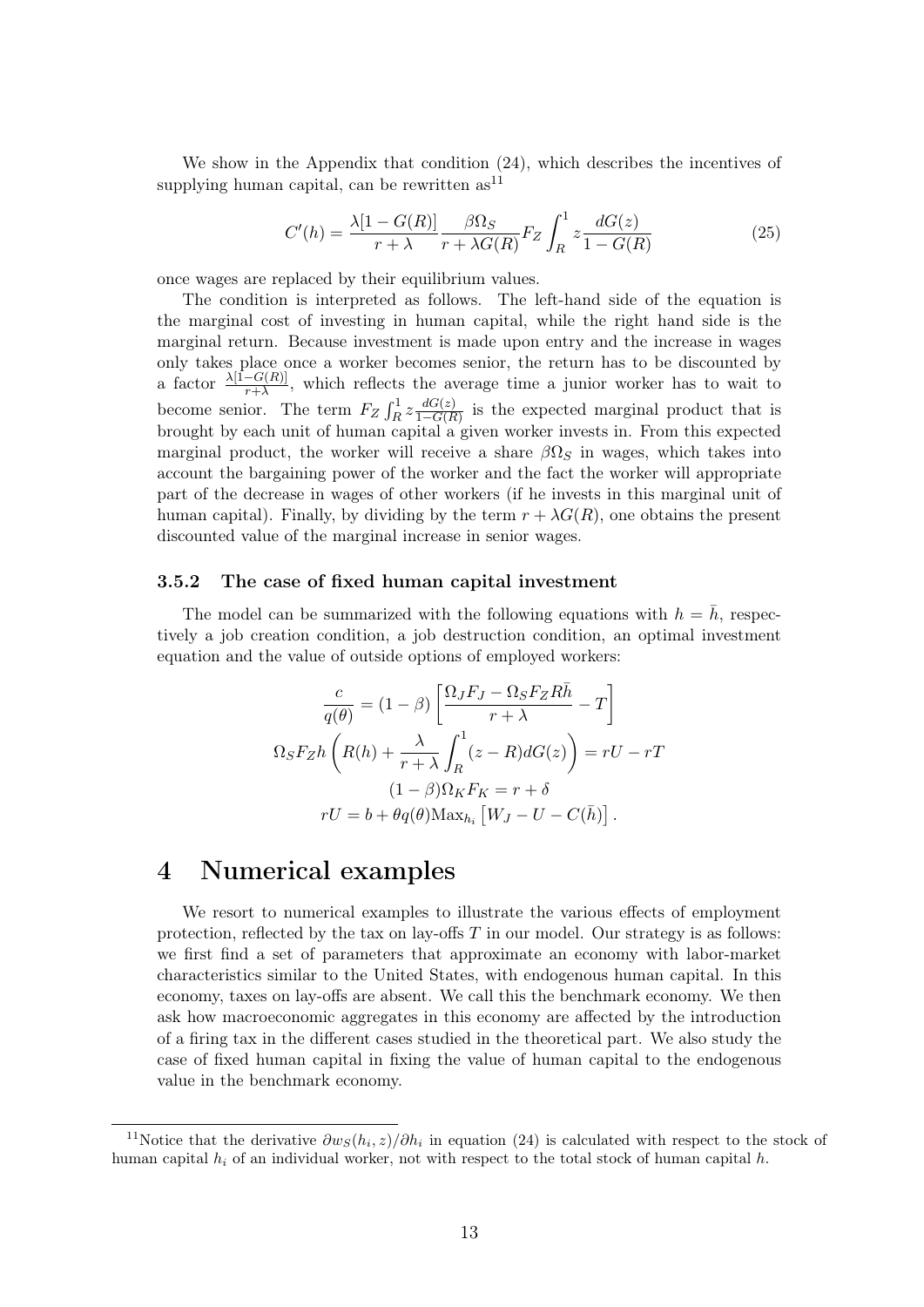### 4.1 Calibration

Our benchmark economy with no firing tax resembles the economy described in Pissarides (2009). The reason is because the theoretical model in Pissarides (2009) is a particular case of the theoretical model we describe in Section 2. It corresponds to the case where the supply of human capital is inelastic, the distribution  $G$  is degenerate in zero, and the production function is linear in each of its arguments, which impedes the firm from over-hiring. Hence, we borrow a great deal from Pissarides (2009) and share many of his parameter values.

We assume that a unit interval of time corresponds to a month. We set the discount rate at a 4% annual rate. The matching function is assumed to be Cobb-Douglas  $m(1 - N, V) = m_0(1 - N)^{\eta}V^{1-\eta}$ , with unemployment elasticity  $\eta = 0.5$ . We also follow common practice by setting  $\beta = \eta$ . This would internalize the search externalities in the standard one-worker-per-firm model.<sup>12</sup> We follow Pissarides by targeting a labor-market tightness of 0.72, which is consistent with data from the JOLTS and the Help-Wanted Index for the period 1960-2006. This implies a scale parameter of the matching function  $m_0 = 0.7$ .

The production function of the benchmark economy is Cobb-Douglas  $F(N_J, Z(h^*), K) =$  $A(N_J + Z(h^*))^{\alpha} K^{1-\alpha}$ . We fix the labor share  $\alpha$  to a standard value of two thirds and the total factor productivity  $A = 0.54$  produces a job finding rate equal to 59.4%, which is consistent with Shimer's (2007) monthly transitions data. In the sensitivity analysis of Section 4.4, we consider other specifications for the production function that help understand the economic forces at work.

We fix the parameter  $\lambda$  by targeting a monthly job separation rate of 3.6%, as reported in Shimer (2007). For this exercise, we assume a uniform distribution for G as in Mortensen and Pissarides (1999). This produces a value for  $\lambda = 0.05$ , implying that junior workers become senior after 20 months on average. The job finding and separation rates in the benchmark economy imply an unemployment rate of 5.7%.

We rely on micro estimations of the returns to seniority to calibrate the equilibrium stock of human capital  $h^*$ . The structure of the cost function of investing in human capital influences this equilibrium value. A flexible parametrization of the cost function is

$$
C(h) = \sigma_1 h^{\sigma_2},\tag{26}
$$

 $\sigma_1$  being is a scale parameter and  $\sigma_2 \geq 1$  influences the elasticity of the supply function of human capital.

Several papers have estimated returns to seniority, including Abraham and Farber (1987), Altonji and Shakotko (1987), Topel (1991) and Altonji and Williams (2005). For our calibration, we consider the recent estimates by Bunschinsky et al. (2010). Their paper reports annual returns to seniority of about 6 percent. Let's denote by Γ the ratio of average senior wages to junior. Since a junior worker becomes senior at a rate  $\lambda$  and our calibration considers a unit interval of time to be a month, the value for  $h^*$  has to be such that  $\Gamma = 1.06^{1/12\lambda}$ .

There are many combinations of the parameters  $\sigma_1$  and  $\sigma_2$  that lead a 6% annual return. Our strategy is to fix  $\sigma_2$  to a specific value and then obtain the value of  $\sigma_1$ 

 $12$ Notice however that the Hosios-Pissarides efficiency rule only applies to the case without intrafirm bargaining. When the firm chooses to over-employ, the rule has to be modified in order to account for this additional externality. See Smith (1999).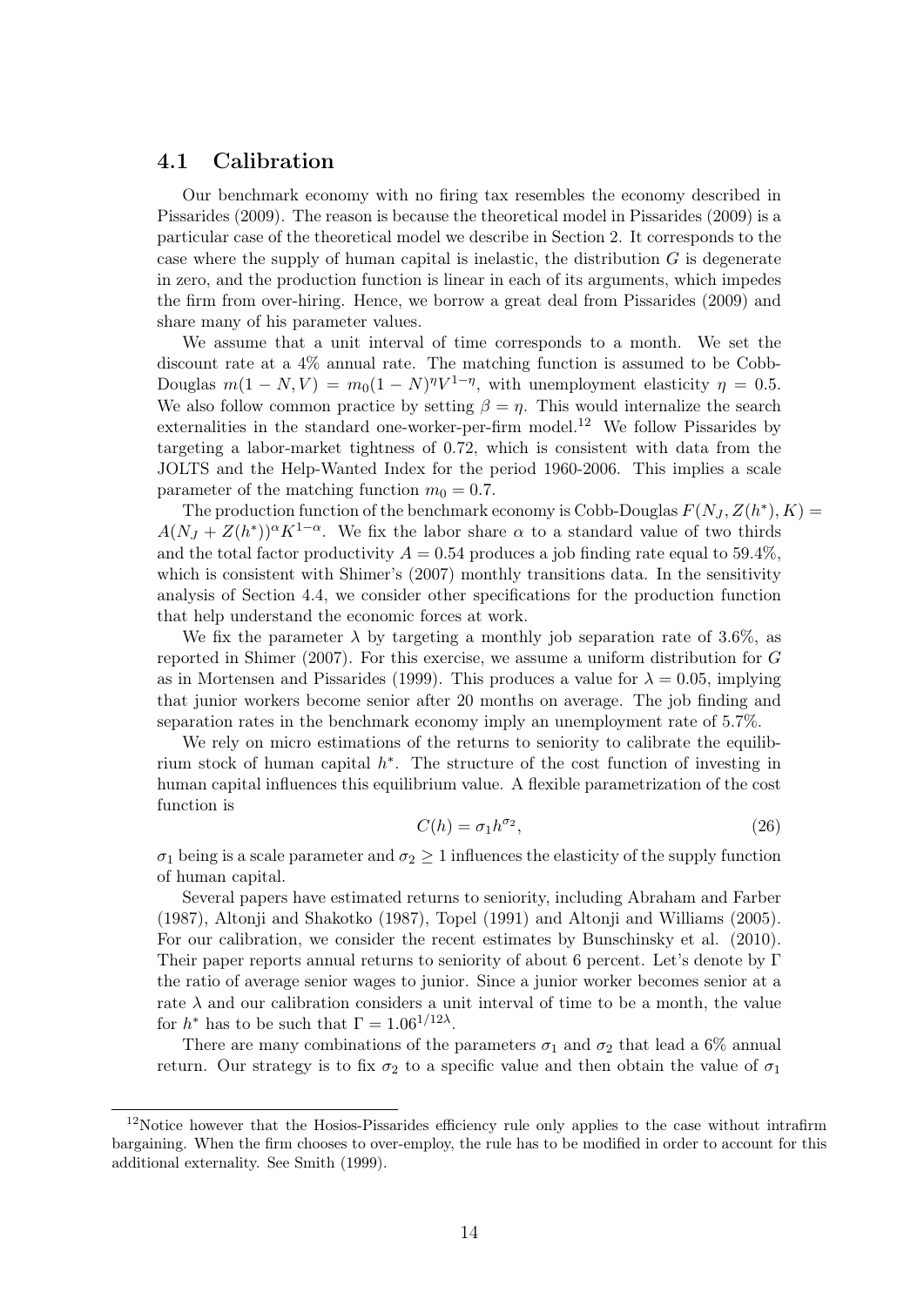| Notation         | Value  | Parameter                          | Target/Source                    |
|------------------|--------|------------------------------------|----------------------------------|
| $\boldsymbol{r}$ | 0.0033 | Discount rate                      | $4\%$ annual rate                |
| b                | 0.71   | Flow value of unemployment         | Hall and Milgrom (2008)          |
| $\mathfrak{c}$   | 0.356  | Vacancy cost                       | Hall and Milgrom (2008)          |
| m <sub>0</sub>   | 0.7    | Scale parameter (matching)         | Vacancy-unemployment ratio       |
| $\eta$           | 0.5    | Elasticity (matching)              | Pissarides (2009)                |
| $\beta$          | 0.5    | Bargaining power                   | $\beta = \eta$                   |
| $\lambda$        | 0.05   | Productivity shock frequency       | Job separation rate              |
| $\overline{A}$   | 0.5374 | Total factor productivity          | Job finding rate                 |
| $\sigma_1$       | 0.55   | Human capital cost shift parameter | $6\%$ annual return on seniority |
| $\sigma_2$       | 7.5    | Human capital supply elasticity    | Fixed                            |
| $\alpha$         | 2/3    | Labor share                        | Labor share                      |
| $\delta$         | 0.0087 | Capital depreciation rate          | $10\%$ annual rate               |

Table 2: Parameters: summary of the benchmark calibration

that produces a 6% annual rate of return to seniority. We choose  $\sigma_2 = 7.5$ , giving a supply elasticity of human capital equal to 0.15. The resulting value for  $\sigma_1$  is 0.55. To compare our results to an economy without human capital, we will also consider an economy where the cost function is vertical and the equilibrium value of human capital is the same as in the benchmark economy: in this case,  $h^*$  does not vary with T.

The parameters  $b = 0.71$  and  $c = 0.356$ , which respectively correspond to the flow value of being unemployed and the flow cost of keeping a vacancy posted, are also taken from Pissarides (2009). Those values are consistent with two facts from Hall and Milgrom (2008). First, the flow value of non-work produces a realistic gap between the flow utility of employment and unemployment. Second, the value of c generates recruiting costs equal to 14 percent of quarterly pay per hire, which is in line with evidence reported in Silva and Toledo (2009).

The capital depreciation rate  $\delta$  is assumed to be 10% annual, consistent with evidence in Gomme and Rupert (2007). They report depreciation rates for different sorts of capital, and ten percent corresponds to the annual rate averaged across all market types of capital in their paper.

### 4.2 Benchmark simulations with endogenous human capital  $h = h^*$

The comparative statics exercise in this subsection is close to Ljunqvist's (2002). We compute steady-state equilibria for different values of the firing tax  $T$ : all parameters in the model are as in the benchmark economy but the tax on layoffs, and we consider varying values of  $T$ , that range from 0 to 10. The latter value corresponds to a tax approximately equal to one year of an average worker's salary. Figure 2 confirms earlier findings in the literature on the impact of employment protection in the labor market. Given that these results are well-undestood, we will only briefly describe them. First, it is easy to understand that the introduction of a firing tax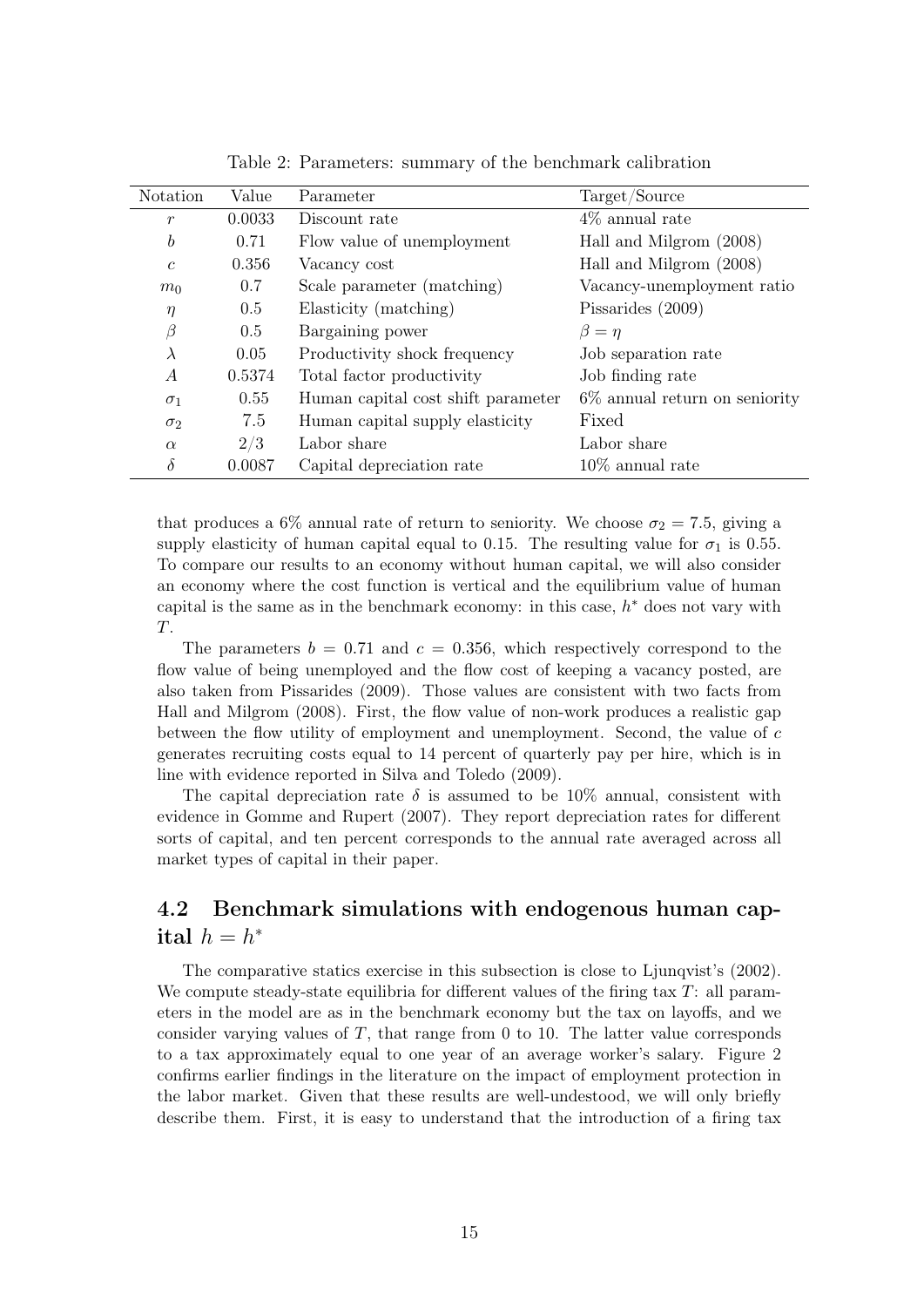Figure 2: Endogenous human capital: unemployment and transition rates as a function of the firing tax T



lowers labor turnover.<sup>13</sup> Second, and given this, the effect on unemployment is ambiguous. Unemployment increases if incidence (job flows into unemployment) falls by proportionnaly less than duration increases. This is discussed in Ljungqvist (2002): on the one hand, workers are locked into their jobs, reducing job separations; on the other hand, the firing tax reduces the expected gain of posting a vacancy, requiring in equilibrium a lower vacancy to unemployment ratio so that the vacancy cost equals the expected gain. For the simulation we propose, it turns out that the firing tax has a positive impact on the rate of unemployment. For a tax as large as a year of an average worker's wage, the associated unemployment rate is about 7.2% (as opposed to 6% in the benchmark economy). We illustrate in Section 4.4 that the unemployment rate may decrease under another parametrization.

Figure 3 illustrates the hump-shaped effect of employment protection. It displays the steady-state values of capital, employment, capital-labor ratio, human capital, average productivity of senior workers and capital per effective labor for each one of the cases respectively. To understand the effect on capital accumulation, remember that capital is a complement of effective workers for the production function of the

<sup>&</sup>lt;sup>13</sup>As shown on the bottom left panel of Figure 1, a higher firing tax is associated with a lower job separation rate. Because the firm is reluctant to pay the tax, it is willing to keep some low-productivity workers, who would otherwise have been dismissed absent labor regulation. This implies a lower threshold R (see the first panel) as condition  $(11)$  suggests that the marginal value of the least productive worker becomes more negative at larger T. As a result, the job separation rate is also lower. In turn, employment protection generates lower labor-market tightness and job finding rate (see the first and second panel respectively): because the firm anticipates to pay the firing tax at some moment once a worker is hired, incentives to open up new vacancies are reduced ex ante. This negatively affects the probability to find a job for an unemployed worker, which is confirmed by the job creation condition  $(20)$ : for given values of R and  $K, \theta$  is lower at higher T.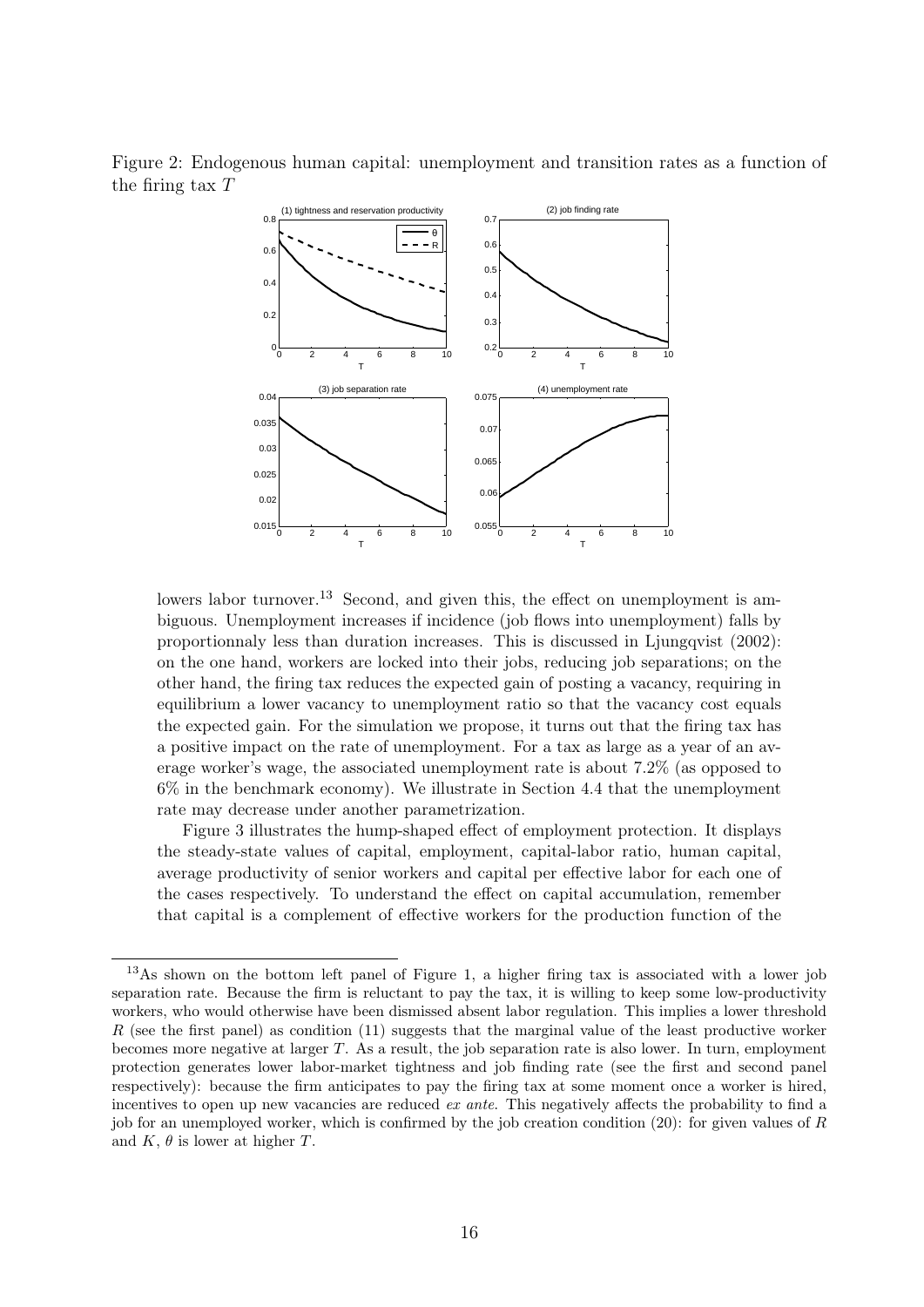Figure 3: Endogenous human capital: the impact of a firing tax  $(T)$  in the model with endogenous specific human capital



Note: physical capital, employment, the ratio of physical capital to labor, and human capital are all normalized to one for a  $T$  value of zero.

benchmark economy. When the stock of effective workers increases, the stock of physical capital has to increase too and it declines when a decrease in the stock of effective workers occurs. A firing tax thus has two opposite consequences on the demand for capital: the first one, as in Mortensen and Pissarides (1994), is to reduce the reservation threshold of idiosyncratic productivity  $R$  and therefore its average level, and finally the demand for physical capital ; the second one is to reduce labor turnover and thus raise the incentives to invest in human capital, at a constant level of the physical capital. This can be seen from the job creation and destruction conditions (20), (21) and the human capital supply function (25). The increasing part of panels (1) and (3) in Figure 3 is thus due to the fact that the second effect dominates the first one, while, along the decreasing part of the curves, it is the first effect that dominates.

Finally, Figure 4 illustrates the impact on average wages. Wages of senior workers are decreasing in  $T$ . There are two reasons for this. First, the firm is less willing to dismiss low-productivity workers when the firing tax is large. Second, the value of being unemployed decreases with  $T$  too (because it becomes hard to find a job and newly hired workers are willing to pay a large cost  $C(h)$  to obtain human capital). This latter mechanism also explains why the wage of junior workers is decreasing in T too. The wage of junior workers is more sensitive to  $T$  because, unlike senior workers, junior workers do not benefit from an increase in the threat point as T increases. Moreover, they do not have human capital.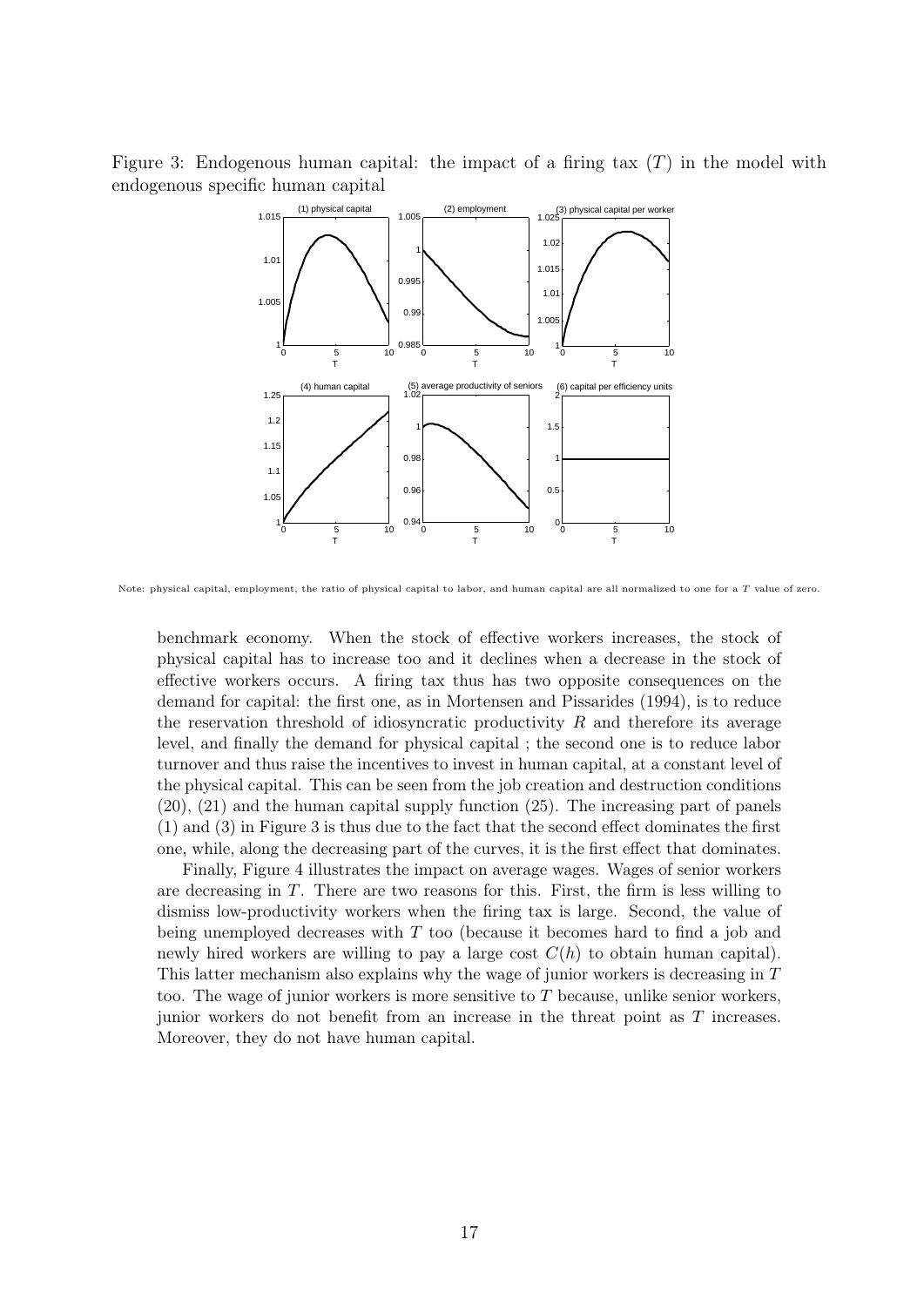Figure 4: Endogenous human capital: average wages as a function of the firing tax  $T$ 



### 4.3 Accumulation of physical capital with fixed human capital

Endogenous human capital generates a positive feedback effect on physical capital investment, due to the ability of workers to respond to incentives in changing their investment in human capital. When human capital changes, so does the demand for capital. What happens if human capital is fixed, at the value  $h^*$  obtain from the benchmark model and  $T = 0$ ?

In this economy, the cost function of investing in human capital is fixed and the equilibrium value for  $h^*$  is fixed too, both at the same level as in the benchmark economy. We denote by h and  $C(h)$  these fixed quantities. Figure 5 displays the results. Beyond labor variables such as total employment, labor productivity and the share of young workers, we report: i) the effect on the aggregate stock of capital (first panel), ii) the capital-labor ratio (third panel) and iii) the ratio of capital to the whole stock of efficiency units in the firm (sixth panel). The Figure shows that the first two elements fall when the size of the firing tax increases, while the third one is not affected by employment protection.

The intuition for these results is the following. First, we already know from Figure 2 that the employment level drops when a firing tax is introduced. Hence, the second panel in Figure 5 shows the information similar to the fourth panel in Figure 2. Going back to the capital demand equation (22), and with the particular structure imposed by our calibration strategy on the production function, the number of arguments that appear in the marginal product of capital in that equation reduces to two: the total stock of efficiency units of labor  $(N_J + Z(\overline{h}))$  and capital K. Moreover, the overhiring factor  $\Omega_K$  becomes a constant equal to  $(1 - \beta + \beta \alpha)^{-1}$ . Hence, it suffices to follow the total stock of efficiency units of labor: capital adjusts such that its marginal income (the left-hand side of (22)) equals its opportunity cost (the right-hand side). Precisely, in our simulations, a firing tax decreases the total stock of efficiency units for three reasons. First, employment falls, as in the second panel and as already discussed in Section 4.2. Second, the drop in the reservation productivity  $R$  makes senior workers less productive on average. This last effect has been largely studied in the literature, as in Hopenhayn and Rogerson (1993), Mortensen and Pissarides (1999), Veracierto (2001) and Lagos (2006). Third, the composition of employment is affected: as the reservation productivity  $R$  decreases, the share of junior workers in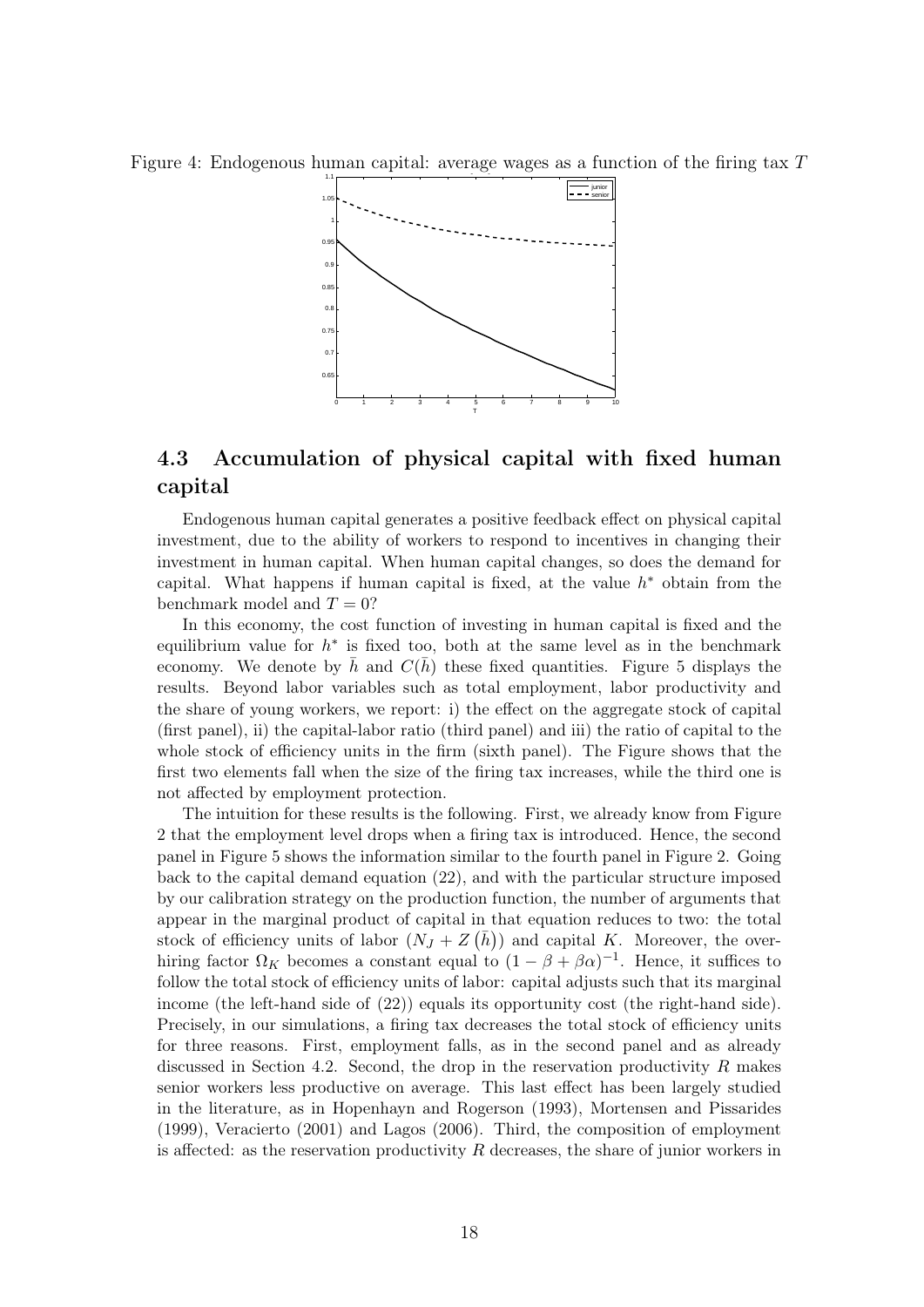Figure 5: Fixed human capital: capital and capital-to-labor ratio as a function of the firing tax T



Note: capital, employment, capital-to-labor ratio and the ratio of capital to efficiency units are all normalized to one for a  $T$  value of zero.

employment decreases (see fourth panel).<sup>14</sup>

Since the total stock of efficiency units in the economy decreases, the aggregate stock of capital has to decrease too in order to keep the marginal income of capital equal to its opportunity cost. This is a direct consequence of the constant-returnsto-scale nature of the production function, which implies that labor efficiency units and capital are complements in the production function. The first panel accordingly shows a drop in the aggregate stock of capital following an increase in the firing tax. As an illustration, our simulation suggests that the introduction of a tax equal to a year of an average worker's wage in the benchmark economy implies a fall by 15% in the capital stock. This fall completely reflects the drop in the stock of labor efficiency units.

The fall in the capital-labor ratio comes from the absence of an effect of  $T$  on the ratio of capital to the whole stock of efficiency units. Indeed, the production function is homogeneous of degree one, and its derivative (the marginal product) is homogeneous of degree zero. This implies that the ratio of capital to the stock of labor efficiency units  $k = K/(N_J + Z(\bar{h}))$  is constant and only determined by the opportunity cost of capital. Thus,  $k$  has to be independent of employment protection for the particular production function assumed in the calibration exercise, as observed on the last panel of Figure 5. The other effect of  $T$  is to decrease the efficiency of workers. Combined, the overall effect is a drop of capital per unit of labor. The observations on the first and last panels of the Figure consequently help the analysis of the third panel, which

<sup>&</sup>lt;sup>14</sup>This comes from the standard Mortensen-Pissarides (1994) assumption of a higher productivity for junior workers than senior workers: this composition effect negatively impacts the total stock of efficiency units.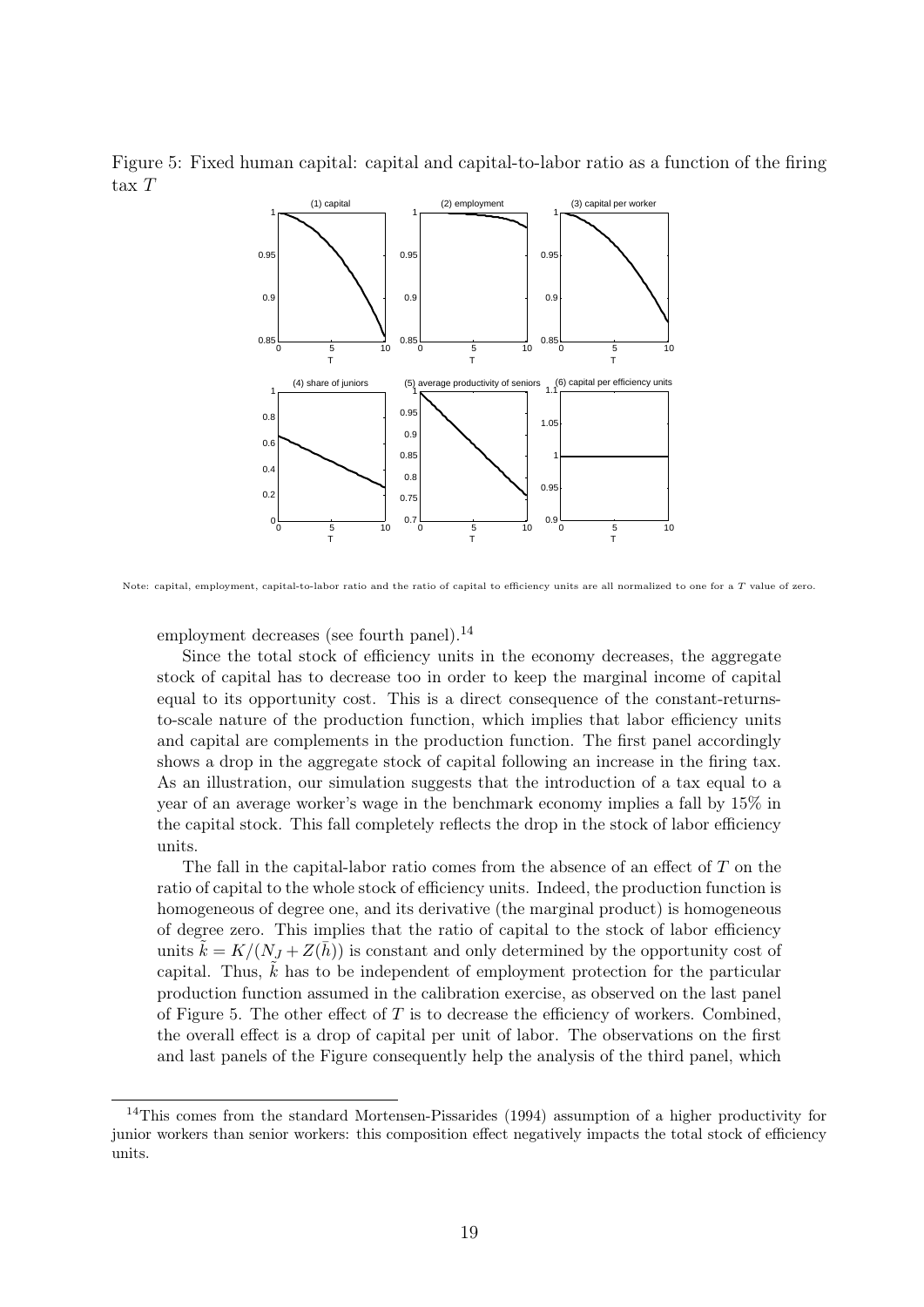displays the impact on the capital-labor ratio. Since K decreases and  $\tilde{k}$  remains constant, the ratio of  $K$  to  $N$  has to decrease. As an illustration, the Figure shows that the introduction of a tax equal to a year of an average worker's wage generates a decrease by 13% in the ratio. This decrease has to occur to compensate the decrease in the average productivity of workers of a similar size.

### 4.4 Sensitivity analysis on human capital elasticity and production functions

#### 4.4.1 Other elasticities for the supply of human capital

In the Appendix, we show that the hump-shape relation between the firing tax and the capital-labor ratio disappears when the elasticity of the supply of human capital is either too large or too small. Section 4.3 already illustrated this for a fixed stock of human capital (inelastic supply). When the elasticity is very large, the human capital stock actually decreases with  $T$ , while the productivity threshold  $R$  is barely affected. Intuitively, when  $T$  increases, the productivity of the least productive job has to decrease. This may occur either through the idiosyncratic component z or the stock of human capital. When the supply of human capital is very elastic, it is through the latter component that productivity decreases.

### 4.4.2 Alternative production technologies, fixed  $h = \bar{h}$

In this subsection, we discuss the robustness of the results displayed on Figure 5 and in particular the absence of hump-shaped pattern. We consider four alternative parametrizations, for which Figure 6 shows the comparative statics: it reports the effect of a firing tax on employment, capital, the capital-labor ratio and capital per efficiency units, the latter being defined as  $\tilde{k} \equiv \frac{K}{J + Z(\tilde{h})}$ .<sup>15</sup>

In the first parametrization, which we label "low matching efficiency", we illustrate that the impact of the firing tax on employment can be positive. As emphasized by Ljungqvist (2002), in matching models with highly frictional labor markets, lay-off costs tend to increase employment by reducing labor reallocation. This parametrization accordingly considers an economy with the same production function as in the benchmark economy, but it enhances the degree of search frictions in the labor market. This is done by setting the scale parameter in the matching function equal to half its value in the benchmark economy. Figure 6 confirms this idea: the dashed line shows that employment is increasing in  $T$ . The effects on capital are qualitatively similar as in Figure 5, for the same reasons given in Section 4.3.

The second alternative parametrization, labelled "Cobb-Douglas  $N_J - Z - K$ ". considers another Cobb-Douglas production function of the form  $F(N_J, Z(\bar{h}), K)$  $AN_J^{\alpha}(Z(\bar{h}))^{\gamma}K^{1-\alpha-\gamma}$ . It shows that, though the effect of the firing tax on capital and capital per worker is negative, it may be positive for the stock of capital per efficiency units.

<sup>&</sup>lt;sup>15</sup>In all the alternative parametrizations, we choose the values of the TFP A and the arrival rate  $\lambda$  by targeting a job finding rate of  $59.4\%$  and a job separation rate of 3.6%. The parameter h is simply fixed to 1.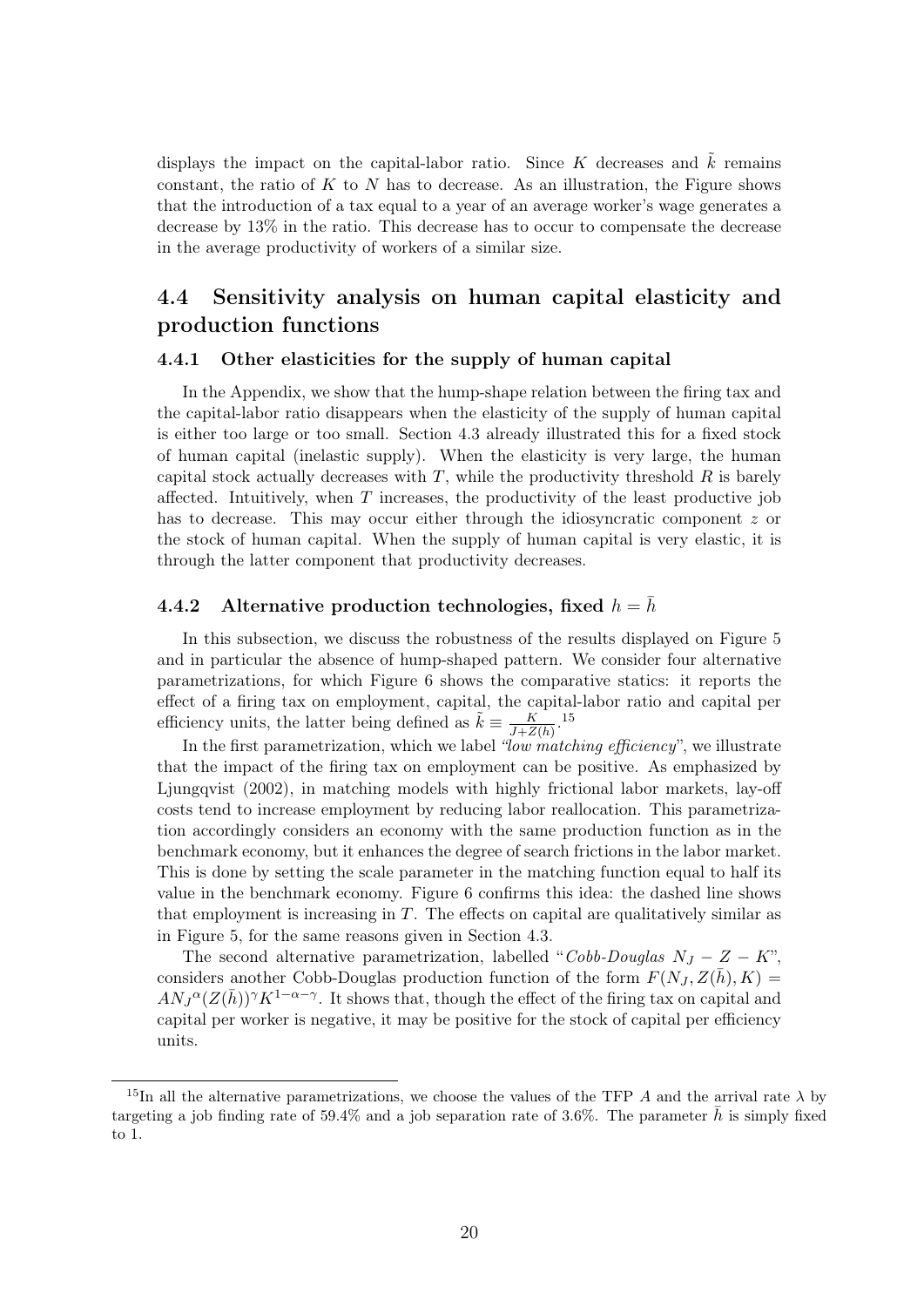Third, we consider a situation where the impact on both the capital stock and the capital-labor ratio is positively affected by an increase in the firing tax. We label this parametrization as "J and Z-K additively separable". We consider a production function of the form  $F(N_J, Z(\bar{h}), K) = A \left[ N_J + \gamma \left( Z(\bar{h}) \right)^{\alpha} K^{1-\alpha} \right]$ , which implies that capital and efficiency units provided by senior workers are complements in production as in the benchmark specification, but junior workers do not affect the marginal product of capital anymore. Hence, because an increase in the firing tax generates an increase in the share of senior workers in employment, the firm is given incentives to invest in capital.

Finally, we present the case where separations are exogenous. In this situation, the production function only depends on two factors, i.e. labor and capital. As a consequence, the capital-labor ratio is constant and independent of T. The reason for this is the same reason why the stock of capital per efficiency units is independent of T in Figure 5: the marginal product of capital is homogeneous of degree zero. Moreover, the aggregate level of employment decreases as in Pissarides (2000) and the capital stock is negatively affected because of its complementarity with labor in the production function. In the Appendix B, we formally show these comparative statics. We also study the case with decreasing returns to scale, where the capitallabor ratio is increasing in T.

### 5 Conclusions

This paper has attempted to clarify the role of employment protection, on economic outcomes such as capital and capital-labor ratio. We have shown that the main effect of employment protection on investment and the capital-labor ratio is a quite robust negative one: because EPL reduces future profits, firms underinvest in physical capital. This is a variant of the hold-up effect. We view this set of results as short-run ones.

However, by protecting skills, employment protection can also increase the investment in human capital and therefore, under the realistic assumption of complementarity between physical and human capital, may also increase the demand for physical capital. Hence, the effect of employment protection can be mitigated and even reversed.

This leads us to two conclusions : first, that specific human capital investments (Becker 1964, Lazear 2009) are a relevant ingredients in many studies of labor market regulations ; second, that in such contexts, labor institutions have ambiguous effects: they are sometimes negative due to restriction they impose to the choice sets of agents ; but they can sometimes be positive when specific investments, that need to be protected, are present. This is a second best result arising from contractibility issues over investment in physical and human capital (hold-up). It however suggests along the line of the new public economics literature that future research should more systematically investigate the positive role of labor market institutions in the presence of specific investments. One should in particular enrich empirical specifications in order to account for such impacts on long-run efficiency of labor as well as short-run efficiency costs.

Finally, although our analysis was applied in a world of perfect capital markets, it should be stressed that the impact of credit market imperfections on the effect of EPL, yet beyond the scope of this paper, is extremely rich and interesting. Recent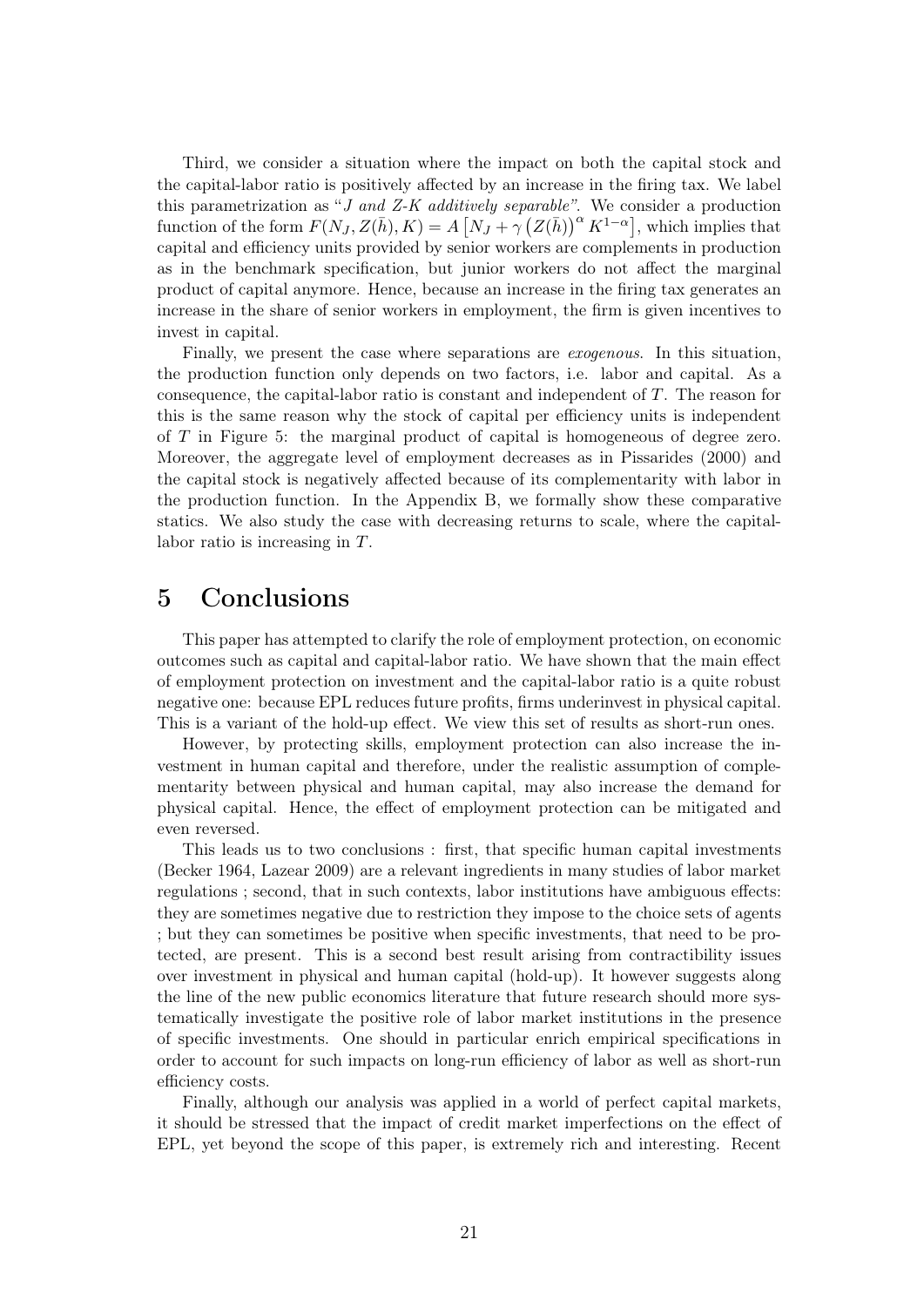



Note: capital, employment, capital-to-labor ratio and the ratio of capital to efficiency units are all normalized to one for a  $T$  value of zero.

works such as Lalé's (2013) and subsequent references with heterogenous wealth and imperfect borrowing would be a good starting point for a more general analysis.

### References

- [1] Abraham, K. G. and Farber, H. S. 1987. Job Duration, Seniority and Earnings, American Economic Review, 77, pp. 278–297.
- [2] Acemoglu, D. (1997), 'Training and innovation in an imperfect labour market', Review of Economic Studies 64(3), 445–64.
- [3] Autor, David H., William R. Kerr and Adriana D. Kugler. 2007. Do employment protections reduce productivity? Evidence from US States, Economic Journal,
- [4] Altonji, J. and Shakotko, R. 1987. Do Wages Rise with Job Seniority? Review of Economic Studies, 54, pp. 437-459.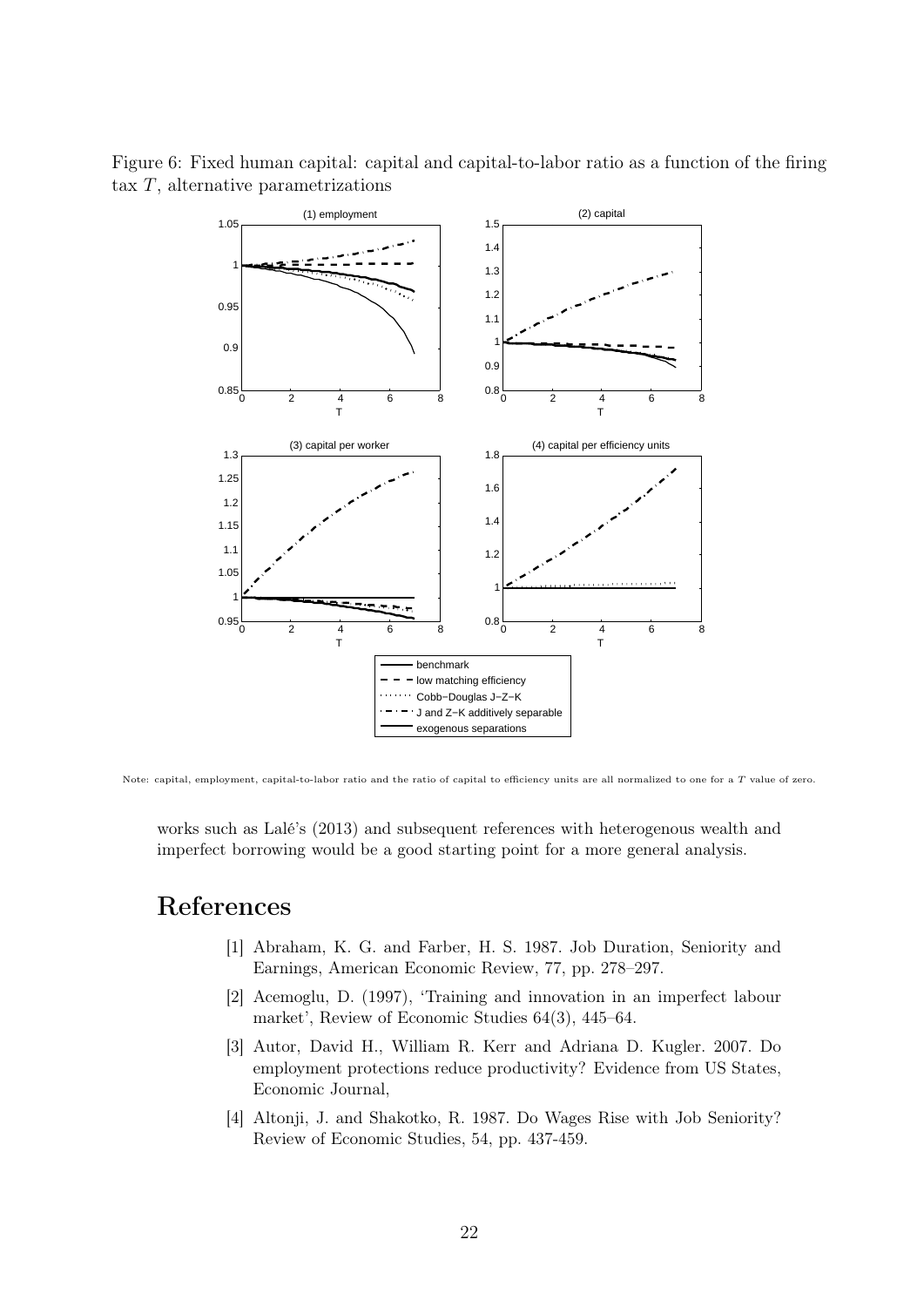- [5] Altonji, J. and Williams, N. 2005. Do Wages Rise with Job Seniority? A Reassessment, Industrial and Labor Relations Review, 58, pp. 370–397.
- [6] Andrea Bassanini & Luca Nunziata & Danielle Venn, 2009. Job protection legislation and productivity growth in OECD countries, Economic Policy, CEPR & CES & MSH, vol. 24, pages 349-402, 04
- [7] Arulampalam, Wiji, Mark L. Bryan and Alison L. Booth. 2004. Training in Europe, Journal of the European Economic Association, April–May 2004, 2(2–3), pp. 346–360.
- [8] Bagger, J., B.J. Christensen and Dale T. Mortensen. 2011. Wage and Productivity Dispersion: Labor Quality or Rent Sharing?, mimeo Aarhus Univ.
- [9] Becker, Gary S. 1964 (1993, 3rd ed.). Human Capital: A Theoretical and Empirical Analysis, with Special Reference to Education. Chicago, University of Chicago Press. ISBN 978-0-226-04120-9.
- [10] Belot, Michèle, Jan Boone and Jan van Ours. 2007. Welfare-Improving Employment Protection, Economica, 74, pp. 381–396.
- [11] Berthélemy, J.-c. & Söderling, L. 2001, 'The role of capital accumulation, adjustment and structural change for economic take-off: Empirical evidence from African growth episodes', World Development 29(2), 323–343.
- [12] Brunello, Giorgio. 2004. On the Complementarity between Education and Training in Europe, in Checchi and Lucifora, (eds.), Education, Training and Labour Market Outcomes in Europe, Palgrave, McMillan
- [13] Buchinsky, Moshe, Denis Fougere, Francis Kramarz and Rusty Tchernis. 2010. Interfirm Mobility, Wages and the Returns to Seniority and Experience in the United States, Review of Economic Studies, 77, pp. 972-1001.
- [14] Cahuc, Pierre, François Marque and Etienne Wasmer. 2008. A theory of wages and labor demand with intra-firm bargaining and matching frictions, International Economic Review, 49(3), pp. 943-972.
- [15] Cahuc, Pierre and Etienne Wasmer. 2001. Does intrafirm bargaining matter in the large firm's matching model? Macroeconomic Dynamics, 5, pp. 742-747.
- [16] Calgagnini, Giorgio, Germana Giombini and Enrico Saltari. 2009. Financial and labor market imperfections and investment, Economics Letters, 102(1), pp. 22-26.
- [17] Caselli, Francesco. 2005. Accounting for cross-country income differences, in Handbook of Economic Growth, Philippe Aghion and Steven Durlauf (eds.), edition 1, volume 1, chapter 9, pp. 679-741.
- [18] Cingano, Federico, Marco Leonardi, Julian Messina and Giovanni Pica. 2010. The effects of employment protection legislation and financial market imperfections on investment: evidence from a firm-level panel of EU countries, Economic Policy, 117-163.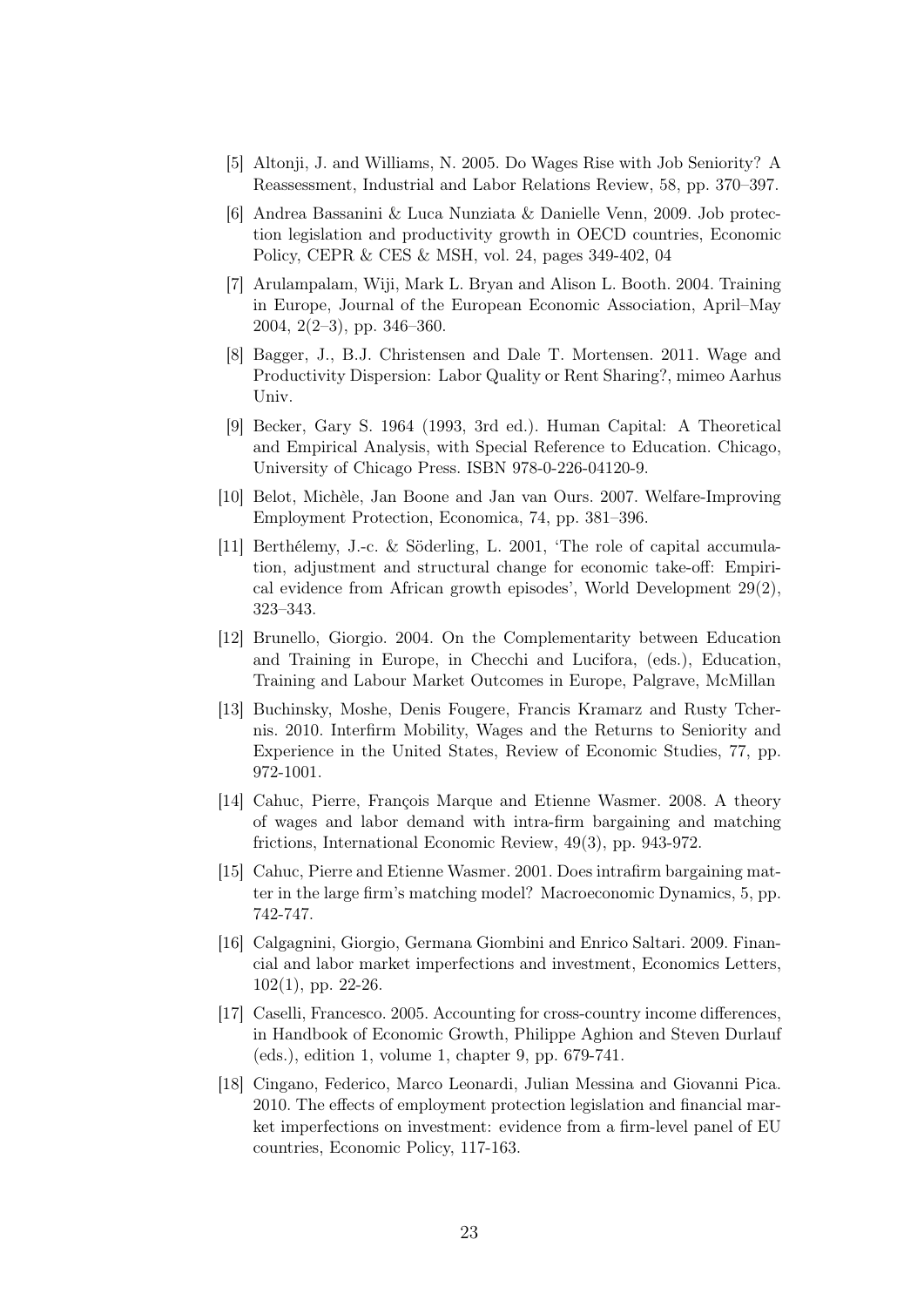- [19] Cingano, Federico, Marco Leonardi, Julian Messina and Giovanni Pica. 2014. Employment Protection Legislation, Capital Investment and Access to Credit: Evidence from Italy, mimeo
- [20] Costinot, Arnaud. 2009. Jobs, Jobs, Jobs: A "New" Perspective on Protectionism. Journal of the European Economic Association, 2009, vol. 7, issue 5, pages 1011-1041
- [21] Cuñat Alejandro & Marc J. Melitz, 2010. "A Many-Country, Many-Good Model of Labor Market Rigidities as a Source of Comparative Advantage," Journal of the European Economic Association, MIT Press, vol. 8(2-3), pages 434-441, 04-05.
- [22] den Haan, W. J., Ramey, G. & Watson, J. 2000. 'Job destruction and propagation of shocks', American Economic Review 90(3), 482–498.
- [23] den Haan, W. J., Ramey, G. & Watson, J. 2003. Liquidity flows and fragility of business enterprises, Journal of Monetary Economics. Volume 50, September, 1215-1241
- [24] Elsby, Michael W. L. and Ryan Michaels. 2013. Marginal Jobs, Heterogeneous Firms, and Unemployment Flows, American Economic Journal: Macroeconomics, 5(1), pp. 1-48.
- [25] Gomme, Paul and Peter Rupert. 2007. Theory, measurement and calibration of macroeconomic models, Journal of Monetary Economics, 54, pp. 460-497.
- [26] Hall, Robert and Paul R. Milgrom. 2008. The Limited Influence of Unemployment on the Wage Bargain, American Economic Review, 98(4), pp. 1653-1674.
- [27] Hopenhayn, Hugo and Richard Rogerson. 1993. Job Turnover and Policy Evaluation: A General Equilibrium Analysis, Journal of Political Economy, 101 (5), pp. 915-938.
- [28] Janiak, Alexandre. 2010. Structural unemployment and the costs of firm entry and exit, CEA working paper no 274
- [29] Krause, M. U. & Lubik, T. A. 2007. 'The (ir)relevance of real wage rigidity in the New Keynesian model with search frictions', Journal of Monetary Economics 54(3), 706–727.
- [30] Lagos, Ricardo. 2006. A model of TFP, Review of Economic Studies, 73, pp. 983-1007.
- [31] Laing, D., Palivos, T. & Wang, P. 1995. 'Learning, matching and growth', Review of Economic Studies 62(1), 115–29.
- [32] Lalé, Etienne 2013. "Worker Heterogeneity and Labor Market Frictions", PhD thesis, Sciences-Po Paris, June.
- [33] Lazear, E. 2009. Firm-Specific Human Capital: A Skill-Weights Approach, Journal of Political Economy, Vol. 117, No. 5, October
- [34] Ljungqvist, Lars. 2002. How do lay-off costs affect employment? Economic Journal, 112, pp. 829-853.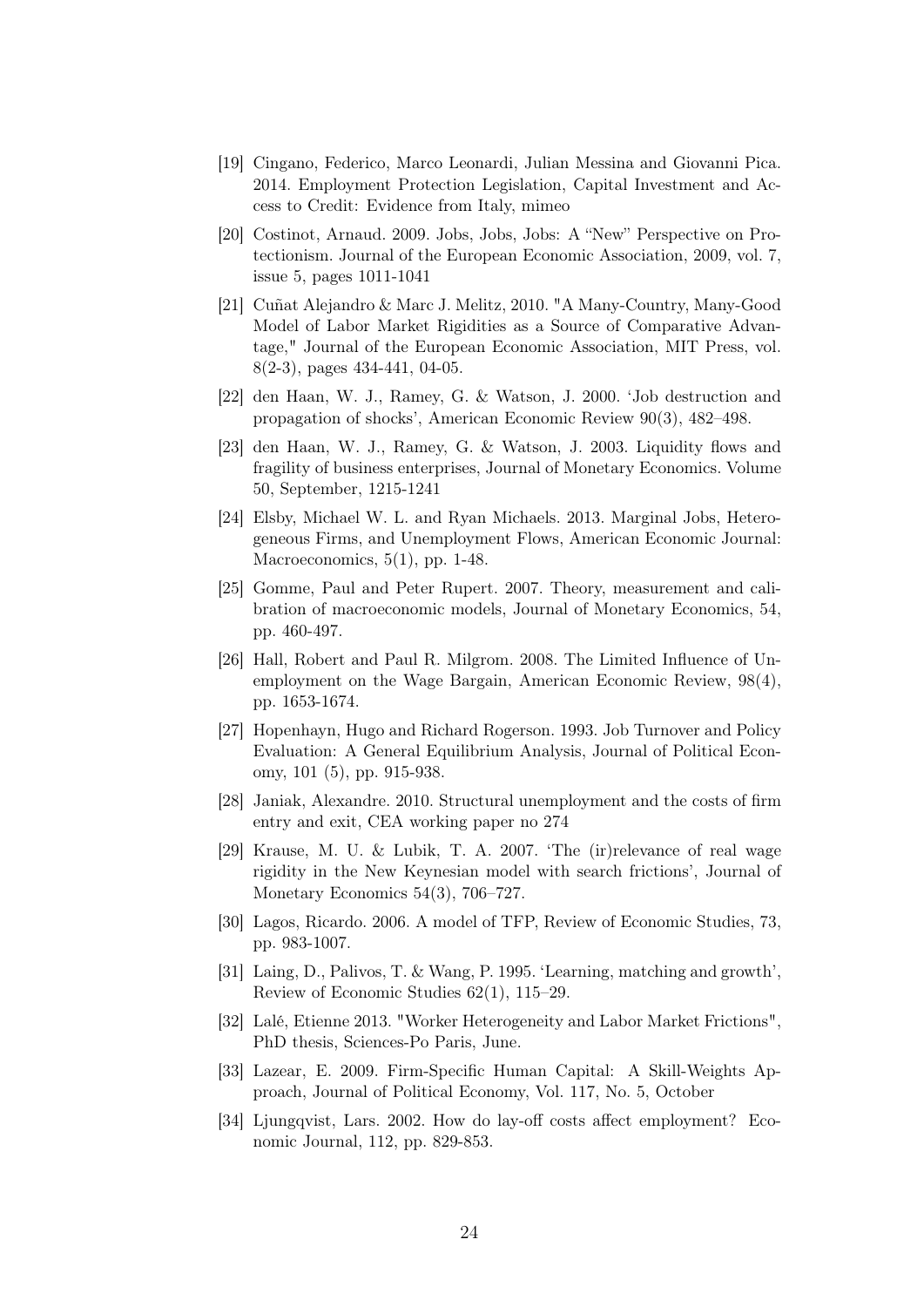- [35] Lynch, L. M. & Black, S. E. 1998. 'Beyond the incidence of employerprovided training', Industrial and Labor Relations Review 52(1), 64–81
- [36] Mortensen, Dale and Christopher Pissarides. 1994. Job Creation and Job Destruction in the Theory of Unemployment, Review of Economic Studies, 61(3), pp. 397-415.
- [37] Mortensen, Dale and Christopher Pissarides. 1999. New developments in models of search in the labor market, in Handbook of Labor Economics, Vol. 3, Orley Ashenfelter and David Card (Eds), chapter 39, pp. 2567- 2627.
- [38] OECD. 2004. OECD Employment Outlook, chapter 2.
- [39] Pissarides, Christopher. 1985. Short-Run Equilibrium Dynamics of Unemployment, Vacancies, and Real Wages, American Economic Review, 75 (4), pp. 676-690.
- [40] Pissarides, Christopher. 1990. Equilibrium Unemployment Theory, Oxford, Basil Blackwell, London.
- [41] Pissarides, Christopher. 2000. Equilibrium Unemployment Theory, MIT Press.
- [42] Pissarides, Christopher. 2009. The unemployment volatility puzzle: is wage stickiness the answer? Econometrica, 77 (5), pp. 1339-1369.
- [43] Rajan, Raghuram and Luigi Zingales 1998. Financial dependence and growth, American Economic Review, 88, 559-586.
- [44] Saint-Paul, G., 1997. Is labour rigidity harming Europe's competitiveness? The effect of job protection on the pattern of trade and welfare. European Economic Review 41, 499}506.
- [45] Saint-Paul, G., 2002. "Employment protection, innovation, and international specialization", European Economic Review, 46, 2, 375-395
- [46] Saint-Paul, G. 2002. The Political Economy of Employment Protection, Journal of Political Economy, Vol. 110, No. 3 (June 2002), pp. 672-704.
- [47] Shimer, Robert. 2007. Reassessing the ins and outs of unemployment, NBER working paper 13421.
- [48] Silva, José and Manuel Toledo. 2009. Labor Turnover Costs And The Cyclical Behavior Of Vacancies And Unemployment, Macroeconomic Dynamics, 13(S1), pp. 76-96.
- [49] Smith, Eric. 1999. Search, concave production, and optimal firm size. Review of Economic Dynamics, 2(2), pp. 456-471.
- [50] Stole, Lars A. and Jeffrey Zwiebel. 1996a. Intrafirm bargaining under non-binding contracts. Review of Economic Studies, 63, pp. 375-410.
- [51] Stole, Lars A. and Jeffrey Zwiebel. 1996b. Organizational design and technology choice under intrafirm bargaining. American Economic Review, 86(1), pp. 195-222.
- [52] Topel, R. H. 1991. Specific Capital, Mobility and Wages: Wages Rise with Job Seniority, Journal of Political Economy, 99, pp. 145–176.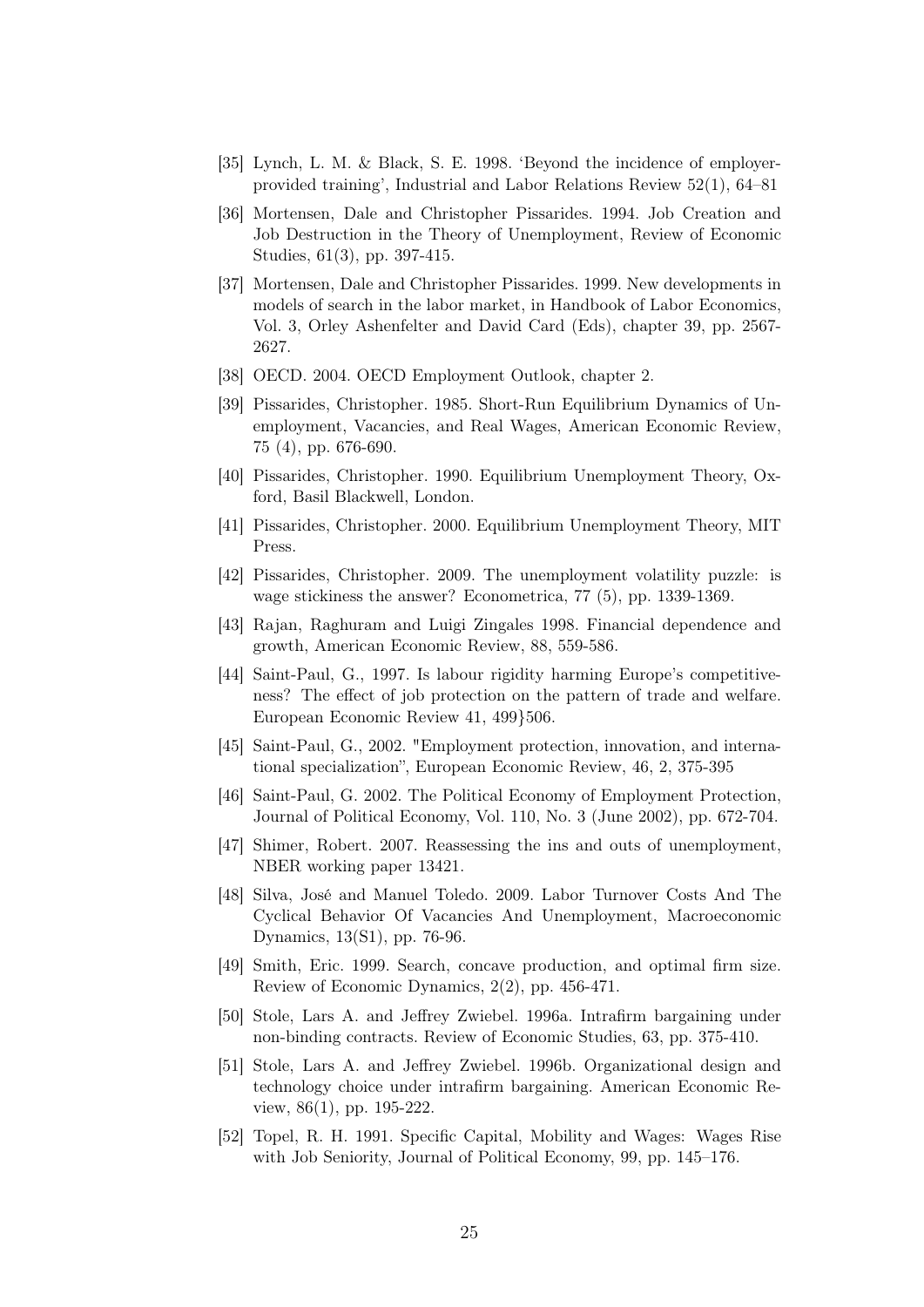- [53] Veracierto, Marcelo. 2001. Employment flows, capital mobility, and policy analysis, International Economic Review, 42(3), pp.571-596.
- [54] Walsh, C. E. 2005. 'Labor market search, sticky prices, and interest rate policies', Review of Economic Dynamics 8(4), 829–849.
- [55] Wasmer, E. 2006. "Interpreting Europe-US Labor Market Differences : the Specificity of Human Capital Investments', American Economic Review, June, Volume 96(3), pp 811-831.
- [56] Yashiv, Eran. 2014. Capital Values, Job Values and the Joint Behavior of Hiring and Investment, mimeo, Tel Aviv University.

### A Appendix

### A.1 Equilibrium

#### A.1.1 First-order conditions

Differentiating the right hand side of  $(9)$  with respect to V and setting it equal to zero gives

$$
-c + \Pi_J q(\theta) = 0,\t\t(27)
$$

while the condition for  $I$  is

$$
\Pi_K = 1,\tag{28}
$$

with  $\Pi_K$  being the marginal value of capital.

The marginal return on a junior employee and capital are:

$$
(r+\lambda)\Pi_J = F_J - w_J - \frac{\partial w_J}{\partial N_J}N_J - \int_R^1 \frac{\partial w_S(z,h)}{\partial N_J} n_S(z)dz - \lambda T + \lambda \int_R^1 \left[\Pi_{z'} + T\right] dG(z')
$$
\n(29)

and

$$
(r+\delta)\Pi_K = F_K - \frac{\partial w_J}{\partial K} N_J - \int_R^1 \frac{\partial w_S(z,h)}{\partial K} n_S(z) dz.
$$
 (30)

Conditions (13) and (14) are obtained by combining (27) with (29) and (28) with (30) respectively.

#### A.1.2 Wages

The Nash bargaining rule (10), combined with (7) and (29), give the following formulation for wages of junior workers:

$$
w_J = \beta \left[ F_J - \frac{\partial w_J}{\partial N_J} N_J - \int_R^1 \frac{\partial w_S(z, h)}{\partial N_J} n_S(z) dz - \lambda T + \lambda \int_R^1 \left[ \Pi_z + T \right] dG(z) \right]
$$

$$
- (1 - \beta) \left[ \lambda \int_R^1 \left[ W_S(z, h) - U \right] dG(z) - rU \right]
$$

The same Nash bargaing rule allows to establish that

$$
(1 - \beta)\lambda \int_{R}^{1} \left[W_{S}(z, h) - U\right] dG(z) = \beta \lambda \int_{R}^{1} \left[\Pi_{z} + T\right] dG(z). \tag{31}
$$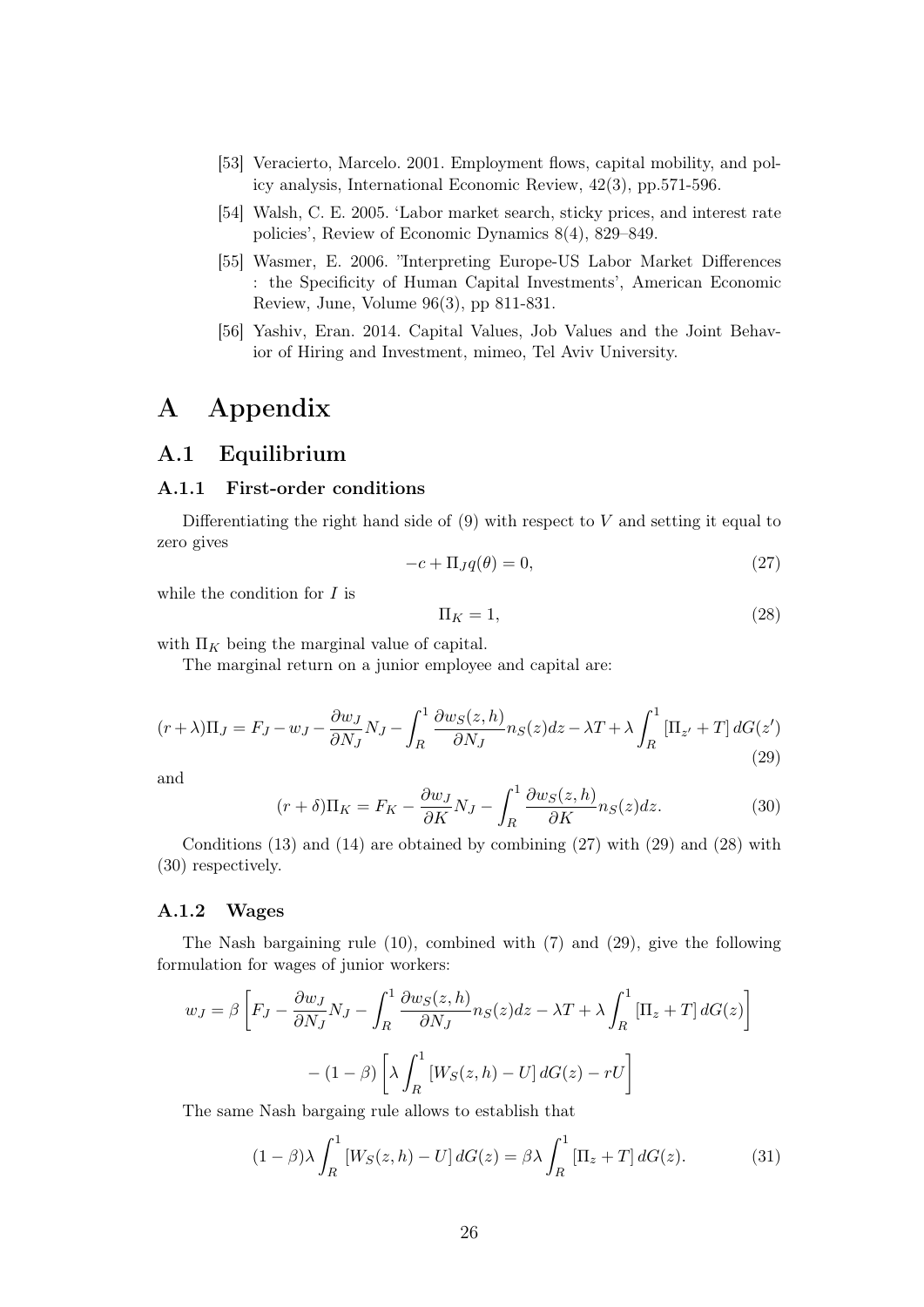Hence,

$$
w_J = \beta \left[ F_J - \frac{\partial w_J}{\partial N_J} N_J - \int_R^1 \frac{\partial w_S(z, h)}{\partial N_J} n_S(z) dz - \lambda T \right] + (1 - \beta) rU. \tag{32}
$$

Similarly, the rule (12) together with (8) and (15), imply that

$$
w_S(z,h) = \beta \left[ F_Z zh - \frac{\partial w_J}{\partial n_S(z)} N_J - \int_R^1 \frac{\partial w_S(z,h)}{\partial n_S(z)} n_S(z) dz + rT \right] + (1 - \beta) rU. \tag{33}
$$

Given the results by Cahuc et al. (2008), we conjecture that the solution to the system of differential equations described by  $(32)$  and  $(33)$  is  $(16)$  and  $(17)$ . To verify our conjecture in the case of the wage of junior workers, we derive (16) and (17) with respect to  $N_J$ . We obtain:

$$
\frac{\partial w_J}{\partial N_J} = \int_0^1 x^{\frac{1}{\beta}} \frac{\partial^2 F(N_J x, Z x, K)}{\partial (N_J x) \partial (N_J x)} dx \tag{34}
$$

and

$$
\frac{\partial w_S(z, h)}{\partial N_J} = \int_0^1 x^{\frac{1}{\beta}} \frac{\partial^2 F(N_J x, Zx, K)}{\partial (Zx) \partial (N_J x)} z h dx. \tag{35}
$$

Comparing (16) and (32), our conjecture is correct if

$$
\beta \Omega_J F_J = \beta \left( F_J - \frac{\partial w_J}{\partial N_J} N_J - \int_R^1 \frac{\partial w_S(z, h)}{\partial N_J} n_S(z) dz \right) \tag{36}
$$

Replacing the derivatives of (16) and (17) with respect to  $N_J$  in the equation above indicates that the conjecture can be verified if

$$
\beta \Omega_J F_J = \beta \left[ F_J - \int_0^1 x^{\frac{1}{\beta}} \left( \frac{\partial^2 F(N_J x, Zx, K)}{\partial (N_J x) \partial (N_J x)} N_J + \frac{\partial^2 F(N_J x, Zx, K)}{\partial (Zx) \partial (N_J x)} Zh \right) dx \right] (37)
$$

Finally, by integrating by parts the right hand side of the equation above, one can verify that the conjecture is correct.

The conjecture can be verified in a similar way in the case of wages of senior workers.

Moreover, notice that (16) and (17) can be rewritten as

$$
w_J = \beta \Omega_j F_J + (1 - \beta)b + \beta \theta c - \beta \lambda T - (1 - \beta)\theta q(\theta)C(h) \tag{38}
$$

and

$$
w_S(z,h) = \beta \Omega_S F_Z z h + (1 - \beta)b + \beta \theta c + \beta r T - (1 - \beta)\theta q(\theta) C(h), \tag{39}
$$

in general equilibrium, by use of equation (6) together with (10), (12) and (27).

#### A.1.3 Job destruction

The job destruction relation is obtained as follows. First, replace wages and their derivatives in (29) to get

$$
(r + \lambda)\Pi_J = (1 - \beta) [\Omega_J F_J - rU - \lambda T] + \lambda \int_R^1 (\Pi_z + T) dG(z).
$$
 (40)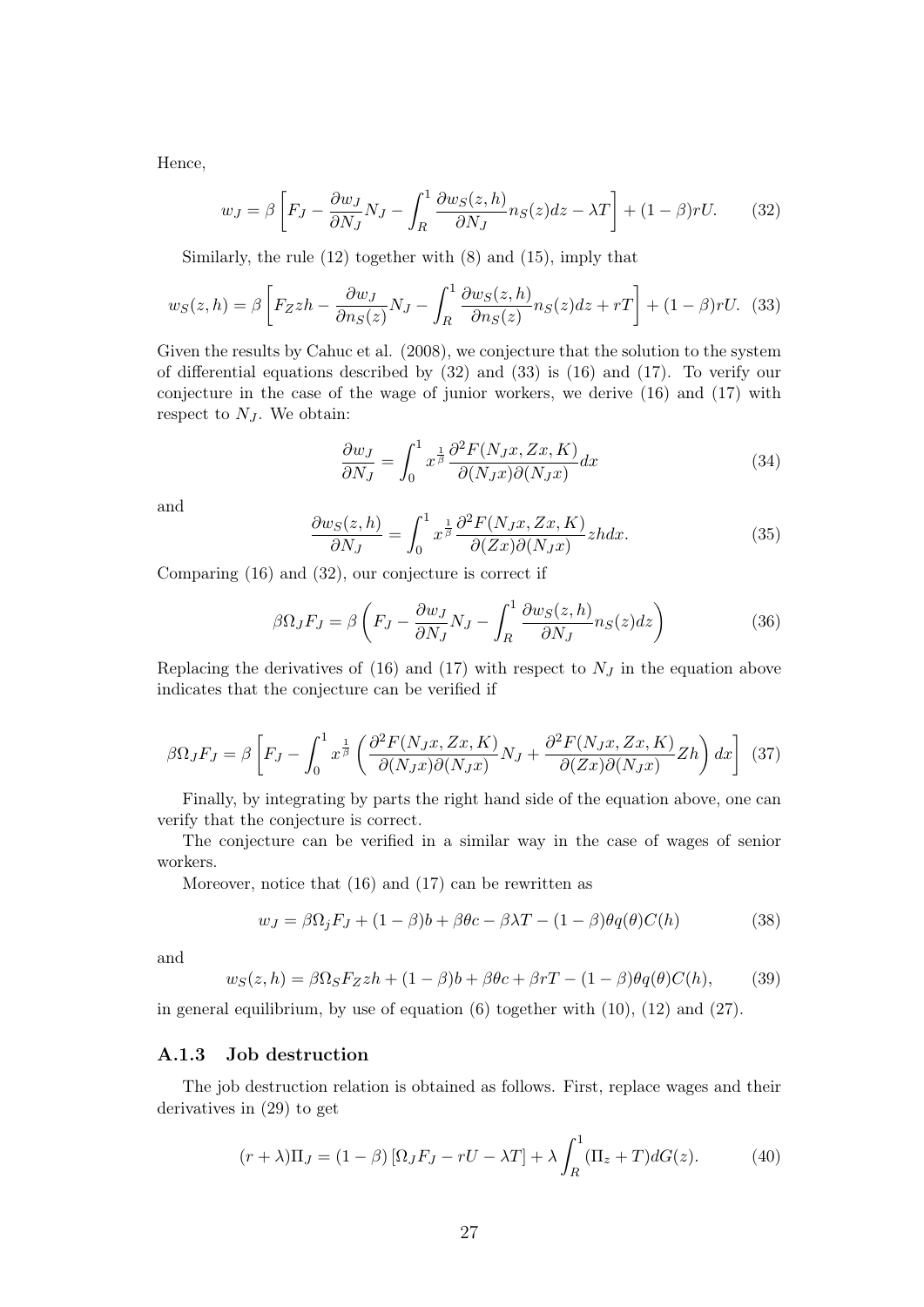Similarly, from (15), we have

$$
(r+\lambda)\left(\Pi_z+T\right) = (1-\beta)\left[\Omega_S F_Z z h - r U + r T\right] + \lambda \int_R^1 (\Pi_z+T) dG(z). \tag{41}
$$

It follows that

$$
(r + \lambda) (\Pi_z - \Pi_R) = (1 - \beta) \Omega_S F_Z(z - R) h.
$$
 (42)

Given that  $\Pi_R + T = 0$ ,

$$
\Pi_z = \frac{1 - \beta}{r + \lambda} \Omega_S F_Z(z - R) h - T.
$$
\n(43)

Evaluating (41) for  $z = R$  and combining it with (43) yields the job destruction condition:

$$
0 = (1 - \beta) [\Omega_S F_Z R(h) h - rU + rT] + \lambda \int_R^1 \frac{1 - \beta}{r + \lambda} \Omega_S F_Z(z - R(h)) h dG(z). \tag{44}
$$

Finally, replacing  $rU$ , in the equation above, by

$$
rU = b + \theta \frac{\beta}{1 - \beta}c\tag{45}
$$

gives (21).

#### A.1.4 Job creation

Combining (29) with (15), together with the solution for wages, we have

$$
(r + \lambda)(\Pi_J - \Pi_z) = (1 - \beta)(\Omega_J F_J - \Omega_S F_Z zh) + \beta(r + \lambda)T.
$$
 (46)

If we notice that  $\Pi_R + T = 0$  and given the result in (27), we can obtain equation (20) by evaluating this equation at  $z = R$ .

#### A.1.5 Capital

The capital demand (22) is obtained from the marginal value of capital (30). Notice first that the derivatives of wages with respect to capital write as

$$
\frac{\partial w_J}{\partial K} = \int_0^1 x^{\frac{1-\beta}{\beta}} \frac{\partial^2 F(N_J x, Zx, K)}{\partial (N_J x) \partial K} dx \tag{47}
$$

and

$$
\frac{\partial w_S(z, h)}{\partial K} = \int_0^1 x^{\frac{1-\beta}{\beta}} \frac{\partial^2 F(N_J x, Zx, K)}{\partial (Zx) \partial K} z h dx.
$$
 (48)

Replacing them into (30) implies

$$
r + \delta = F_K - \int_0^1 x^{\frac{1-\beta}{\beta}} \frac{\partial^2 F(N_J x, Zx, K)}{\partial (N_J x) \partial K} N_J dx - \int_0^1 x^{\frac{1-\beta}{\beta}} \frac{\partial^2 F(N_J x, Zx, K)}{\partial (Zx) \partial K} Z dx, \tag{49}
$$

which is equivalent to

$$
r + \delta = F_K - \int_0^1 x^{\frac{1-\beta}{\beta}} \left[ \frac{\partial^2 F(N_J x, Zx, K)}{\partial (N_J x) \partial K} N_J + \frac{\partial^2 F(N_J x, Zx, K)}{\partial (Zx) \partial K} Z \right] dx. \tag{50}
$$

By integrating by parts the integral in the equation above, one can get equation (22).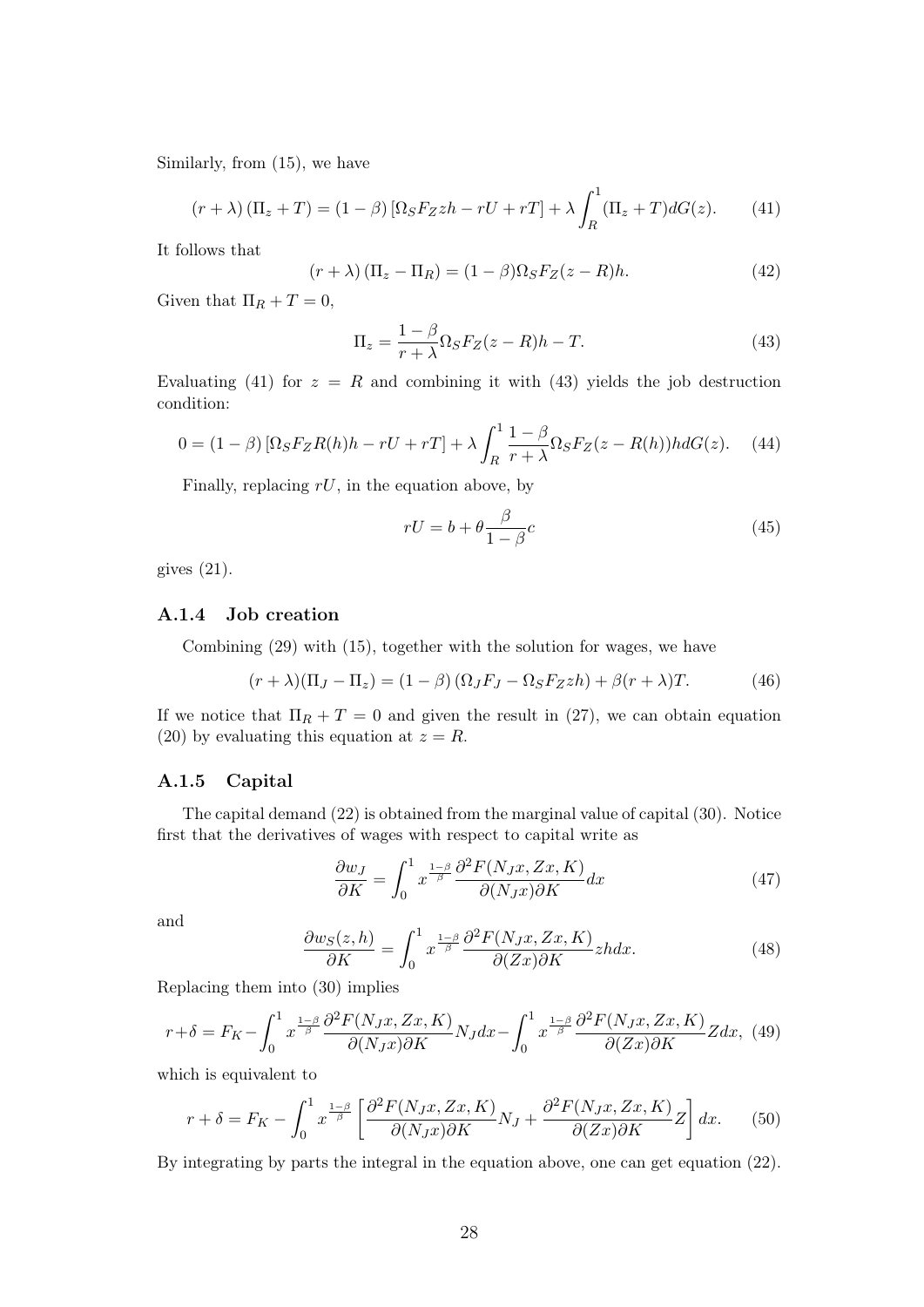#### A.1.6 Human capital investment

The worker's maximization program is given by

$$
\max_{h_i} W_J(h_i) - C(h_i),
$$

with the participation constraint

$$
W_J(h_i) - U \ge C(h_i).
$$

This leads to the first-order condition:

$$
(r+\lambda)C'(h_i) = \frac{\partial w_J}{\partial h_i} + \lambda \int_{R(h)}^1 \frac{\partial W_S(h_i, z)}{\partial h_i} dG(z) - \lambda \frac{\partial R(h)}{\partial h_i} \left[ W_S(h_i, R) - U \right] g(R).
$$

Given that the worker's surplus is zero for  $z = R$ , we have that  $[W_S(h, R) - U] = 0$ . This condition simplifies as

$$
(r+\lambda)C'(h_i) = \frac{\partial w_J}{\partial h_i} + \lambda \int_{R(h)}^1 \frac{\partial W_S(h,z)}{\partial h_i} dG(z).
$$

Given the formulation in (8), one can calculate

$$
(r+\lambda)\frac{\partial W_S(h_i, z)}{\partial h_i} = \frac{\partial w_S(h_i, z)}{\partial h_i} + \lambda \int_{R(h)}^1 \frac{\partial W_S(h_i, z)}{\partial h} dG(z)
$$

Similarly,

$$
(r + \lambda G(R)) \int_R^1 \frac{\partial W_S(h_i, z)}{\partial h_i} dG(z) = \int_R^1 \frac{\partial w_S(h_I, z)}{\partial h_i} dG(z).
$$

Given the wage equation

$$
w_S(z, h_i) = (1 - \beta)rU + \beta rT + \beta \Omega_S F_Z z h_i, \qquad (51)
$$

where

$$
\Omega_S = \frac{\int_0^1 \frac{1}{\beta} x^{\frac{1-\beta}{\beta}} F_Z \left( N_J x, Zx, K \right) dx}{F_Z},\tag{52}
$$

we can calculate the derivative of the wage of a senior worker with respect to  $h_i$ :

$$
\frac{\partial w_S(h_i, z)}{\partial h_i} = \beta \Omega_S F_Z z + \int_0^1 x^{\frac{1}{\beta}} \frac{\partial^2 F\left(N_J x, Zx, K\right)}{\partial (Zx) \partial (Zx)} dx n_S(z) z^2 h_i di \tag{53}
$$

Notice that the derative in the above equation is made with respect to  $h_i$  and not with respect to the total level of human capital  $h$ .

By letting  $di \rightarrow 0$  in (53) and replacing it in the first order condition for human capital, we obtain the condition (25).

# B The model with exogenous separations and fixed  $\bar{h} = 1$

In this section we analyze a slightly different version of the model, with exogenous job separations. We show that an increase in the firing tax on the capital-labor ratio is positive or null depending on the form one assumes for the production function.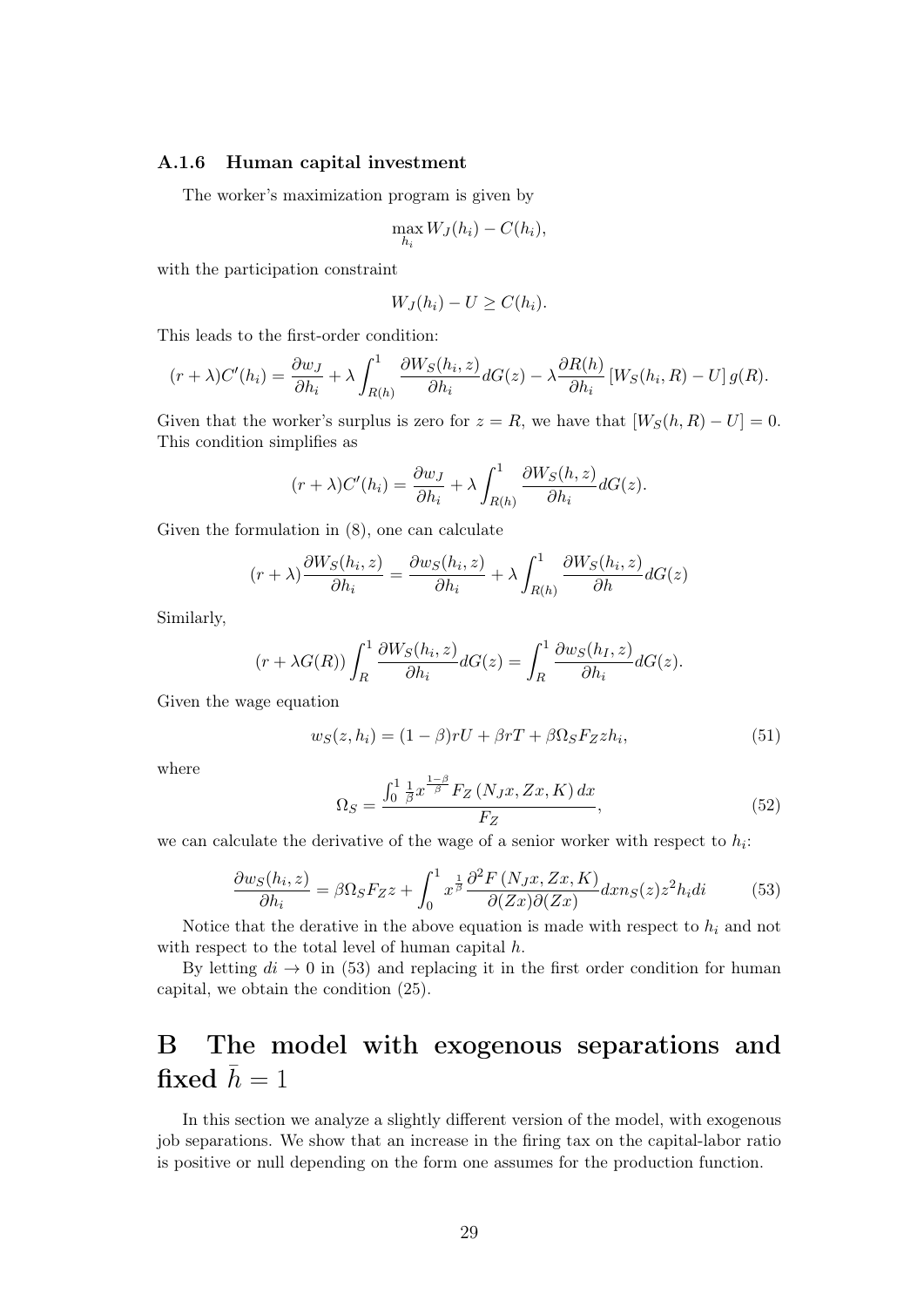### B.1 Equilibrium

Instead of assuming that the amount of efficiency units endowed by workers evolves stochastically according to a Poisson process, we consider that all workers own the same unit amount. This implies that the firm does not choose to destroy jobs endogenously as in the main text and labor heterogeneity does not appear anymore. Now separations occur exogenously at a rate s. We denote here by  $F_N = \partial F(N, K)/\partial N$ and as before we drop the argument unless they are different from  $(N, K)$ :

In this setting the relations describing the equilibrium of the economy are the following:

$$
N = \frac{\theta q(\theta)}{\theta q(\theta) + s},\tag{54}
$$

$$
\frac{c}{q(\theta)} = \frac{(1-\beta)\left(\Omega_N F_N - b - sT\right) - \beta\theta c}{r+s} \tag{55}
$$

and

$$
(1 - \beta)\Omega_K F_K = r + \delta,\tag{56}
$$

where

$$
\Omega_N = \frac{\int_0^1 \frac{1}{\beta} x^{\frac{1-\beta}{\beta}} F_N\left(Nx, K\right) dx}{F_N} \tag{57}
$$

and

$$
\Omega_K = \frac{\int_0^1 \frac{1}{\beta} x^{\frac{1-\beta}{\beta}-1} F_K\left(Nx, K\right) dx}{F_K}.\tag{58}
$$

Equations  $(54)$  and  $(56)$  are the counterparts of  $(3)$  and  $(22)$  when separations are exogenous and (55) is the equivalent of the free-entry condition from Pissarides (1985).

Notice that we consider that workers earn the outside wage as in Pissarides (2000).

#### B.2 The impact of a firing tax on the capital-labor ratio

With exogenous separations, the effect of a firing tax on the capital-labor ratio is analogous to the effect of a labor tax in a frictionless framework. Two effects appear. First, firms substitute away from labor because the relative cost of labor increases. This can be shown by manipulating equations (55) and (56), which leads to

$$
\frac{(1-\beta)\Omega_K}{\Omega_N}\frac{F_K}{F_N} = \frac{r+\delta}{(r+s)\frac{c}{q(\theta)}+\beta\theta c + (1-\beta)(b+sT)}.\tag{59}
$$

The left hand side of the equation is analogous to the standard marginal rate of transformation that appears in relations describing the equilibrium of a Walrasian economy, while the right hand side is analogous to the relative cost of labor. We see from this equation that an increase in T leads to an increase in the capital-labor ratio, for a given labor-market tightness  $\theta$ .

Of course, the labor-market tightness also reacts to a change in  $T$ . This observation leads us to a second effect: an increase in T implies a decrease in  $\theta$ . This effect goes in the opposite direction as it negatively affects the capital-labor ratio.

We now illustrate those two effects through two specific examples: i) the case where the production function displays constant returns to scale and ii) a Cobb-Douglas case with decreasing returns.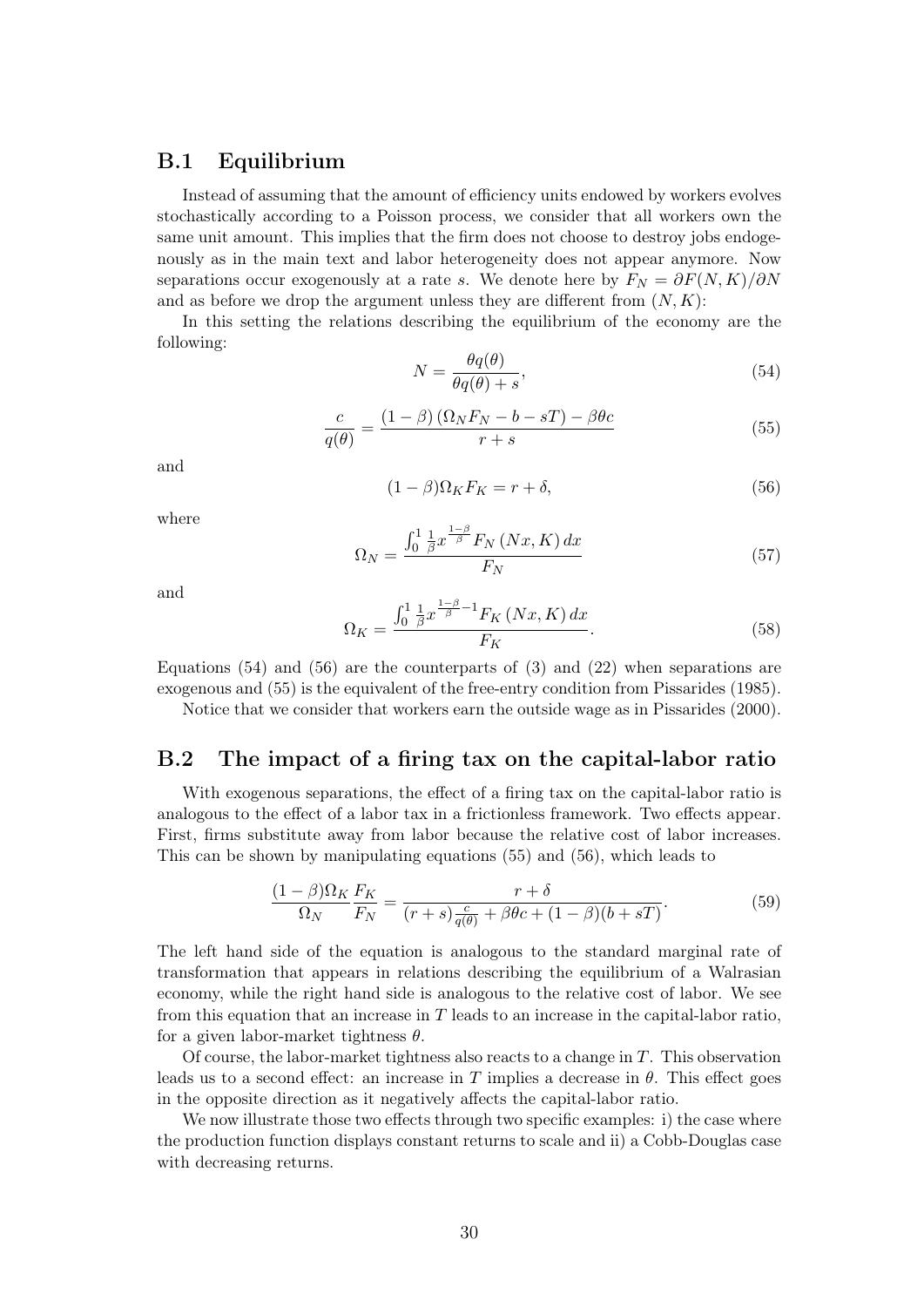Let us first consider the case with constant returns to scale. Under this assumption, it is easy to see from equation (56) that the capital-labor ratio is not affected by an increase in the firing tax  $T$ . Moreover, given this result, the labor-market tightness has to decrease (see equation (55)) as well as employment (see equation (54)). Because the capital-labor ratio is not affected and N decreases, the aggregate stock of capital has to decrease too.

In the second example, we assume the production function takes the following form:

$$
F(N,K) = N^{\alpha}K^{\nu},\tag{60}
$$

with  $\alpha > 0$ ,  $\nu > 0$  and  $\alpha + \nu < 1$ .

With this production function, equations (55) and (56) can be rewritten as

$$
\frac{c}{q(\theta)} = \frac{(1-\beta)\left(\frac{\alpha k^{\nu} N(\theta)^{\alpha+\nu-1}}{1-\beta+\beta\alpha} - b - sT\right) - \beta\theta c}{r+s}
$$
(61)

and

$$
\frac{1-\beta}{1-\beta+\beta\alpha}\nu N(\theta)^{\alpha+\nu-1}k^{\nu-1} = r+\delta
$$
\n(62)

respectively, where  $k \equiv \frac{K}{N}$  $\frac{K}{N}$  and  $N(\theta)$  is given by equation (54), an increasing relation of θ.

Equation  $(61)$  describes an increasing relation between the capital-labor ratio k and the labor-market tightness  $\theta$ , while equation (62) is decreasing in the space  $(k, \theta)$ . Hence, an increase in T leads to a decrease in  $\theta$  and an increase in k with this production function.

# C Sensitivity : numerical exercises for other elasticities for the human capital supply function

In this Appendix, we illustrate how the comparative statics in Section 4.2 may change when one considers alternative values for the human capital supply function. Specifically, we are interested in understanding under which circumstances, the Ushaped pattern may not appear anymore.

### C.1 The effect of a firing tax when the supply of human capital is imperfectly elastic (high or low elasticities)

The hump-shaped pattern of capital does not appear in the two more extreme situations where the supply elasticity is either large or low, as in Figures 7 and 8 respectively. In Figure 7, which shows the case of an infinitely elastic supply of human capital (i.e. the cost function is linear), the reservation productivity is independent of T and the stock of human capital is a decreasing function of it. In the Appendix C.2, we formally show that this result always hold when the supply of human capital is infinitely elastic. The intuition is the following. When  $T$  increases, the productivity of the least productive job has to decrease. In this context, productivity has to be understood as a combination of the idiosyncratic component  $z$  and the stock of human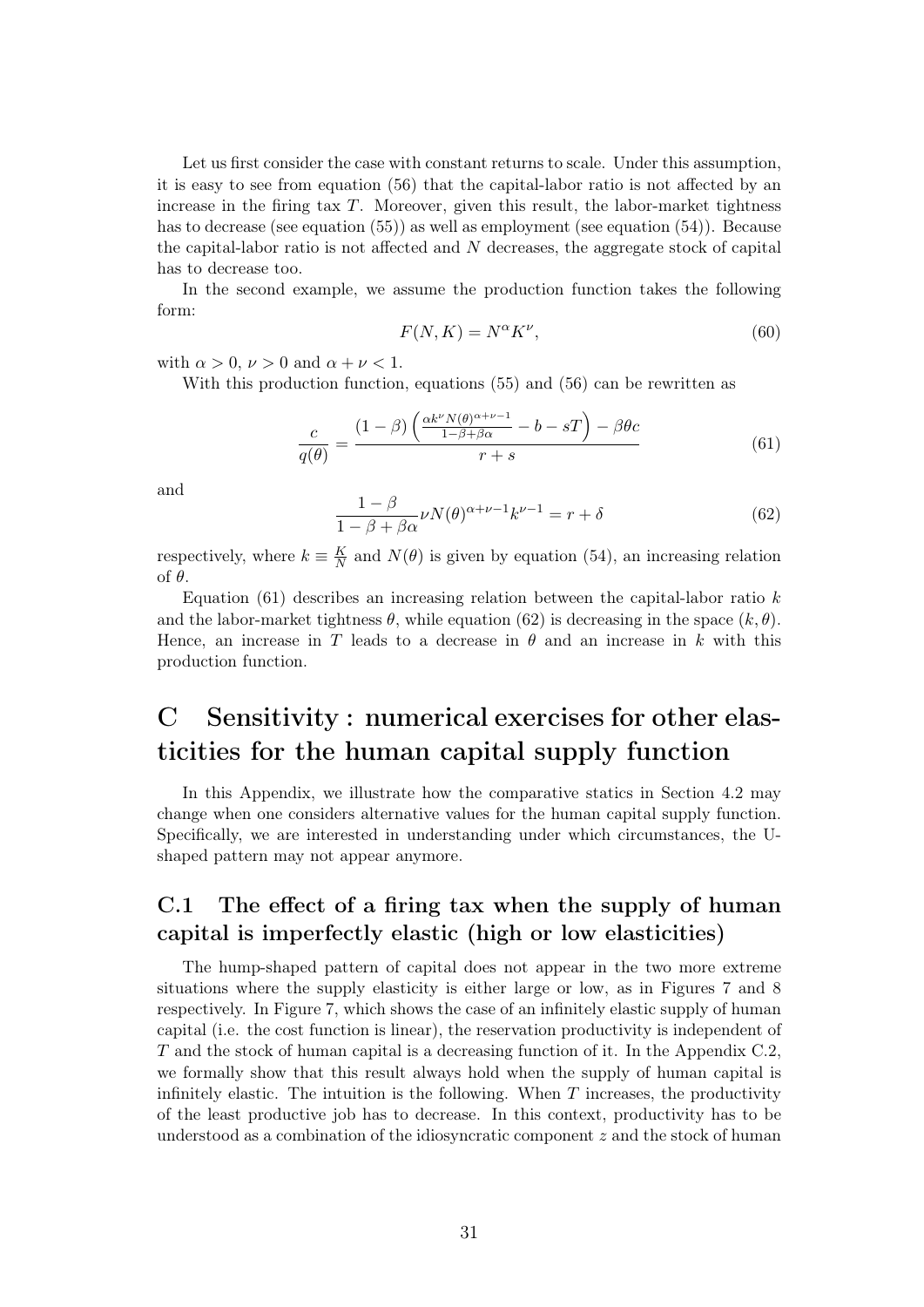Figure 7: Endogenous human capital: the impact of a firing tax  $(T)$  with high elasticity of human capital supply



Note: physical capital, employment, the ratio of physical capital to labor, and human capital are all normalized to one for a T value of zero.

capital. It turns out that when the supply of human capital is very elastic, it is through a change in the latter component that productivity decreases.

Moreover, Figure 7 shows that employment, capital and the capital-labor ratio decrease with  $T$ . The first outcome is due to the fact that only the job finding rate is affected by  $T$  in this case, the job separation rate being kept constant since  $R$  is not affected. Second, because employment decreases and workers are less productive, capital has to decrease as well: it is a complementary factor. Third, the fall in the capital-labor ratio is due to the fall in productivity as in Section 4.2. The value for  $\sigma_1$ we consider in this graph is 3.09 (it is the value that yields 6% annual rate of return to seniority).

In Figure 8 we consider a low supply elasticity. We fix  $\sigma_2$  at 40. This produces an elasticity of 2.56%. The resulting calibrated value for  $\sigma_1$  is close to zero. Figure 8 and Figure 7 display similar comparative statics with the exception that employment increases in this specific example. In our simulations, for all of the cases where no hump-shaped pattern appears, we found that the stock of capital and the capital-labor ratio are always negatively affected by an increase in T. This is a natural result as we come back to a situation that resembles the one in Section 4.2 in those cases.

### C.2 The effect of a firing tax when the supply of human capital is perfectly elastic

Here we formally show that, when the production function is the one we consider in the benchmark economy and the cost of investing in human capital is a linear function of  $h$ , a firing tax is always associated with less human capital, less physical capital, less employment, lower capital-labor ratio, lower tightness and leave the reservation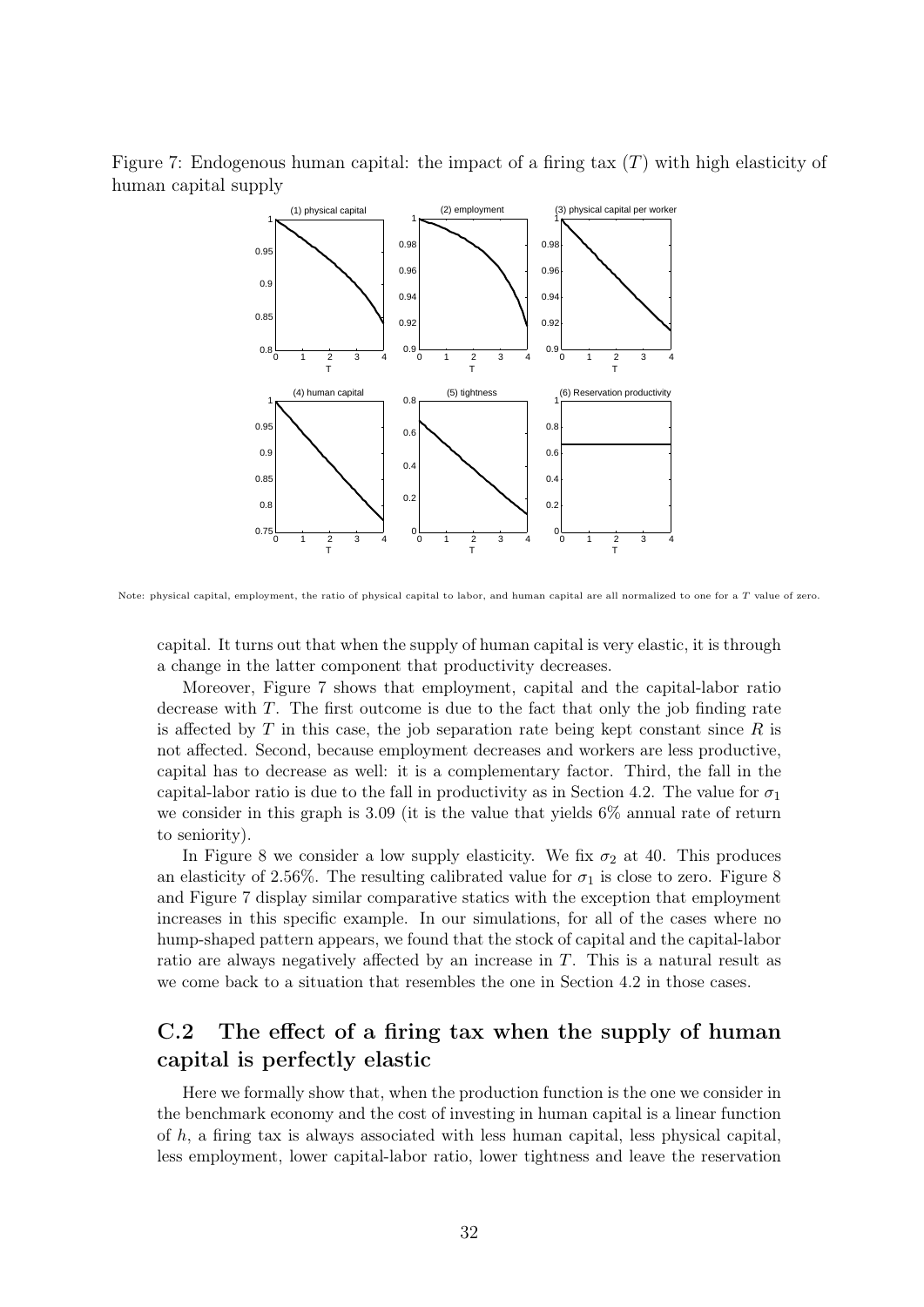Figure 8: Endogenous human capital: the impact of a firing tax  $(T)$  with low elasticity of supply of human capital



Note: physical capital, employment, the ratio of physical capital to labor, and human capital are all normalized to one for a T value of zero.

productivity R unaffected.

Define

$$
\hat{k} \equiv \frac{K}{N_J + Zh} = \frac{K}{N} \frac{1}{\xi_j + (1 - \xi_j) \bar{z}_R h},
$$

the stock of capital per effective worker, where  $\xi_i$  is the share of junior workers in employment and  $\bar{z}_R$  is the average value of z among senior workers, increasing functions of R.

From (22), one can obtain  $\hat{k}$  immediately. It is independent of T. This is because  $F$  is homogeneous of degree one in two arguments, physical capital  $K$  and effective workers  $(N_J + Zh)$ .

Given a value for  $\hat{k}$ , (25) allows to get R. Hence, R also is independent of T. The independence of R implies that  $\xi_j$  and  $\overline{z}_R$  do not depend on T either.

The rest of the analysis resembles Mortensen and Pissarides (1999), but instead of considering the space  $(\theta, R)$  for the job creation and destruction relations, one considers the space  $(\theta, h)$ . The job creation relation is decreasing in this space and the job destruction is increasing. A firing tax unambiguously decreases h and  $\theta$  in the same manner as it decreases R and  $\theta$  in Mortensen and Pissarides (1999).

As a consequence, the effect on employment is negative because  $\theta$  decreases and R is not affected. Given  $\hat{h}$  is independent of T and both N and h decrease for an increase in  $T$ ,  $K$  has to decrease as well.

From the definition of  $\hat{h}$  above, the capital-labor ratio has to decrease because h decreases.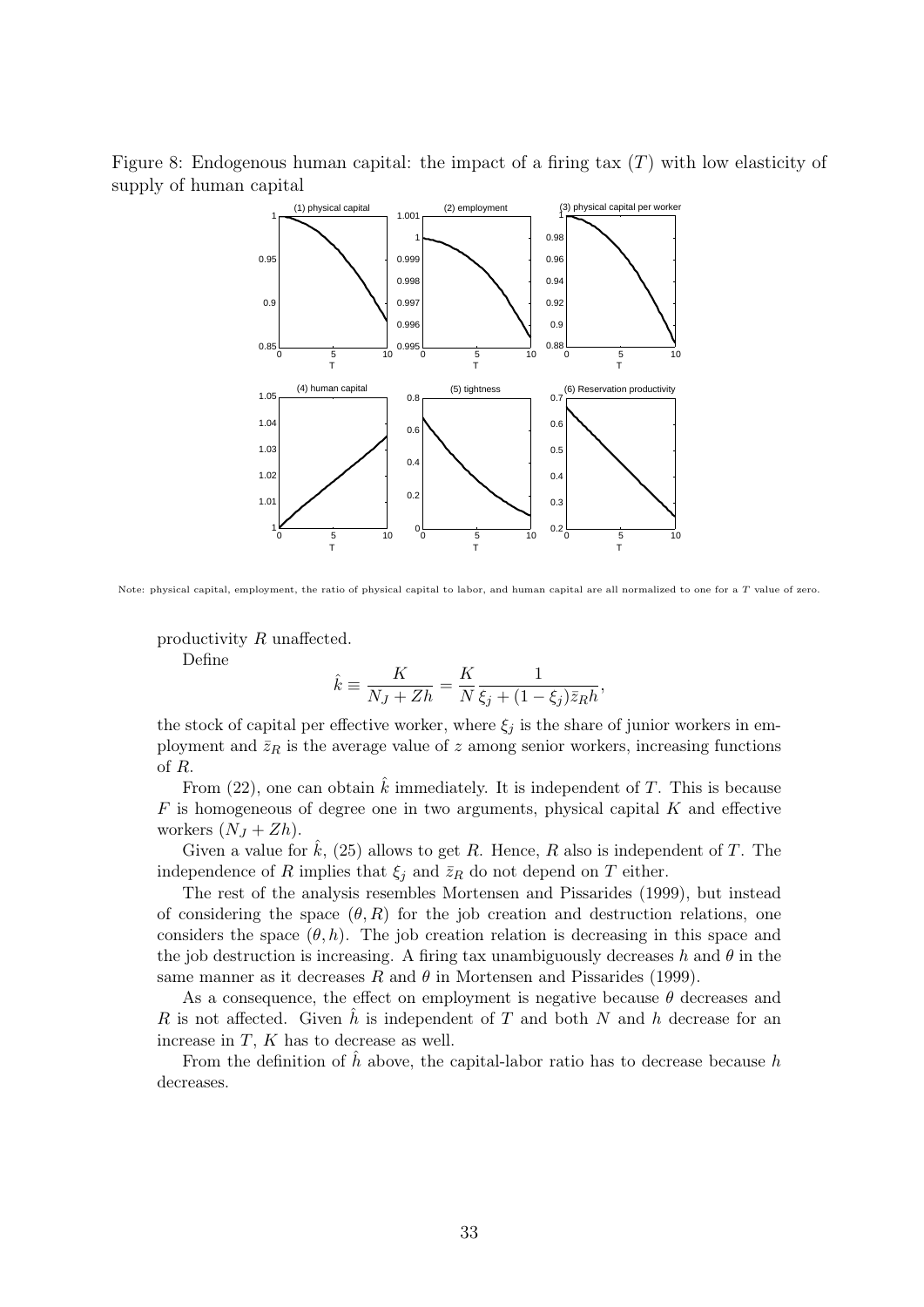# D Online Appendix (not for publication): Determination of equation 15

Deriving the profit function in equation (9) with respect to  $n<sub>S</sub>(z)$  we have:

$$
\frac{\partial \bar{\Pi}}{\partial Z} \frac{\partial Z}{\partial n_s(z)} = \frac{1}{1 + r dt} \left\{ \left( F_Z \frac{\partial Z}{\partial n_s(z)} - \frac{\partial w_J}{\partial Z} \frac{\partial Z}{\partial n_s(z)} N_J - \int_R^1 \frac{\partial w_S(z')}{\partial Z} \frac{\partial Z}{\partial n_s(z)} n_S(z') dz' - w_s(z) \frac{\partial N_S}{\partial n_s(z)} - \lambda G(R) T \frac{\partial N_S}{\partial n_s(z)} \right) dt + \frac{\partial \bar{\Pi}}{\partial Z'} [(1 - \lambda dt) \frac{\partial Z}{\partial n_s(z)} + \lambda \frac{\partial N_S}{\partial n_s(z)} \int_R^1 g(z') z' h dz' dt] \right\}
$$

and, after multiplication by  $(1 + rdt)$ , we have:

$$
(1 + rdt)\frac{\partial \bar{\Pi}}{\partial Z}\frac{\partial Z}{\partial n_s(z)} = \left(F_Z \frac{\partial Z}{\partial n_s(z)} - \frac{\partial w_J}{\partial Z} \frac{\partial Z}{\partial n_s(z)} N_J - \int_R^1 \frac{\partial w_S(z')}{\partial Z} \frac{\partial Z}{\partial n_s(z)} n_S(z')dz' - w_s(z)\frac{\partial N_S}{\partial n_s(z)} - \lambda G(R)T \frac{\partial N_S}{\partial n_s(z)}\right)dt + \frac{\partial \bar{\Pi}}{\partial Z'}[(1 - \lambda dt)\frac{\partial Z}{\partial n_s(z)} + \lambda \frac{\partial N_S}{\partial n_s(z)} \int_R^1 g(z')z' h dz' dt]
$$

we obtain in a steady-state:

$$
(r+\lambda)dt\frac{\partial \bar{\Pi}}{\partial Z}\frac{\partial Z}{\partial n_s(z)} = \left(F_Z\frac{\partial Z}{\partial n_s(z)} - \frac{\partial w_J}{\partial Z}\frac{\partial Z}{\partial n_s(z)}N_J - \int_R^1 \frac{\partial w_S(z')}{\partial Z}\frac{\partial Z}{\partial n_s(z)}n_S(z')dz'\right.- w_s(z)\frac{\partial N_S}{\partial n_s(z)} - \lambda G(R)T\frac{\partial N_S}{\partial n_s(z)}\right)dt + \frac{\partial \bar{\Pi}}{\partial Z}\frac{\partial N_S}{\partial n_s(z)}\lambda \int_R^1 g(z')z' h dz' dt
$$

Dividing by dt:

$$
(r+\lambda)\frac{\partial \bar{\Pi}}{\partial Z}\frac{\partial Z}{\partial n_s(z)} = F_Z \frac{\partial Z}{\partial n_s(z)} - \frac{\partial w_J}{\partial Z}\frac{\partial Z}{\partial n_s(z)}N_J - \int_R^1 \frac{\partial w_S(z')}{\partial Z}\frac{\partial Z}{\partial n_s(z)}n_S(z')dz' - w_s(z)\frac{\partial N_S}{\partial n_s(z)} - \lambda G(R)T\frac{\partial N_S}{\partial n_s(z)} + \frac{\partial \bar{\Pi}}{\partial Z}\frac{\partial N_S}{\partial n_s(z)}\lambda \int_R^1 g(z')z' h dz'
$$

Terms in  $\frac{\partial N_S}{\partial n_s(z)}$  can be removed, in noticing that  $\frac{\partial Z}{\partial n_s(z)} = zh \frac{\partial N_S}{\partial n_s(z)}$ :

$$
(r + \lambda) \frac{\partial \bar{\Pi}}{\partial Z} zh = F_Zzh - \frac{\partial w_J}{\partial Z} zhN_J - \int_R^1 \frac{\partial w_S(z')}{\partial Z} zhn_S(z')dz' - w_s(z) - \lambda G(R)T + \frac{\partial \bar{\Pi}}{\partial Z} \lambda \int_R^1 g(z')z' h dz'
$$

or

$$
(r + \lambda)\frac{\partial \bar{\Pi}}{\partial Z}zh = F_Zzh - \frac{\partial w_J}{\partial Z}zhN_J - \int_R^1 \frac{\partial w_S(z')}{\partial Z}zhn_S(z')dz' - w_s(z) - \lambda G(R)T + \lambda \int_R^1 \frac{\partial \bar{\Pi}}{\partial Z}z'hdG(z')
$$